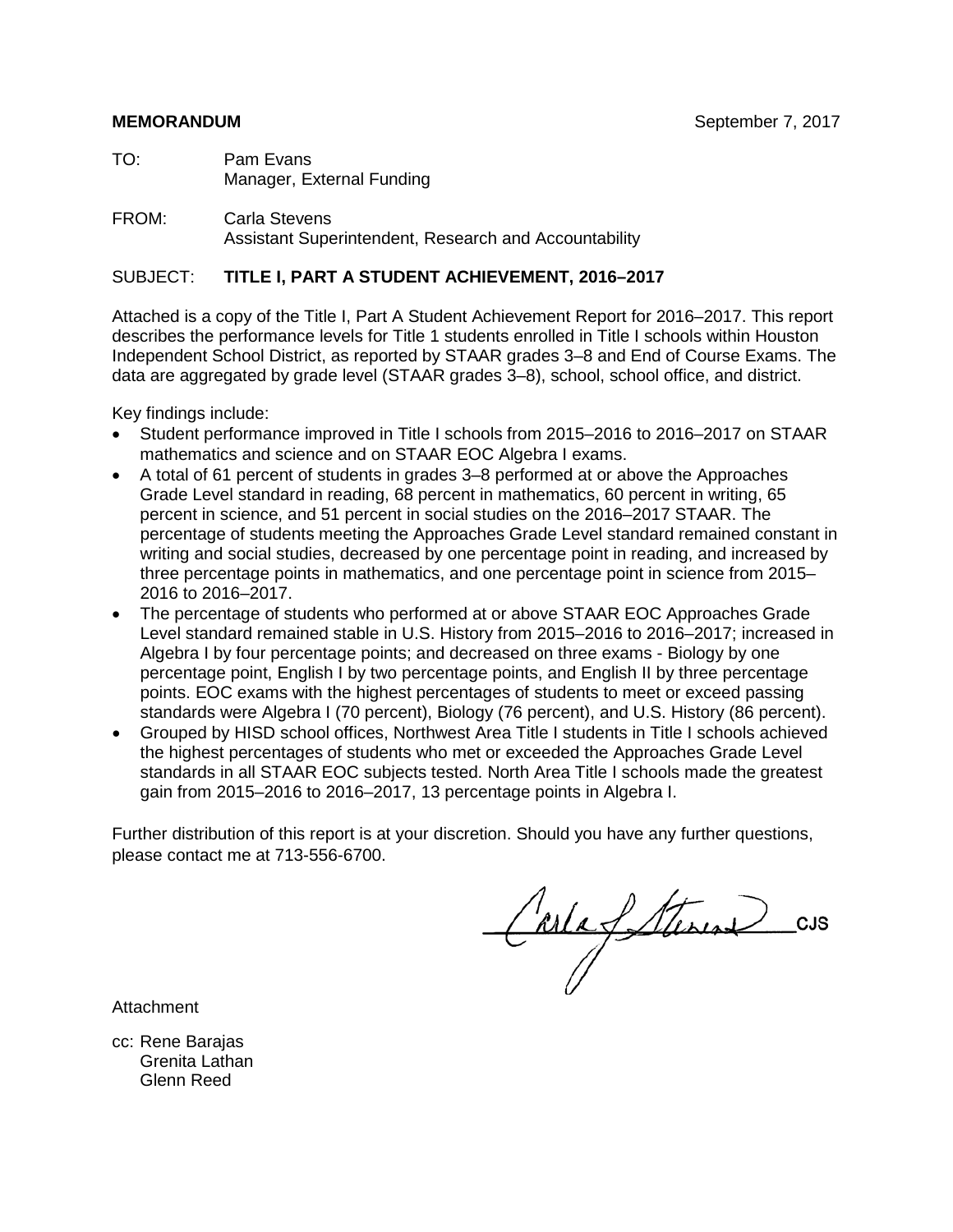## **Houston Independent School District**

## **RESEARCH** Educational Program Report

**title i, part a student achievement 2016-2017**

# HISD Research and Accountability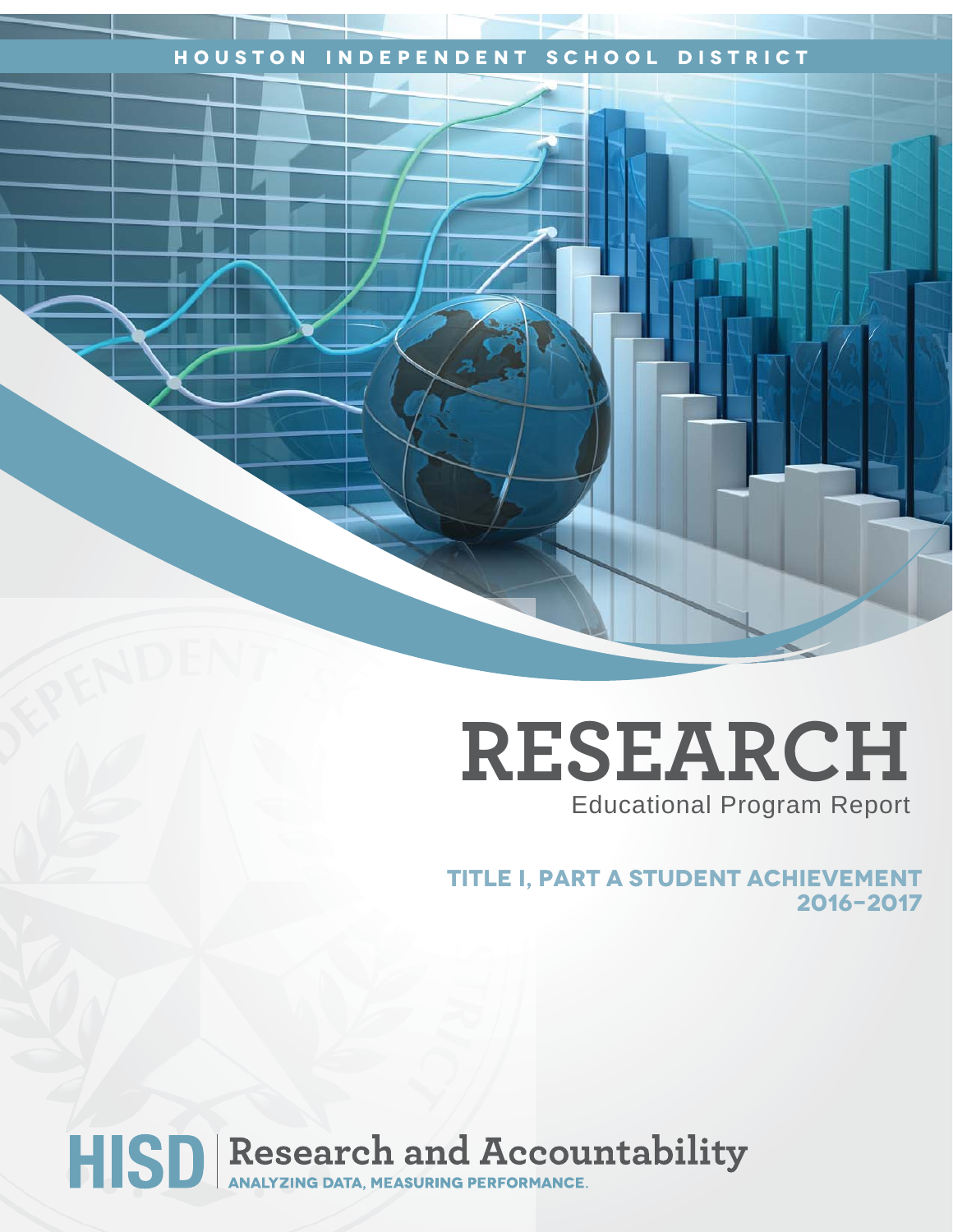

## **2017 Board of Education**

**Wanda Adams President** 

**Diana Dávila**  First Vice President

**Jolanda Jones**  Second Vice President

**Rhonda Skillern-Jones Secretary** 

**Anne Sung** Assistant Secretary

**Anna Eastman Manuel Rodriguez, Jr. Michael L. Lunceford Holly Maria Flynn Vilaseca**

**Richard A. Carranza** Superintendent of Schools

**Carla Stevens** Assistant Superintendent Department of Research and Accountability

**Ngozi J. Kamau, Ph.D.** Research Specialist

**Lissa Heckelman, Ph.D.** Research Manager

**Houston Independent School District** Hattie Mae White Educational Support Center 4400 West 18th StreetHouston, Texas 77092-8501

#### **www.HoustonISD.org**

It is the policy of the Houston Independent School District not to discriminate on the basis of age, color, handicap or disability, ancestry, national origin, marital status, race, religion, sex, veteran status, political affiliation, sexual orientation, gender identity and/or gender expression in its educational or employment programs and activities.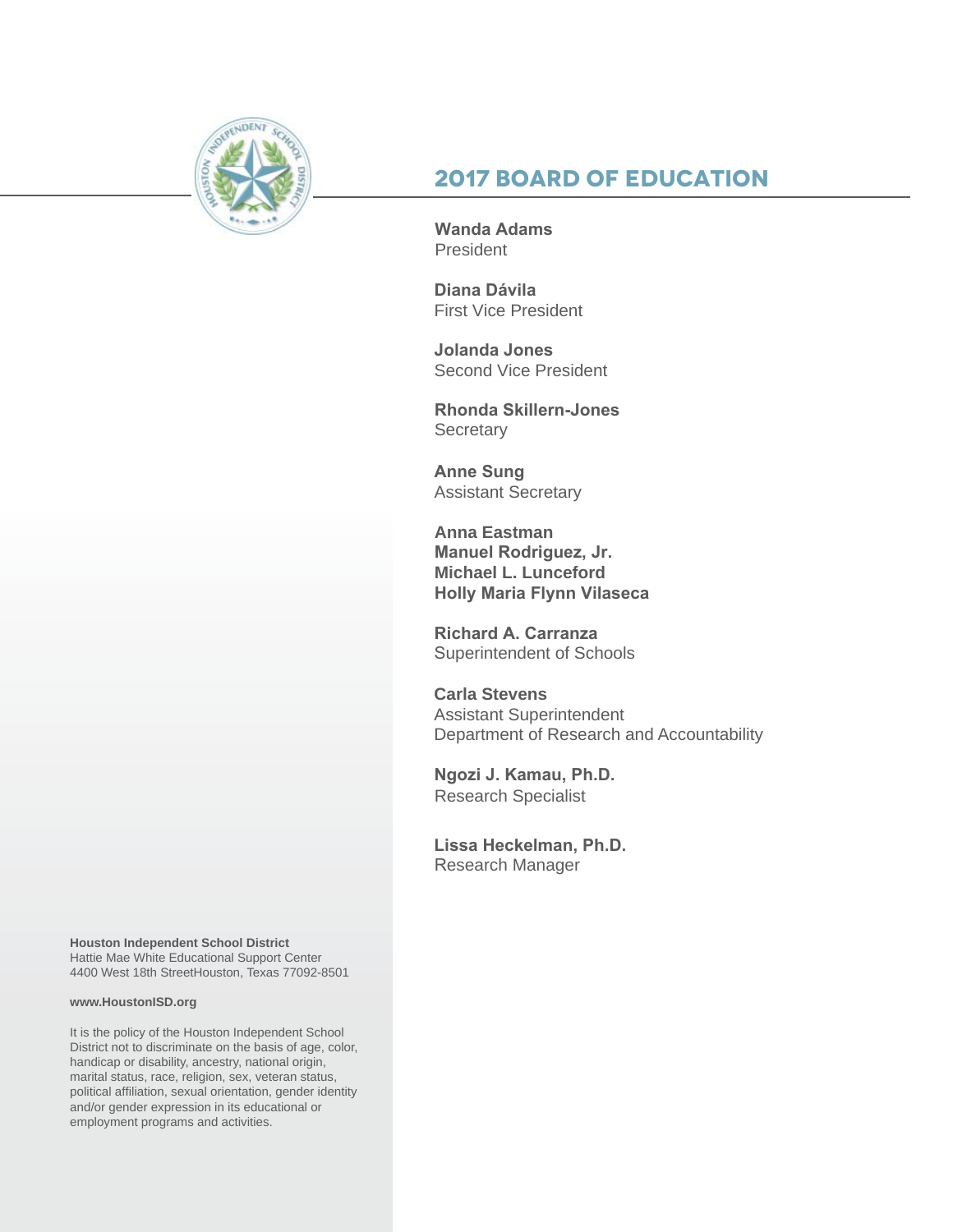## **Table of Contents**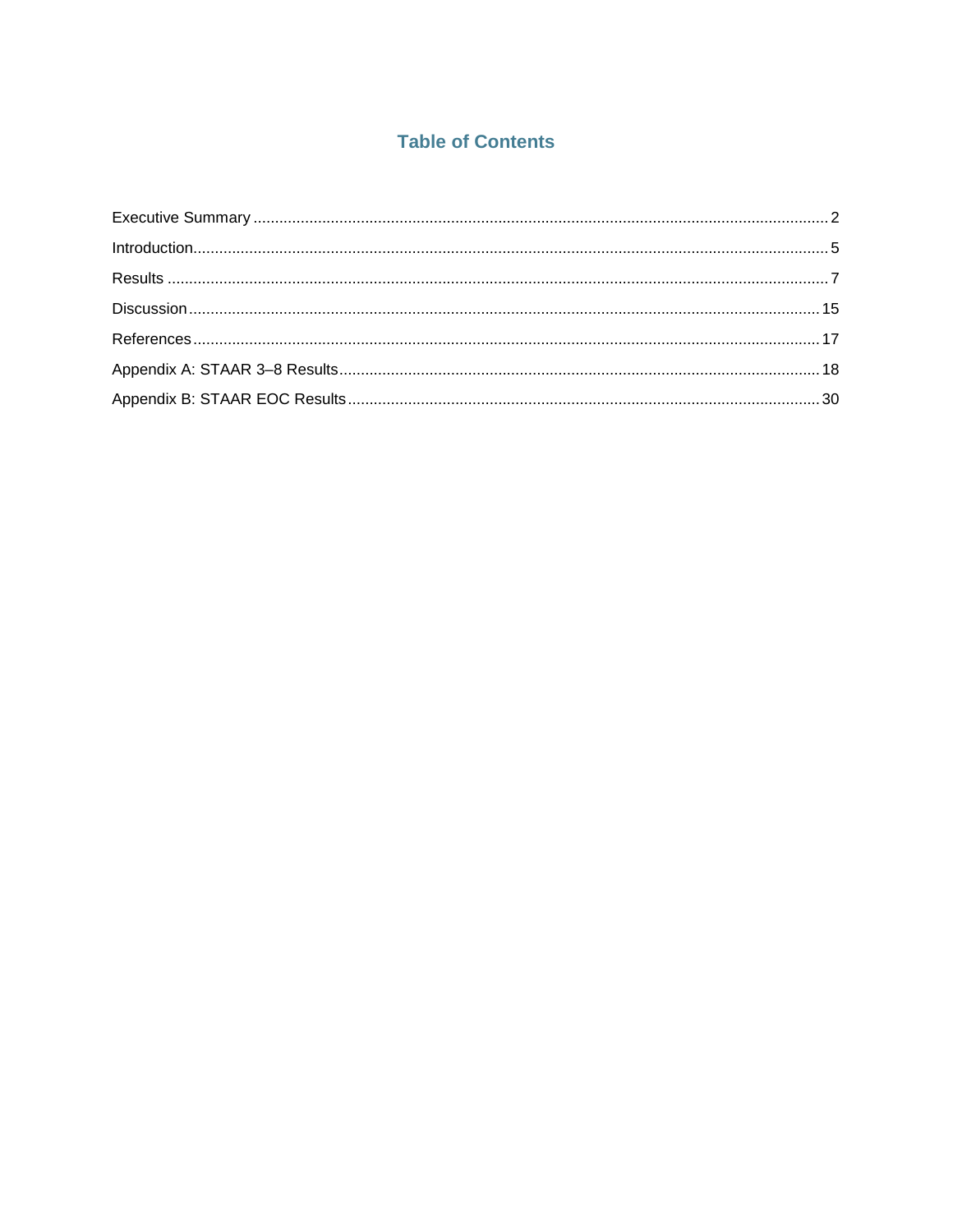## **Title I, Part A Student Achievement 2016–2017**

## **Executive Summary**

#### <span id="page-4-0"></span>**Program Description**

The Improving Basic Programs effort in Title I, Part A (Title I) of the Elementary and Secondary Education Act (ESEA), as amended by the Every Student Succeeds Act (ESSA), is designed to ensure that all children have a fair, equal, and significant opportunity to obtain a high-quality education and achieve, at a minimum, proficiency on state academic achievement standards and assessments. The program's goal is to provide supplemental funding for educational programs and interventions for students struggling academically in high-poverty schools as a means to address equitable access to a high-quality education.

The Houston Independent School District's (HISD's) Title I, Part A school programs are implemented on either a schoolwide or targeted assistance basis. According to the Guidance for the Implementation of Title I, Part A (External Funding, 2016; Texas Education Agency, 2010), a schoolwide program permits a school with 40 percent or more of its students at the poverty level to use funds from Title I, Part A and other federal education program funds and resources to improve the educational program of the entire school in order to raise academic achievement for all students. This contrasts with the targeted assistance program, through which Title I, Part A funds are used only to provide supplementary educational services for the 35– 39 percent of campus students who are identified as economically disadvantaged (External Funding, 2016). In 2016–2017, the 262 Houston ISD Title I school programs were implemented on a schoolwide basis, with the exception of Condit Elementary, which was a Targeted Assistance campus.

Schoolwide programs with 40–100 percent of students qualifying for free and reduced lunch have autonomy to use their Title I, Part A funds in the manner they choose as long as the programs or interventions engage in reform strategies that increase the amount and quality of student learning and provide a high-quality curriculum for all children, by using the funds to supplement, rather than supplant, the regular educational program. The strategies must be included in a comprehensive plan to help children meet the state's student performance standards.

#### **Purpose of the Evaluation Report**

The purpose of this report is to evaluate academic achievement of student-participants in the 2016–2017 Title I, Part A program in HISD, as measured by the state's standardized tests. This report discusses student performance on the State of Texas Assessments of Academic Readiness (STAAR) grades 3–8 and End of Course (EOC) Exams. Results are aggregated by grade level, school, school office, and district.

#### **Highlights**

- Student enrollment on Title I campuses increased from 199,896 in 2015–2016 to 200,167 in 2016– 2017 and the number of Title I participants increased from 198,792 to 199,107.
- A total of 78,740 Title I students took at least one STAAR 3–8 exam in 2015–2016, as compared to 79,403 Title I students in 2016–2017.
- Writing and social studies performances at the Approaches Grade Level Standard among Title I participants from 2015–2016 to 2016–2017 were constant at 60 percent and 51 percent, respectively, and there were increases of three percentage points in mathematics and one percentage point in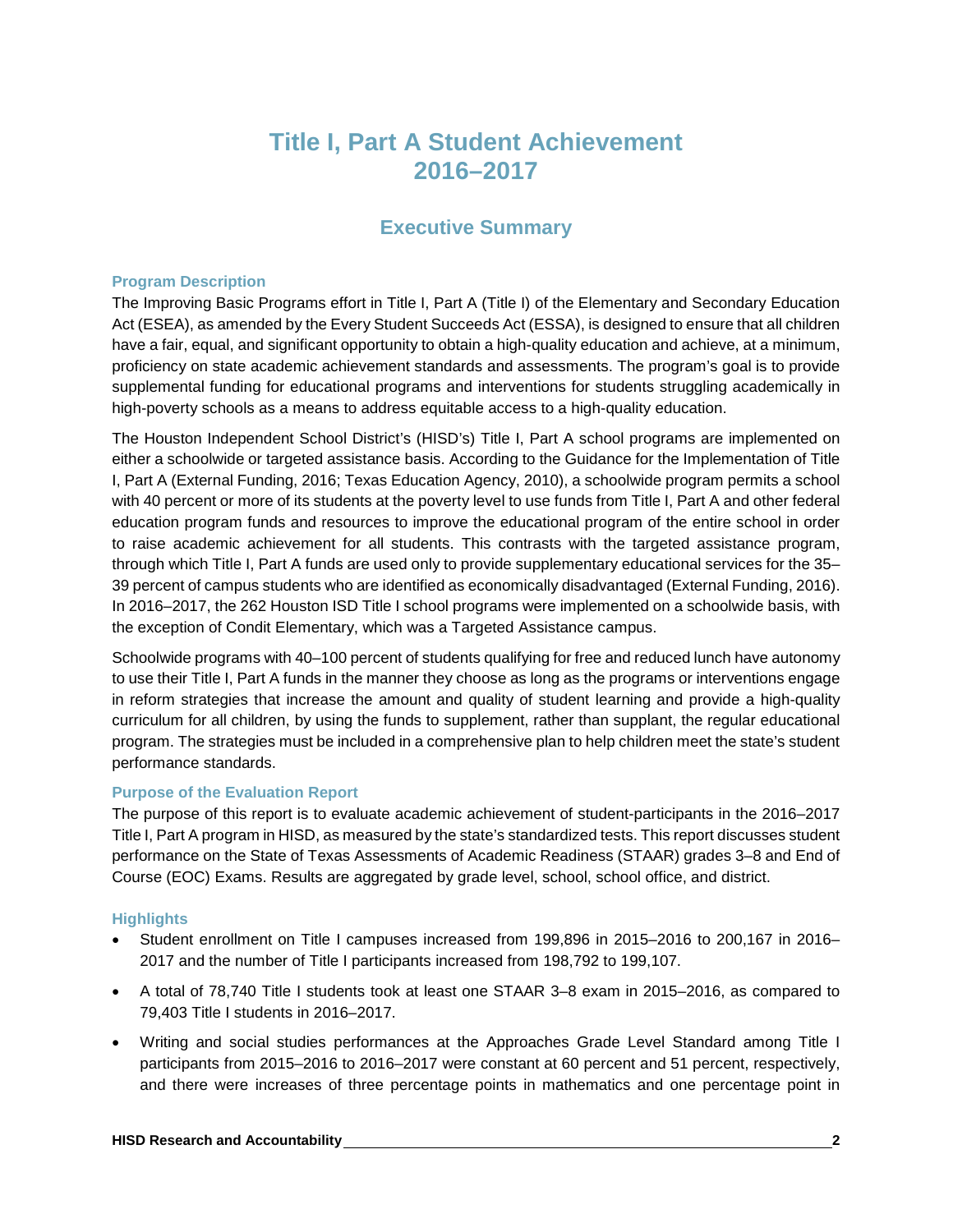science. Conversely, in 2015–2016 Title I students performed better than in 2016–2017 in reading (63 percent vs. 61 percent).

- Grouped by 2016–2017 HISD school offices, Title I students in Northwest Area Title I schools achieved the highest percentages of students who met the passing standard in all STAAR 3–8 subjects tested except in social studies.
- From 2015–2016 to 2016–2017, Title I students in East Area Title I schools made the greatest improvement in percentages of students who met or exceeded the passing standard in science and social studies (seven percentage points in each subject); Northeast Area Title I schools made the largest improvement in mathematics (six percentage points); and North Area Title I schools made the greatest improvement in writing (two percentage points).
- Aggregated by grade level, fewer than 70 percent of the students who tested on STAAR 3–8 exams performed at or above the Approaches Grade Level standard for their grade level in 2015–2016 and in 2016–2017, with exceptions of grade 8 reading (71 percent) in 2015–2016 and grade 3 (70 percent) and grade 5 (74 percent) in mathematics in 2016–2017.
- A total of 38,420 Title I students in 2015–2016 took STAAR EOC exams and 39,663 Title I students took STAAR EOC exams 2016–2017.
- The percentages of Title I students to perform at or above the Approaches Grade Level standard on STAAR EOC exams were better in 2015–2016 than in 2016–2017 in Biology (77 percent vs. 76 percent), English I (50 percent vs. 48 percent), and English II (53 percent vs. 50 percent). Title I students performed better in 2016–2017 than in 2015–2016 in Algebra I (70 percent vs. 66 percent), while U.S. History performance remained constant at 86 percent in both years.
- Grouped by 2016–2017 HISD school offices, Northwest Area Title I students in Title I schools achieved the highest percentages of students who met or exceeded the Approaches Grade Level standard in all STAAR EOC subjects tested. Title I students in North Area Title I schools made the greatest gain from 2015–2016 to 2016–2017, 13 percentage points in Algebra I.

#### **Recommendations**

- 1. Continued efforts should be taken to ensure all Title I students are coded correctly as eligible participants in Chancery.
- 2. The district should review the best practices of the highest performing Title I schools on STAAR 3–8 and STAAR EOC exams and encourage other Title I school administrators to adopt similar practices for comparable students. Consideration should be given across school levels for STAAR EOC performance, with the understanding that middle school students also take the STAAR EOC Algebra I and Biology exams.
- 3. Additional resources and interventions should be used to target reading and English language arts achievement at all grade levels. Identify the practices from the grade levels, schools, and/or school offices which made reading/English language arts gains, particularly schools from the Transformation Offices, and encourage other schools in the district to adopt similar practices for comparable students.
- 4. Reading/English language arts performance levels need to be monitored continuously given that, of all the subjects tested, the students in HISD Title I schools scored the lowest on STAAR Writing, Reading, and Social Studies exams and on STAAR EOC English I and English II exams in 2015–2016 and 2016– 2017.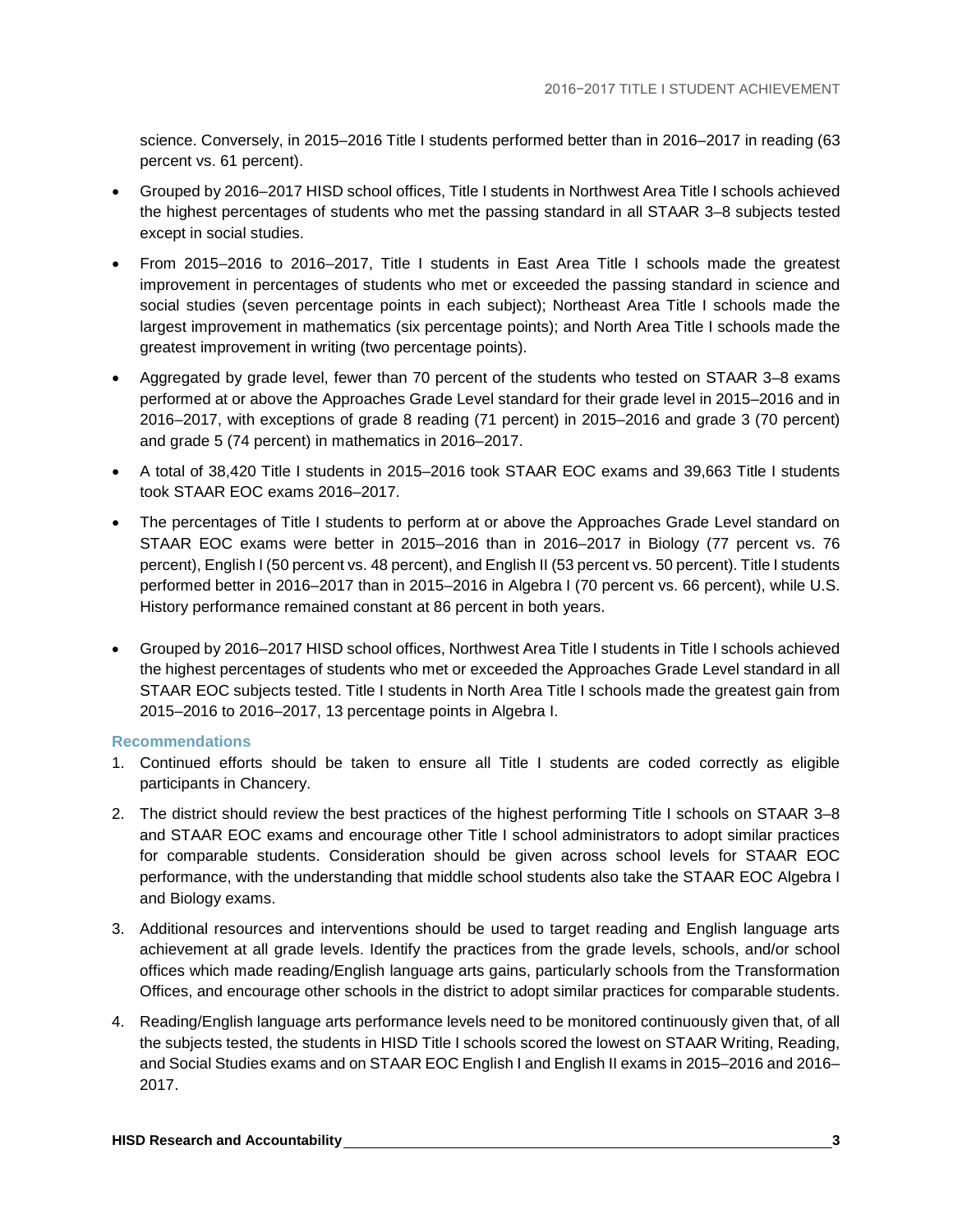5. Future analysis of systematic variation in Title I students' economic disadvantage (i.e., living in less sustained poverty versus sustained or persistent poverty) and associated impacts on their achievement outcomes may prove beneficial in more effectively targeting resources to the needs of Title I students, particularly the most-needy.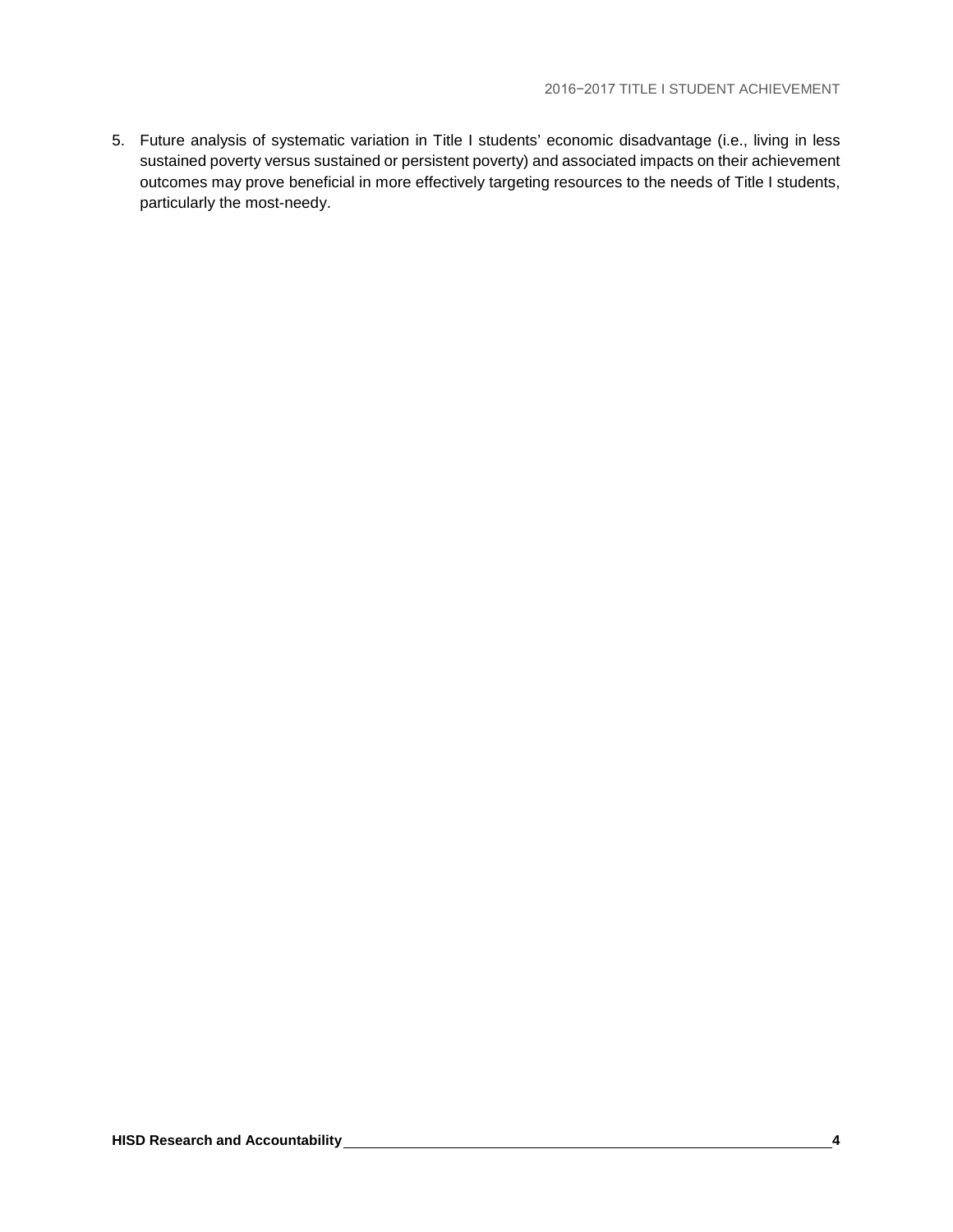## **Introduction**

<span id="page-7-0"></span>The Title I, Part A program developed out of the Elementary and Secondary Education Act (ESEA) of 1965 and its reauthorizations, the No Child Left Behind Act (NCLB) of 2001 and the Every Student Succeeds Act (ESSA) of 2015. The Title I, Part A program is designed to ensure that all children have a fair, equal, and significant opportunity to obtain a high-quality education and achieve, at a minimum, proficiency on challenging state academic achievement standards and assessments. The program's goal is to provide supplemental funding for educational programs and interventions for students struggling academically in high-poverty schools as a means to address equitable access to a high-quality education.

#### **Supporting Research**

Decades of research dating back to Coleman's study *Equality of Educational Opportunity* (1966) has consistently shown a strong correlation between students' socioeconomic status and academic performance. For this reason, Title I funds are provided to schools in high-poverty environments to enrich their educational programs and raise academic performance. There are many indicators of academic growth and improvement, but students' test results are the most commonly accepted. After NCLB was implemented in 2001, early research done by the U.S. Department of Education (2007) showed that student achievement on state assessments increased in most states between 2002 and 2005 but not at a rate fast enough for all Title I students to reach 100% proficiency by NCLB's 2014–2015 deadline. In fact, the gap between low-income and high-income students widened in recent years (Michelmore and Dynarski, 2017; Porter, 2015; Reardon, 2013); yet, the huge gap between low-income and high-income students' school readiness has begun to narrow (Reardon, Waldfogel, & Bassok, 2016). This report displays changes in HISD's Title I student performance on state-mandated assessments from 2015–2016 to 2016–2017, summarized at the district, school office, grade (STAAR 3–8), and school levels. This report focuses on HISD's Title I, Part A program and participants; however, numerous factors beyond Title I funds impact the student performance trends presented herein.

#### **Methods**

#### **Data Collection**

Student enrollment and demographic data were obtained using the Public Education Information Management System (PEIMS) statewide data collection and reporting system operated by the Texas Education Agency (TEA) which includes student-level information on students enrolled on the last Friday of October each year. Only students who met the average daily attendance criterion of greater than zero for the respective year were included in the analysis. Student academic achievement data were obtained using the State of Texas Assessments of Academic Readiness (STAAR) databases for STAAR 3–8 and STAAR End of Course (EOC).

HISD's Title I, Part A student eligibility-participation count as coded in PEIMS (6, 7, 8, 9, A) did not match the number expected based on the definition for student participation provided by External Funding personnel. Title I, Part A student participation was defined by External Funding personnel as all students enrolled on HISD Schoolwide Title I, Part A program campuses (Title I Code "6") and students on the district's Title I, Part A Targeted-Assistance campus (Condit Elementary) who were identified as Title Ieligible (Title I Code "7") in the October PEIMS snapshot resubmission files. PEIMS student-level Title I coding for schoolwide Title I campuses did not show all students as eligible-participants. Therefore, External Funding personnel recommended the inclusion of all students on those campuses as Title I participants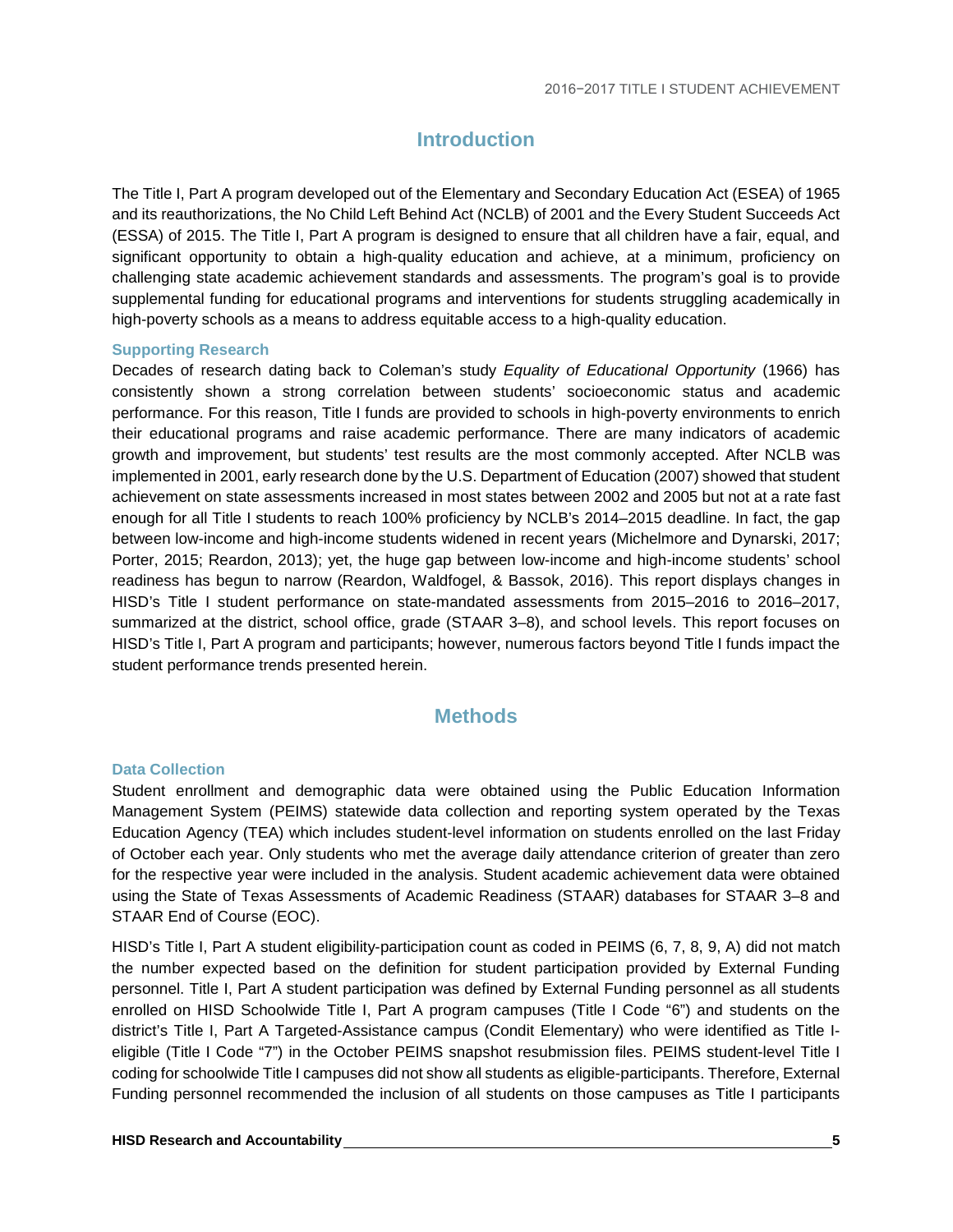regardless of their Title I code in PEIMS. The accuracy of Condit Elementary School's student-level coding for Title I eligibility-participation was confirmed by External Funding personnel. Calculations were aggregated, analyzed, and reported according to the assigned 2016–2017 school offices, following reorganization of the 2015–2016 school offices.

STAAR and STAAR EOC grade level tested and performance results of Title I students were extracted from the relevant test databases. The extraction dates are listed under each figure and table. Note that the results in this report are based on the data available on the date cited and may differ from other data reported. STAAR data include first administration results and STAAR EOC data include first-time testers and retesters from the spring administration for the five subjects students must pass to earn a high school diploma from a Texas public or charter school, as required in Texas Education Code (TEC) 39.205. All 2015–2016 and 2016–2017 students included in the PEIMS snapshots who had an average daily attendance rate of greater than zero, were Title I participants, and tested in English (or Spanish for STAAR 3–8) on regular, Linguistically Accommodated (L), and Accommodated (A) STAAR test versions were included. In contrast to the original 2015–2016 STAAR and STAAR EOC data, Linguistically Accommodated (L) and Accommodated (A) test results were included in the 2016–2017 STAAR and STAAR EOC data. Therefore, 2015–2016 STAAR and STAAR EOC results were recalculated for comparisons to the 2016–2017 results. Consequently, the 2015–2016 results provided in the Title I, Part A, Student Achievement Report 2015– 2016 report differ from the 2015–2016 results in this report. For this report, all 2015–2016 students included in the 2015–2016 PEIMS snapshots who had an average daily attendance rate of greater than zero, were Title I participants, and tested in English (or STAAR 3–8 Spanish) on the regular, Linguistically Accommodated (L), and Accommodated (A) STAAR test versions were included.

A new amendment to Title 19, Part II of the Texas Administrative Code (TAC) Chapter §101.3041 halted the phase-in process for STAAR and STAAR EOC performance standards and established the 2016 progression, final recommended, and advanced standards with STAAR and STAAR EOC performance categories (Masters Grade Level, Meets Grade Level, Approaches Grade Level, and Does Not Meet Grade Level) for implementation beginning in 2016–2017. The new categories do not represent any changes to the underlying definitions of the performance standards. Therefore, in this report, the 2015–2016 and 2016– 2017 STAAR and STAAR EOC Phase-in Level II/2016 Student Standard results (percent Approaches Grade Level) for Title I students are reported using the new performance categories. Students who took their first STAAR EOC exam prior to December 2015 will continue to be held to the phase-in 1 standard.

In the 2016–2017 school year, there were 262 Title I, Part A campuses as compared to 258 Title I, Part A campuses in the 2015–2016 school year. New schools with Title I status in 2016–2017 are listed in **Table 1**. The 262 campuses in 2016–2017 consisted of 160 elementary schools including early childhood centers, 52 middle schools, and 50 high schools.

| Table 1: New Schools with Title I Status, 2016-2017 |  |
|-----------------------------------------------------|--|
| Mark White Elementary                               |  |
| Victory Prep K-8 Academy                            |  |
| Victory Prep Academy South High School              |  |
| Victory Prep Academy North High School              |  |
| Sources: HISD External Funding 2016-2017            |  |

Sources: HISD External Funding, 2016–2017

All Title I schools were designated as schoolwide campuses, with the exception of Condit Elementary which was a Targeted Assistance campus. The Title I, Part A campus designation is defined by the number of Title I students enrolled at the school. If 35–39 percent of the student population qualifies as Title I, the campus is eligible for Title I, Part A Target Assistance funding. If 40–100 percent of the student population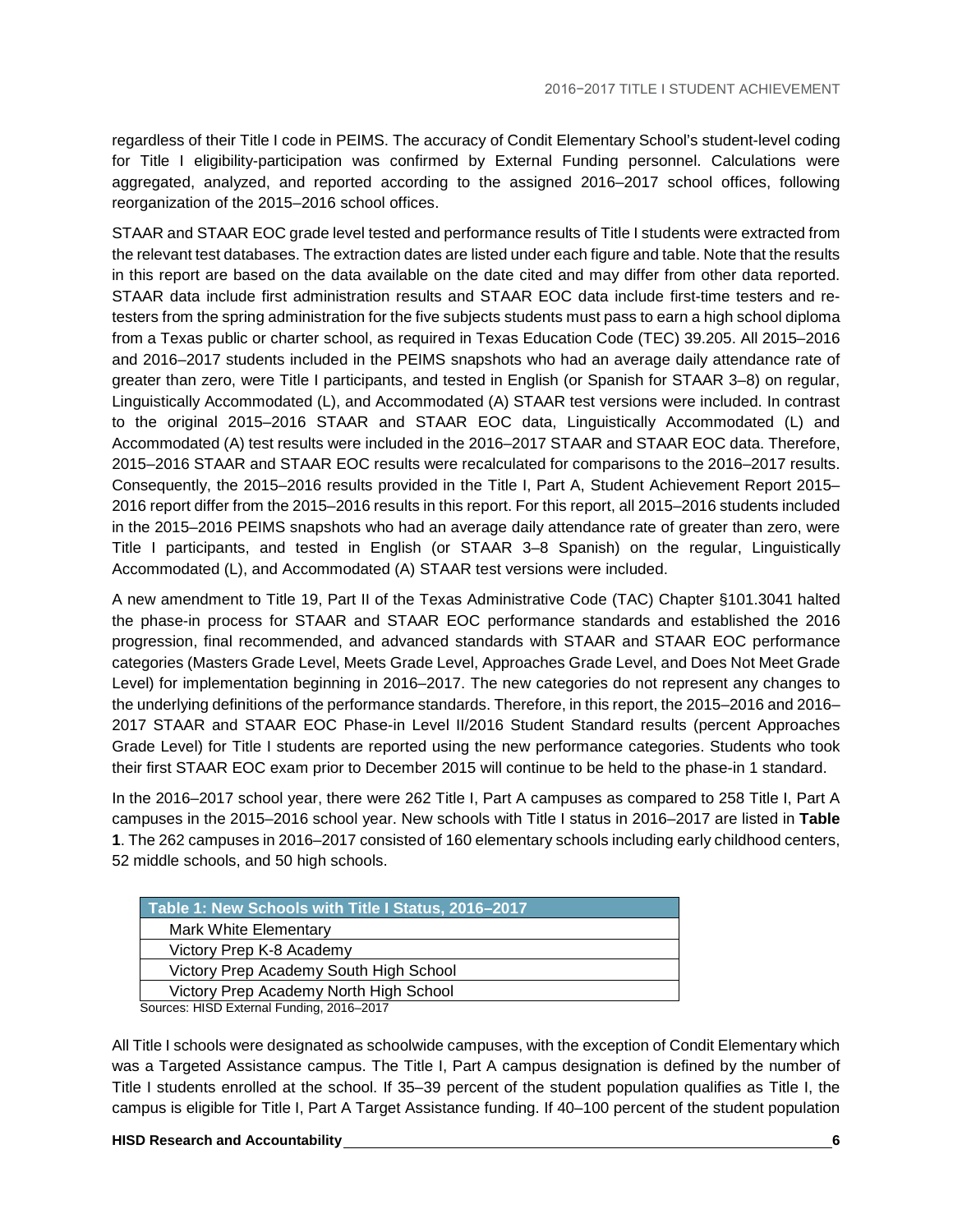qualifies as Title I, the campus is eligible for Title I, Part A Schoolwide funding. All schools receiving either Schoolwide or Targeted Assistance Title I, Part A funds were included in the report.

#### **Data Limitations**

- PEIMS was used to identify students on campuses that provided Title I services, but by relying on PEIMS for student enrollment information, it is possible that students served by Title I, Part A who enrolled after the fall snapshot were not included in the analysis.
- More than 400 students on Title I campuses with schoolwide Title I programs in 2015–2016 and in 2016–2017 were not coded appropriately on Title I campuses. Once confirmed with personnel in External Funding, all students on schoolwide Title I campuses were included in the analysis.
- Due to some inconsistencies in students' grade levels documented in the 2016–2017 PEIMS and STAAR databases, the grade level appropriate for the test taken was retrieved from each student's PEIMS or STAAR records where discrepancies existed.
- <span id="page-9-0"></span>• A norm-referenced assessment was not administered districtwide for the 2016–2017 year and could not be included in this report.

#### **Results**

- The total student enrollment in Title I schools in 2016–2017 was 200,167, an increase of 271 students or less than a one percent growth from the 199,896 students in 2015–2016 (**Figure 1**).
- Title I student participation increased by 315 students from 198,792 in 2015–2016 to 199,107 in 2016– 2017 (Figure 1).

#### **Figure 1: Title I Schools: Students Enrolled, Students Who Met the Average Daily Attendance (ADA) Criterion, Students Coded as Title I Participant Who Met ADA, and All Title I Participants Who Met ADA, 2015–2016 and 2016–2017**



Sources: PEIMS Fall 2015 and PEIMS Fall 2016; HISD External Funding, 2016–2017

• Of the students enrolled in Title I schools in 2016–2017, 199,743 students met the average daily attendance (ADA) criterion of greater than zero, 317 more students than in 2015–2016 (n=199,426). In 2016–2017, 99.5 percent of the students who met the ADA criterion on Title I campuses were also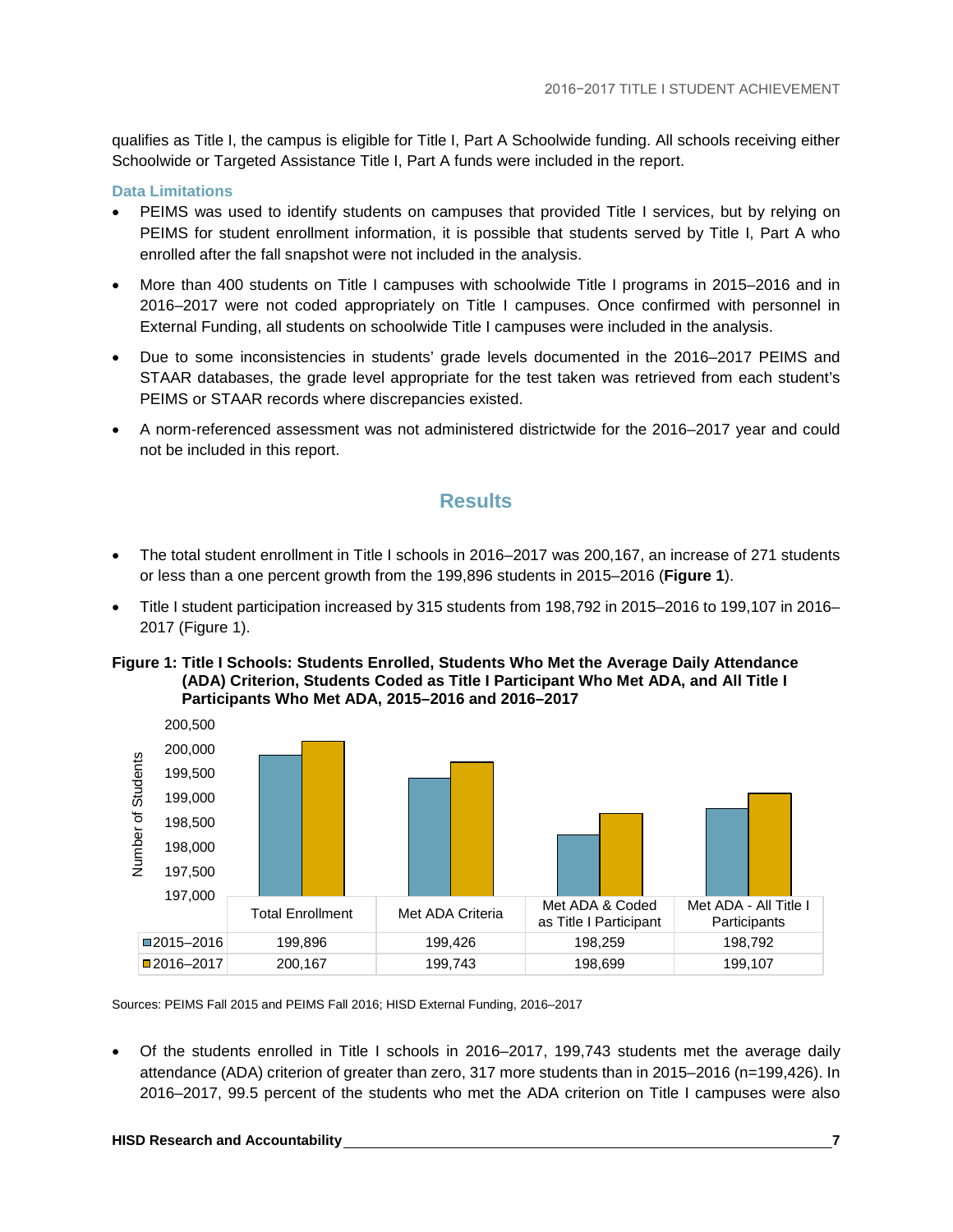coded as Title I participants (n=198,699); comparable to 99.4 percent in 2015–2016 (n=198,259) (Figure 1, p. 7).

- Based on HISD's External Funding definition for Title I eligible-participant students, the difference between the number of all Title I participants in 2015–2016 (n=198,792) and in 2016–2017 (n=199,107) and the number of students identified/coded in PEIMS as ADA and Title I eligible participants on Title I campuses with schoolwide programs was 533 students in 2015–2016 and 408 students in 2016–2017, due to campus-level coding (Figure I).
- The proportions of 2015–2016 (inner circle) and 2016–2017 (outer circle) Title I participants are presented by race/ethnicity (**Figure 2**), showing comparable proportions across the years.



#### **Figure 2: Demographic Proportions of Title I Students in Title I Schools, 2015–2016 and 2016–2017**

Source: Sources: PEIMS Fall 2015 and PEIMS Fall 2016; HISD External Funding, 2016–2017

• Consistent with demographic proportions of all HISD students in 2015–2016 and 2016–2017, more than 60 percent of 2015–2016 and 2016–2017 Title I participants were Hispanic, roughly 25 percent were African American, nearly three percent were Asian/Pacific Islander, about one percent were two or more races, and less than one percent were American Indian. Yet, while about 62 percent of all HISD students were Hispanic and eight percent were white, approximately 65 percent of Title I participants were Hispanic and six percent were white in both years (Figure 2).

#### **STAAR 3-8 Results**

- Except for a two percentage-point decline in reading, student performance improved or remained the same in Title I schools from 2015–2016 to 2016–2017. In 2016–2017, 61 percent of students in grades 3–8 met or exceeded the Approaches Grade Level standard in reading, 68 percent in mathematics, 60 percent in writing, 65 percent in science, and 51 percent in social studies on STAAR exams.
- A total of 78,740 grades 3–8 Title I students took 217,133 State of Texas Assessment of Academic Readiness (STAAR) assessments in 2015–2016 and 79,403 grades 3–8 Title I students took 281,761 STAAR assessments in 2016–2017.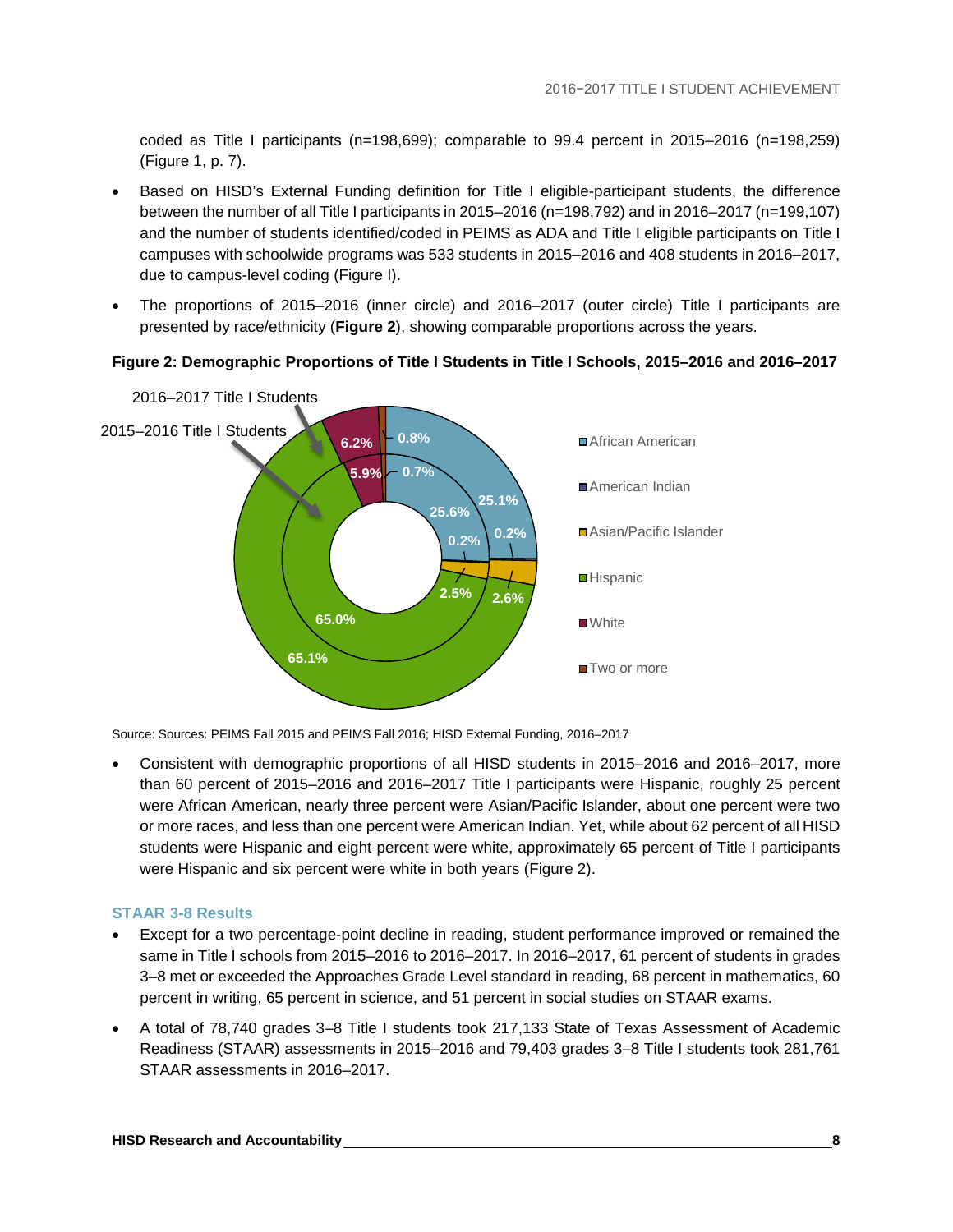• HISD Title I student achievement on STAAR 3–8 exams across Title I campuses in 2016–2017 was better than in 2015–2016 in mathematics (68 vs. 65 percent) and science (65 vs. 64 percent) for the proportions of students who performed at or above the passing standard (Approaches Grade Level) (**Figure 3**).

#### **Figure 3: HISD STAAR English and Spanish Grades 3–8 total Percentage of Title I Students in Title I Schools Who Met or Exceeded Approaches Grade Level Standards by Subject, 2015–2016 and 2016–2017**



Source: Cognos, STAAR English and STAAR Spanish files, retrieved May 15, 2017 and July 17, 2017; PEIMS Fall 2015 and 2016 Notes: 2015–2016 results have been recalculated to include STAAR L and A test versions and may differ slightly from data previously reported. For grades and subjects with multiple administrations, 1st administration results are used.

• Grouped by the 2016–2017 HISD school offices, Title I students in Northwest Area Title I schools achieved the highest percentages of Title I students who met or exceeded the passing standard in all subjects tested, except in science and social studies. This included 71 percent in reading, 73 percent in mathematics, and 68 percent in writing (**Figure 4; Appendix A**, pp. 18–29).

#### **Figure 4: HISD Title I Students' STAAR English and Spanish Grades 3–8 Total Percentage of Students Who Met or Exceeded Approaches Grade Level Standards by Subject and School Office, 2016–2017**



Source: Cognos, STAAR English and STAAR Spanish files, retrieved May 15, 2017 and July 17, 2017; PEIMS Fall 2015 and 2016 Notes: 2015–2016 results have been recalculated to include STAAR L and A test versions and may differ slightly from data previously reported. For grades and subjects with multiple administrations, 1st administration results are used.

**HISD Research and Accountability 9**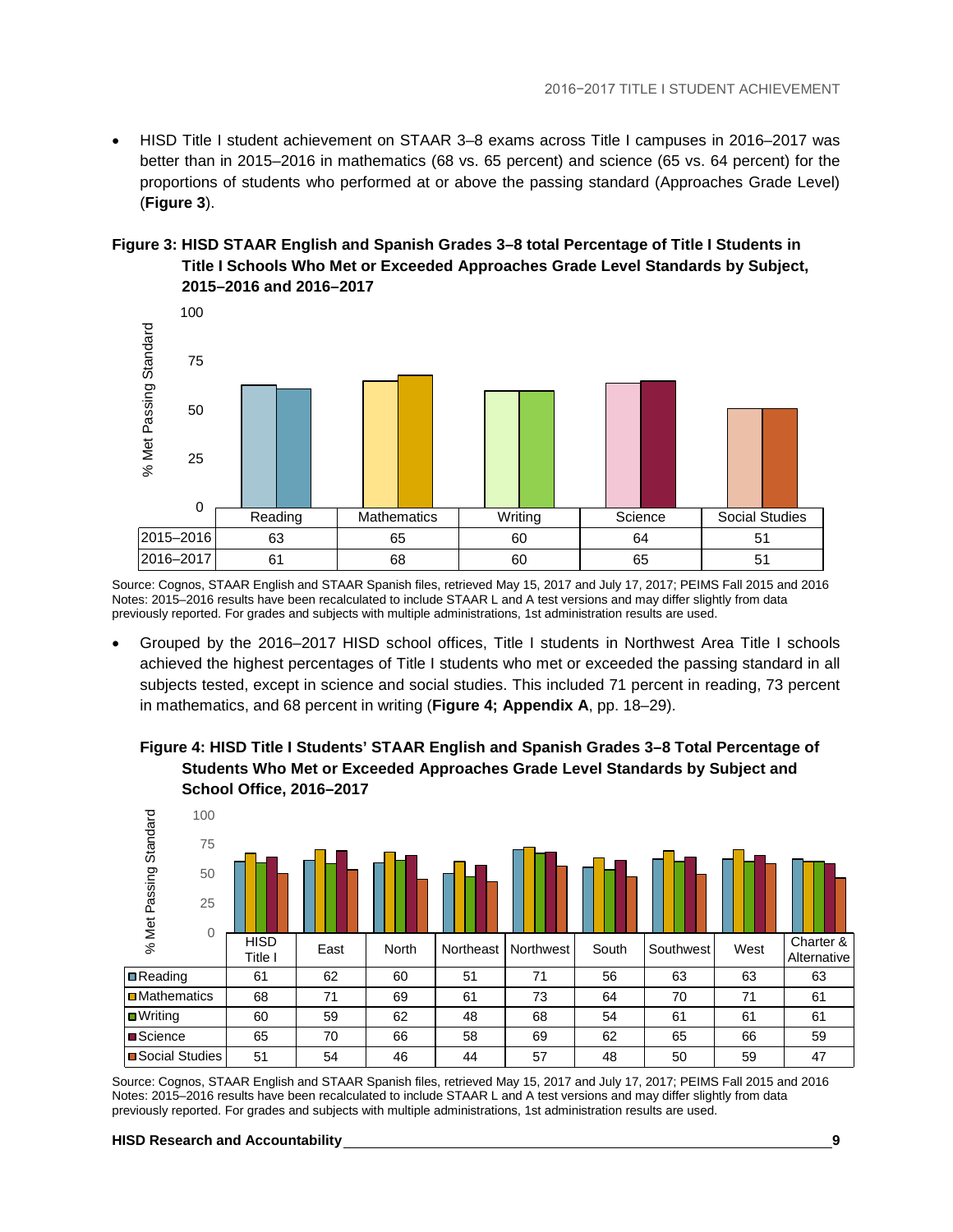- Title I students in West Area Title I schools had the highest percentage meeting the passing standard in social studies with 59 percent, two percentage points more than their counterparts in Northwest Areas schools. Title I students in East Area Title I schools achieved the highest passing rate in science with 70 percent (Figure 4, p. 9; Appendix A, pp. 18–29).
- Title I students in Northeast Area Title I schools achieved the lowest percentages of students who met or exceeded the passing standard in all subjects tested. This included 51 percent in reading, 61 percent in mathematics, 48 percent in writing, 58 in science, and 44 percent in social studies (Figure 4; Appendix A).
- Grouped by HISD school offices in 2016–2017, Title I students in East Area Title I schools made the greatest improvement from 2015–2016 to 2016–2017 in percentages of students who met or exceeded the passing standard in science and social studies (seven percentage points in each subject) (**Figure 5**; Appendix A).

#### **Figure 5: HISD Title I Students' STAAR English and Spanish Grades 3–8 Change in Total Percentage of Students Who Met or Exceeded Approaches Grade Level Standards by Subject and School Office, 2015–2016 to 2016–2017**



Source: Cognos, STAAR English and STAAR Spanish files, retrieved May 15, 2017 and July 17, 2017; PEIMS Fall 2015 and 2016 Notes: 2015–2016 results have been recalculated to include STAAR L and A test versions and may differ slightly from data previously reported. For grades and subjects with multiple administrations, 1st administration results are used.

- Title I students in Northeast Area Title I schools made the largest improvement in mathematics (six percentage points) (Figure 5; Appendix A).
- Title I students in North Area Title I schools made the largest improvement in writing (two percentage points) (Figure 5; Appendix A).
- In reading, across HISD school offices, changes in the percentage of Title I students in Title I schools who met or exceeded the passing standard ranged from no change (Northeast) to a drop of four percentage points (Charter & Alternative Area schools) (Figure 5; Appendix A).
- Title I student performance by grade level showed the percentages of students who met or exceeded STAAR Reading passing standards ranged from 59 percent (grade 6) to 71 percent (grade 8) in 2015– 2016. In 2016–2017, Title I students' passing percentages in reading ranged from 57 percent (grade 6) to 68 percent (grade 8) (**Figure 6**, p. 11).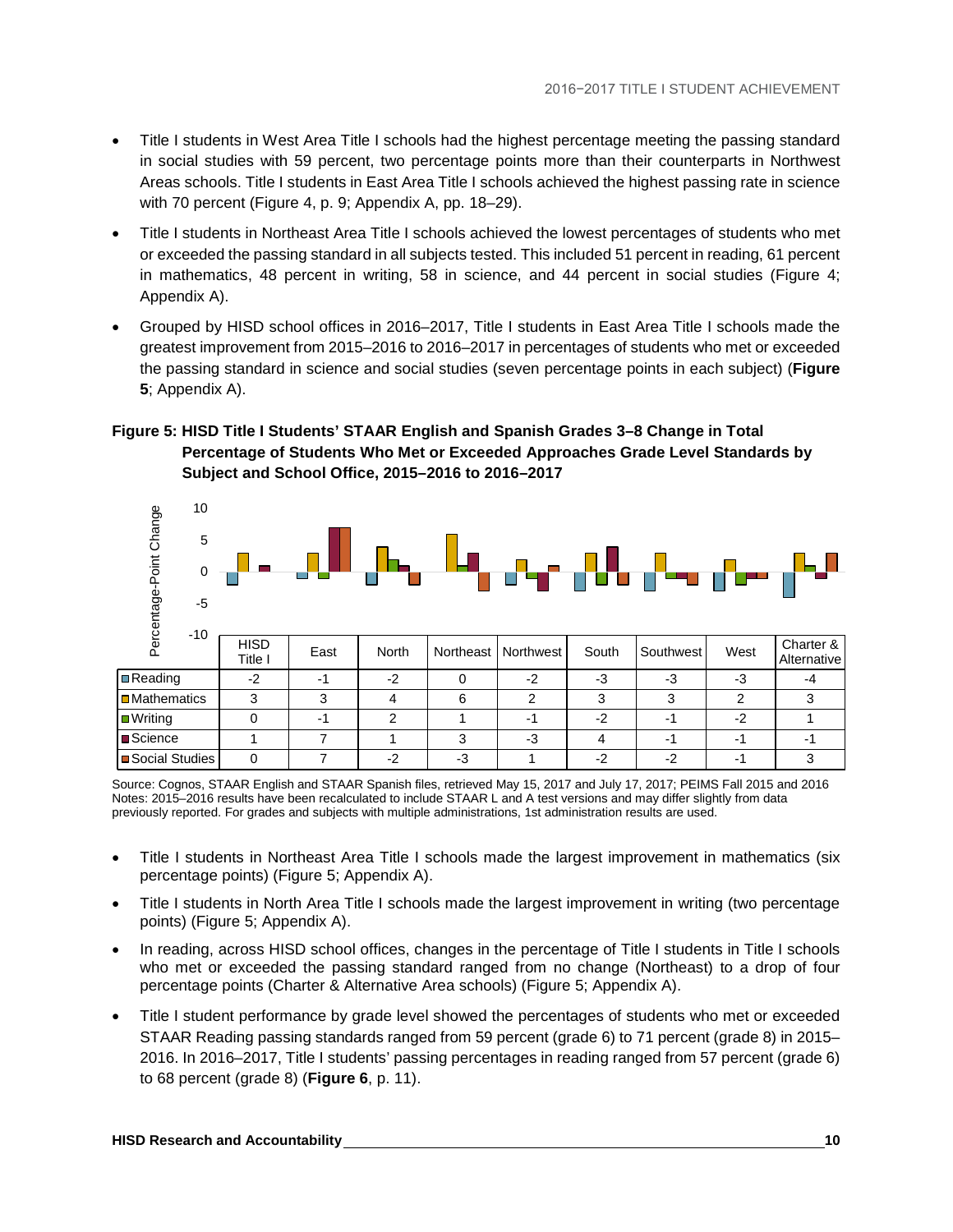• Increases in the percentages of Title I students who met STAAR Reading passing standards at grade 5 (one percentage point) and grade 7 (three percentage points) were achieved, while decreases occurred at grade 3 (one percentage point), grade 6 (two percentage points), and grade 8 (three percentage points) in conjunction with a more substantial decrease at grade 4 (eight percentage points) from 2015–2016 to 2016–2017 (Figure 6).

#### **Figure 6: HISD Title I Students' STAAR English and Spanish Grades 3–8 Total Percentage of Students Who Met or Exceeded Approaches Grade Level Standards for Reading and Mathematics by Subject and Grade level, 2015–2016 and 2016–2017**



Source: Cognos, STAAR English and STAAR Spanish files, retrieved May 15, 2017 and July 17, 2017; PEIMS Fall 2015 and 2016

Notes: 2015–2016 results have been recalculated to include STAAR L and A test versions and may differ slightly from data previously reported. For grades and subjects with multiple administrations, 1st administration results are used.

- By grade level, the percentages of Title I students who met or exceeded STAAR Mathematics passing standards ranged from 60 percent (grade 8) to 68 percent (grades 5 and 6) in 2015–2016. In 2016– 2017, Title I students' mathematics performance ranged from 63 percent (grade 7) to 74 percent (grade 5) (Figure 6).
- The percentage of Title I students who met STAAR Mathematics passing standards either remained constant (grade 6) or increased at grades 3, 4, and 7 with growth of two percentage points (grade 4 and grade 7) and three percentage points (grade 3), while more growth was achieved at grades 5 and 8 (six percentage points and five percentage points, respectively) (Figure 6).
- From 2015–2016 to 2016–2017, when aggregated across grade 4 and grade 7 the percentage of Title I students who met STAAR Writing passing standards remained consistent (Figure 3, p. 9).
- Disaggregated by grade level for each year, 60 percent of Title I students in 2015–2016 met or exceeded STAAR Writing passing standards in grade 4 and in grade 7. In 2016–2017, the percentage of Title I students who met STAAR Writing passing standards decreased in grade 4 by three percentage points and increased in grade 7 by four percentage points over the two years tracked (**Figure 7**, p. 12).
- The percentage of Title I students who met or exceeded STAAR Science passing standards increased one percentage point from 2015–2016 to 2016–2017 when aggregated across grade levels (Figure 3). The gain from 2015–2016 to 2016–2017 was reflected at each grade when results were disaggregated by grade level for each year, increasing from 64 percent to 65 percent of Title I students in grade 5 and in grade 8 meeting STAAR Science passing standards (Figure 7).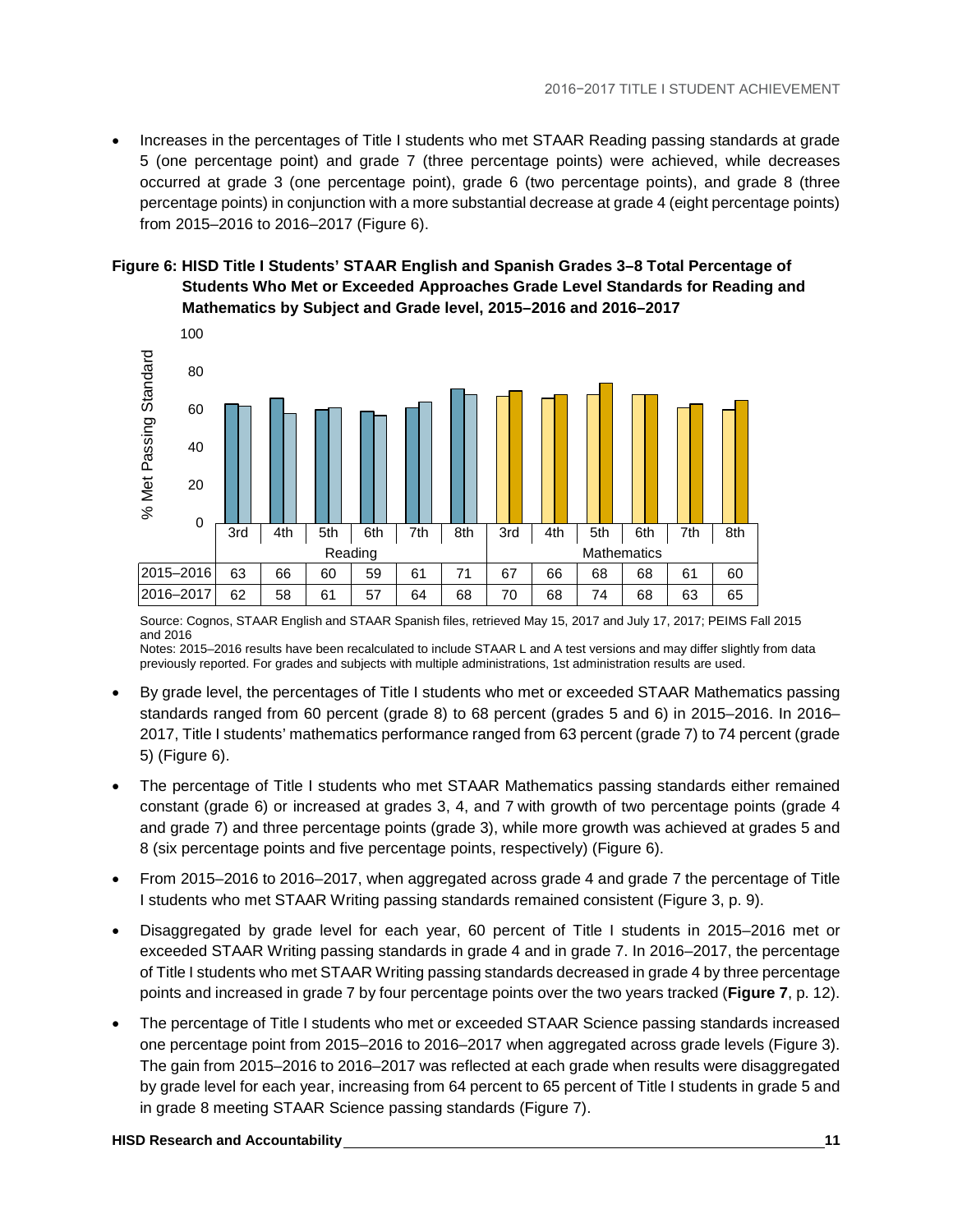• The percentage of grade 8 Title I students who met or exceeded STAAR Social Studies passing standards remained constant at 51 percent from 2015–2016 to 2016–2017 (Figure 3, p. 9; Figure 7).





Source: Cognos, STAAR English and STAAR Spanish files, retrieved May 15, 2017 and July 17, 2017; PEIMS Fall 2015 and 2016 Notes: 2015–2016 results have been recalculated to include STAAR L and A test versions and may differ slightly from data previously reported. For grades and subjects with multiple administrations, 1st administration results are used.

#### **STAAR End-of-Course Results**

• In 2015–2016, 38,420 Title I students took 69,911 STAAR EOC assessments and in 2016–2017, 39,663 Title I students took 72,231 STAAR EOC assessments.



**Figure 8: HISD STAAR EOC Total Percentage of Title I Students in Title I Schools Who Met or Exceeded Approaches Grade Level Standards by Subject, 2015–2016 and 2016–2017**

Source: Cognos, STAAR English and STAAR Spanish files, retrieved June 15, 2017; PEIMS Fall 2015 and 2016 Notes: 2015–2016 results have been recalculated to include STAAR L and A test versions and may differ slightly from data previously reported. For grades and subjects with multiple administrations, 1st administration results are used.

2015–2016 66 77 86 50 53 2016–2017| 70 | 76 | 86 | 48 | 50

Algebra I Biology | U.S. History | English I English II

0

25

 $\aleph$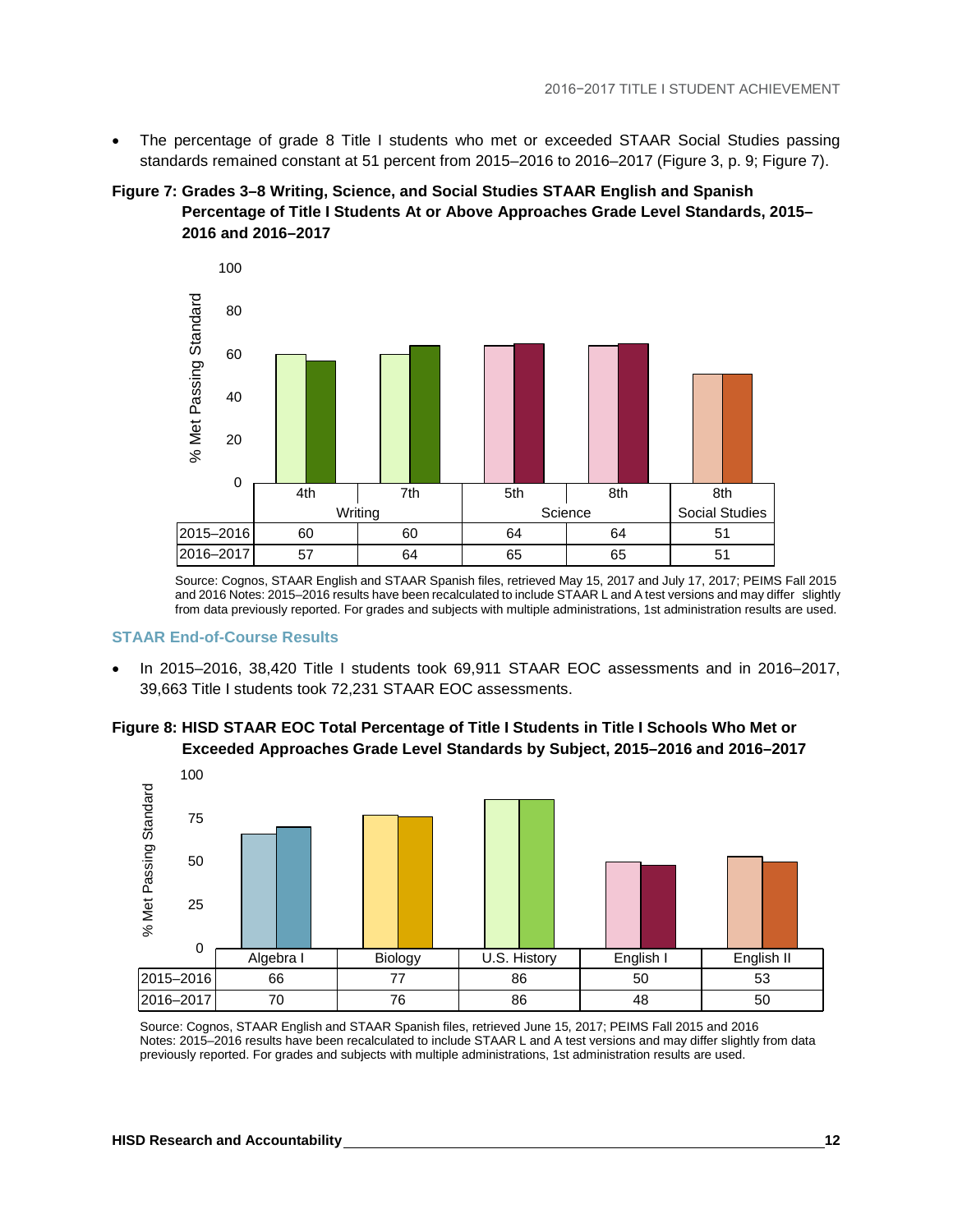- HISD Title I student achievement on STAAR EOC exams across Title I campuses in 2016–2017 was better than in 2015–2016 in Algebra I (70 percent vs. 66 percent) for the proportions of students who performed at or above the passing standard (Approaches Grade Level) (**Figure 8**, p. 12**; Appendix B**, pp. 30–34).
- The percentage of students who met or exceeded the passing standard on EOC exams remained the same in U.S. History (86 percent) from 2015–2016 to 2016–2017, but decreased in Biology (one percentage point), English I (two percentage points), and English II (three percentage points) (Figure 8; Appendix B).
- As in the previous two years, English I and English II exams had the lowest percentages of students meeting or exceeding the passing standard (Figure 8; Appendix B).
- Grouped by HISD school offices in 2016–2017, Title I students in Northwest Area Title I schools achieved the highest percentages of students who met or exceeded the passing standard in all STAAR EOC subjects tested. This included 81 percent in Algebra I, 88 percent in Biology, 93 percent in U.S. History, and 68 percent each in English I and English II (**Figure 9**; Appendix B).



**Figure 9: HISD STAAR EOC Total Percentage of Title I Students in Title I Schools Who Met or Exceeded Approaches Grade Level Standards by Subject and School Office, 2016–2017**

Source: Cognos, STAAR English and STAAR Spanish files, retrieved June 15, 2017; PEIMS Fall 2015 and 2016 Notes: 2015–2016 results have been recalculated to include STAAR L and A test versions and may differ slightly from data previously reported. For grades and subjects with multiple administrations, 1st administration results are used.

- Grouped by the 2016–2017 HISD school offices, Title I students in North Area Title I schools made the greatest improvement in the percentage of students who met or exceeded the passing standard in Algebra I (13 percentage points) from 2015–2016 to 2016–2017 when compared to the percentages achieved in other school offices (**Figure 10**, p. 14; Appendix B).
- On the Biology EOC exam, though all other school offices showed declines, North and South Area Title I schools remained constant in the percentages of students who met or exceeded the passing standard from 2015–2016 to 2016–2017 (Figure 10; Appendix B).
- North and Northwest Area Title I schools made the greatest improvement of the school offices in the percentages of students who met or exceeded the passing standard in U.S. History (each by two percentage points) between 2015–2016 and 2016–2017 (Figure 10; Appendix B).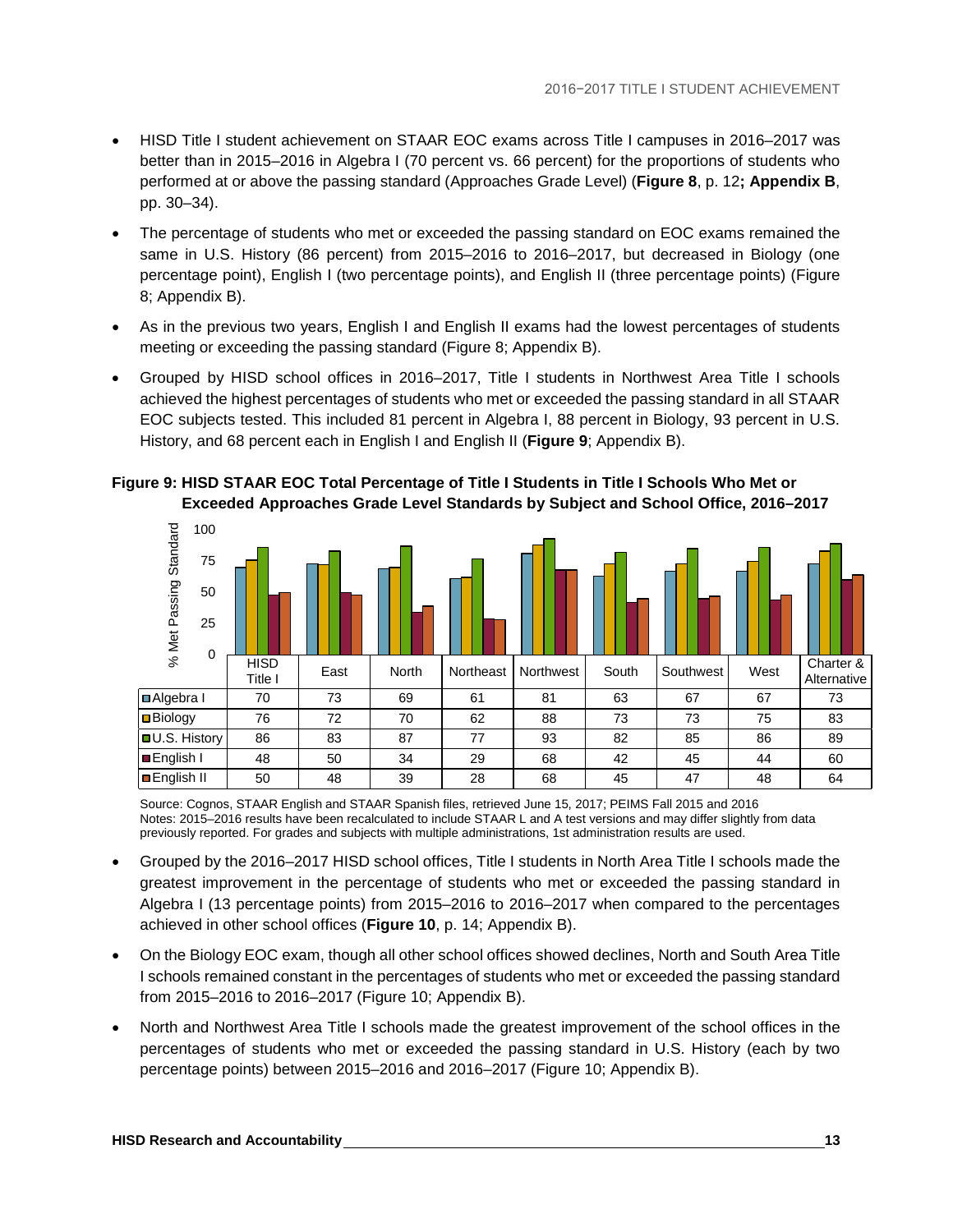• Title I students in East Area Title I schools made the largest improvement in English I and Title I students in South Area Title I schools achieved the greatest gain in English II (each by three percentage points) when compared to the percentages achieved in other school offices (Figure 10; Appendix B).

## **Figure 10: HISD Title I STAAR EOC Change in Total Percentage of Students Who Met or Exceeded Approaches Grade Level Standard by Subject and School Office, 2015–2016 to 2016–**



Source: Cognos, STAAR English and STAAR Spanish files, retrieved June 15, 2017; PEIMS Fall 2015 and 2016 Notes: 2015–2016 results have been recalculated to include STAAR L and A test versions and may differ slightly from data previously reported. For grades and subjects with multiple administrations, 1st administration results are used.

- The Northeast Area Title I schools had the largest decline (12 percentage points in English II), followed by the declines in West Area Title I schools (six percentage points in English I and English II) (Figure 10; Appendix B, pp. 30–34).
- In 2016–2017, four Title I high schools scored between 95–100 percent of students who met the passing standard (Approaches Grade Level) on the five subjects: Challenge Early College, DeBakey High School for Health Professions, East Early College, and Eastwood Academy. In addition, onehundred percent of students at two Title I middle schools met or exceeded the passing standard in all three subjects tested on a middle school campus (Algebra I, Biology, and English I): Energized for Excellence Middle School and Energized for STEM Middle School West (Appendix B). These findings are fairly comparable to 2015–2016 results when six Title I high schools had between 95–100 percent of students who met or exceeded the passing standard (Approaches Grade Level) on each of the five subjects tested: Challenge Early College, DeBakey High School for Health Professions, East Early College, Eastwood Academy, Houston Academy for International Studies, and North Houston Early College. In addition, 100 percent of students at one Title I middle school, Energized for Excellence Academy, met or exceeded the passing standard on each of the three subjects tested on a middle school campus (Algebra I, Biology, and English I) (Appendix B.)
- **Table 2** (p. 15) displays the number of schools with 100 percent of students who took the exam performing at or above the STAAR EOC passing standard (Approaches Grade Level) in each subject and school level. Algebra I was the subject with the highest proportion of schools having a 100 percent passing rate. The number of Title I middle and high schools with students taking the Algebra I exam was about equal, but, a far greater percentage of the middle schools (75 percent) than high schools (11 percent) had all Algebra I testers pass the exam (Appendix B).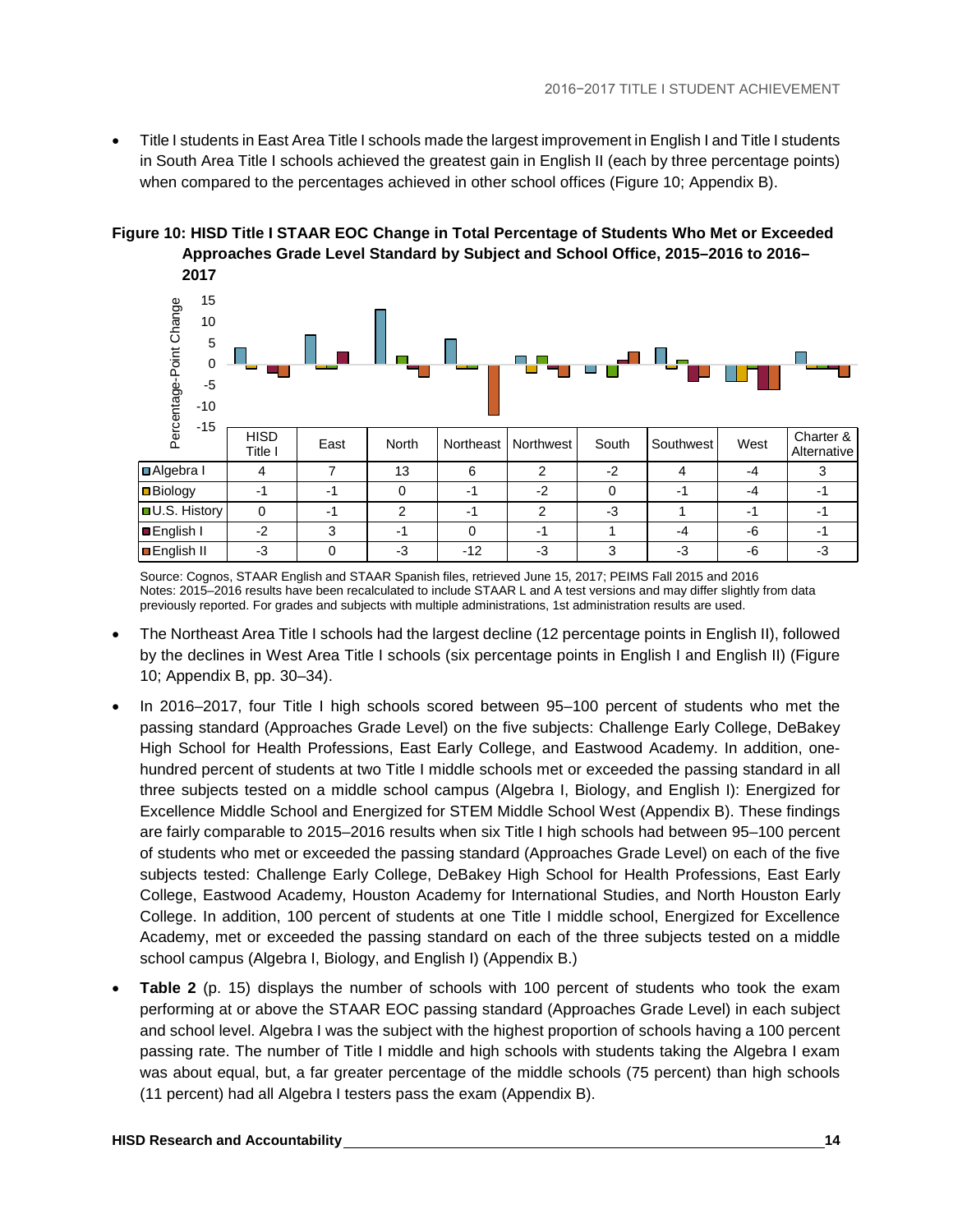• The STAAR EOC Biology and English I exams in 2016–2017 were administered primarily at high schools, and at fewer than 10 middle schools as well. A 100 percent passing rate was achieved by nearly 90 percent of the Title I middle school campuses in Biology and by about 100 percent of campuses in English I. For Title I high schools, 13 percent of campuses had 100 percent of Biology students passing and only two percent had 100 percent of students passing in English I (Table 2; Appendix B).

| Table 2: Number of Title I Schools with 100 Percent of Students to Perform At or Above |                                                                                             | Level, 2016-2017     |      |    | Approaches Grade Level Standard on STAAR EOC Exams by Subject and School |      |    |                      |      |    |                      |                |     |                      |      |
|----------------------------------------------------------------------------------------|---------------------------------------------------------------------------------------------|----------------------|------|----|--------------------------------------------------------------------------|------|----|----------------------|------|----|----------------------|----------------|-----|----------------------|------|
|                                                                                        | <b>U.S. History</b><br><b>English I</b><br><b>English II</b><br>Algebra I<br><b>Biology</b> |                      |      |    |                                                                          |      |    |                      |      |    |                      |                |     |                      |      |
|                                                                                        |                                                                                             | Number of<br>schools |      |    | Number of<br>schools                                                     |      |    | Number of<br>schools |      |    | Number of<br>schools | $\frac{0}{0}$  |     | Number of<br>schools |      |
|                                                                                        | N                                                                                           | 100%                 | $\%$ | N  | 100%                                                                     | $\%$ | N  | 100%                 | $\%$ | N  | 100%                 |                | N   | 100%                 | $\%$ |
| <b>Title I</b><br><b>Total</b>                                                         | 95                                                                                          | 41                   | 43   | 55 | 14                                                                       | 25   | 51 | 3                    | 6    | 50 | 1                    | 2              | 49  | 8                    | 16   |
| *Middle<br><b>Schools</b>                                                              | 48                                                                                          | 36                   | 75   | 9  | 8                                                                        | 89   | 2  | $\mathfrak{p}$       | 100  |    | N/A                  |                | N/A |                      |      |
| *High<br>Schools                                                                       | 47                                                                                          | 5                    | 11   | 46 | 6                                                                        | 13   | 48 |                      | 2    | 50 | 1                    | $\overline{2}$ | 49  | 8                    | 16   |

Source: Cognos, STAAR English and STAAR Spanish files, retrieved June 15, 2017; PEIMS Fall 2015 and 2016 Notes: 2015–2016 results have been recalculated to include STAAR L and A test versions and may differ slightly from data previously reported. For grades and subjects with multiple administrations, 1st administration results are used. \*If a school had less than five students take an EOC in the subject area, the number tested and results were not included.

• English II and U.S. History exams were administered only on high school Title I campuses, with 100 percent passing rates achieved by two percent and 16 percent, respectively, of the campuses on these exams in 2016–2017 (Table 2; Appendix B, pp. 30–34).

## **Discussion**

<span id="page-17-0"></span>Title I funds, alone, cannot improve student achievement. However, Title I funds are intended to improve the relationship between student economic status and academic achievement by supporting academic interventions and initiatives proven to be effective. Since the goal of the Title I, Part A program is to provide equitable academic opportunities for academically struggling students in schools serving a high percentage of students living in poverty, this report should be used in conjunction with other reports that detail and evaluate the interventions being used at Title I schools with Title I students. The purpose of the report is to examine student performance of Title I students at Title I schools that received Title I funds and to highlight areas that may need additional support, based on notably low test performance among Title I students.

Based on the results of this report, Title I elementary and middle school administrators should consider applying additional resources toward supplemental interventions to better prepare Title I students for STAAR 3–8 Reading, Writing, and Social Studies exams. Of the STAAR subjects, the lowest percentages of students to perform at or above the Approaches Grade Level standard over the past two years (51 percent each year) were on social studies, writing (60 percent each year), and reading (63 percent in 2015– 2016 and 61 percent in 2016–2017) exams. However, heightened interventions are needed in all subjects tested on STAAR exams because, generally, fewer than 70 percent of Title I students performed at or above the passing standard for their grade level in 2015–2016 or in 2016–2017, with three exceptions: grade 8 reading in 2015–2016 (71 percent), and grade 3 and grade 5 mathematics in 2016–2017 (70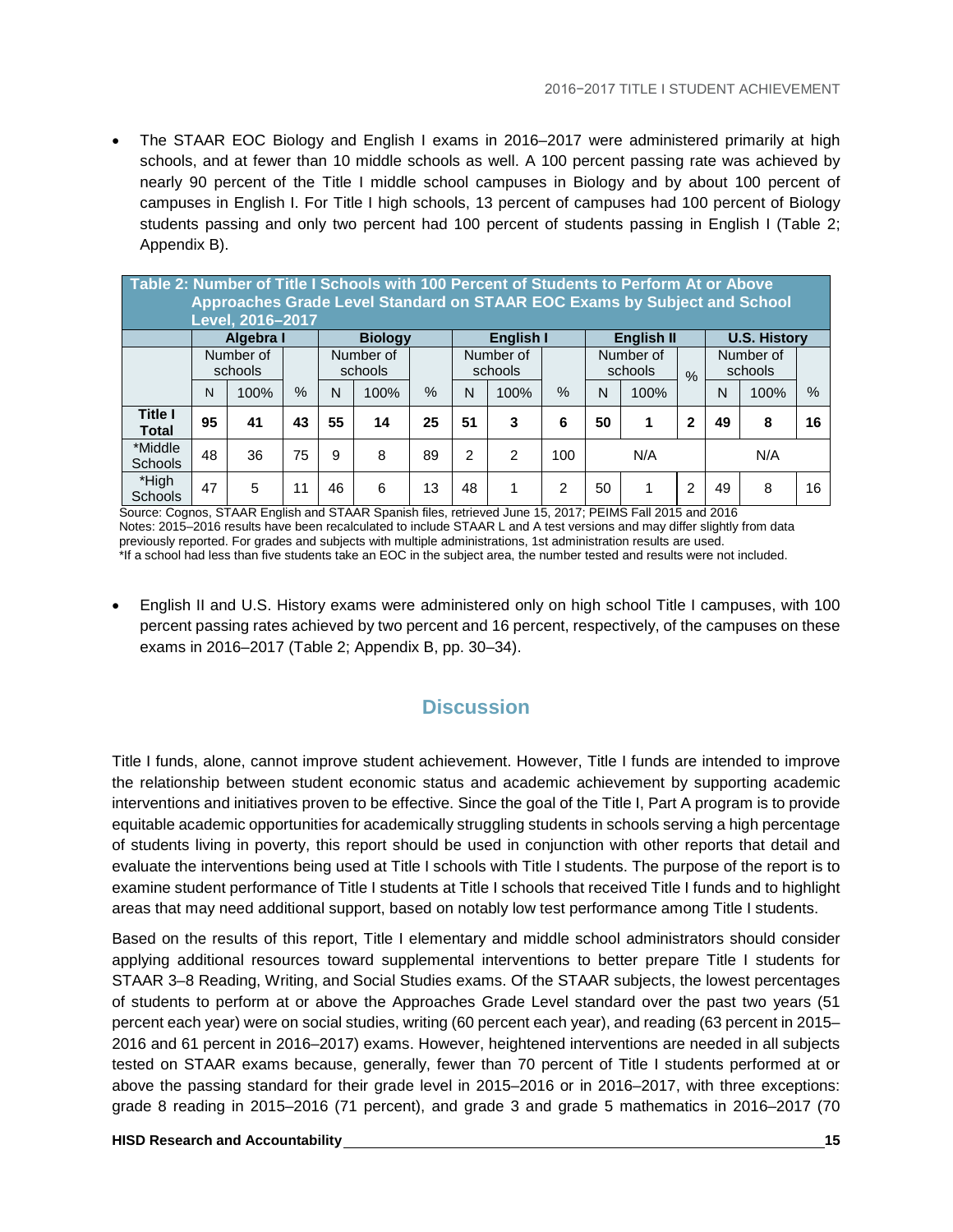percent and 74 percent, respectively). This finding was also apparent at the school office level with passing rates that reached at least 70 percent of Title I students who tested in 2016–2017 only in East Area schools in mathematics (71 percent) and science (70 percent), Northwest Area schools in reading (71 percent) and mathematics (73 percent), Southwest Area schools in mathematics (70 percent), and West Area schools in mathematics (71 percent).

Progress toward improved Title I student performance on STAAR 3–8 exams from 2015–2016 to 2016– 2017 was made at the district level in mathematics (three percentage points) and science (one percentage point). Gains at the school office level were observed in mathematics across all eight school areas with gains of two to six percentage points; in writing in three school areas (North, Northeast, and Charter & Alternative) with gains of one or two percentage points; in science in four school areas (East, North, Northeast, and South) with gains of one to seven percentage points; in social studies in three school areas (East, Northwest, and Charter & Alternative) also with gains of one to seven percentage points. No progress in Title I students' passing rates on STAAR Reading was made at the school office level from 2015–2016 to 2016–2017. Decreases of one to four percentage points occurred in seven out of the eight school areas, with the passing rate remaining constant in the Northeast Area.

Title I students achieved a four percentage point increase in the percentage of students who scored at or above Approaches Grade Level standards on Algebra I STAAR End of Course (EOC) exams from 2015– 2016 to 2016–2017 districtwide. Though Title I students' passing rates reached or exceeded 70 percent on Algebra I (70 percent), Biology (76 percent), and U.S. History (86 percent) exams, additional Title I resources should be directed toward better preparing middle and high school Title I students for all STAAR End of Course (EOC) exams. However, particular attention should be paid to interventions implemented to support improvements in Title I high school student performance on English I and English II exams. On these language arts exams, Title I students achieved lower percentages of Title I students meeting Approaches Grade Level standards than on the other EOC exams in 2015–2016 (50 and 53 percent, respectively) and in 2016–2017 (48 and 50 percent, respectively) with passing rates lower than in 2015– 2016. There was also a decrease of one percentage point in Biology at the district level from 2015–2016 to 2016–2017, while Title I students' performance remained stable on U.S. History exams.

Gains at the school office level were observed in Algebra I in six of the eight school areas (East, North, Northeast, Northwest, Southwest, and Charter & Alternative) with gains of two to thirteen percentage points; in U.S. History in three school areas (North, Northwest, and Southwest) with gains of one or two percentage points; in English I in two school areas (East and South) with gains of one to three percentage points; and in English II in one school area (South) with a gain of three percentage points. Declines in Title I students' passing rates on STAAR EOC Biology were made at the school office level from 2015–2016 to 2016–2017, with decreases of one to four percentage points occurring in six out of the eight school areas and the passing rate remained constant in North and South Area Title I schools.

Results of this report indicate a need to review the best practices of the highest performing Title I students on STAAR 3–8 and STAAR EOC exams (and other high stakes measures) and encourage Title I school administrators to adopt similar practices for comparable students. Additional Title I resources should be targeted toward reading and English language arts achievement at all grades. Reading/English language arts performance needs to be monitored continuously given that Title I students in HISD Title I schools scored lowest on STAAR Writing, Reading, and Social Studies exams and on STAAR EOC English I and English II exams in 2015–2016 and 2016–2017. Future analysis of systematic variation in Title I students' economic disadvantage status (i.e., living in less sustained poverty versus sustained or persistent poverty) and associated impacts on their achievement outcomes may prove beneficial in more effectively targeting resources to the needs of Title I students, particularly the most-needy (Michelmore and Dynarski, 2017).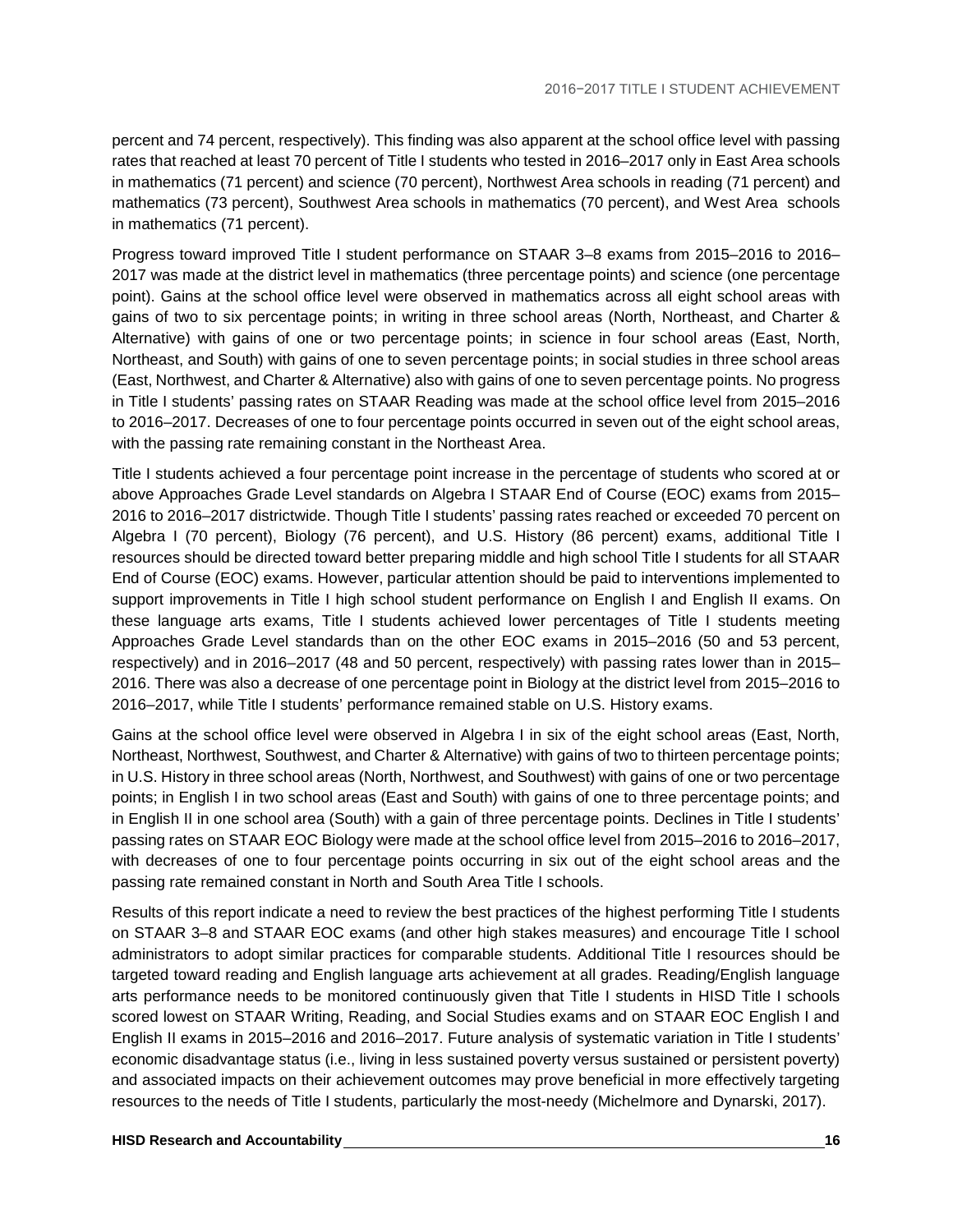## **References**

- <span id="page-19-0"></span>Coleman, J. S. (1966). *Equality of educational opportunity* (Report No. OE-3800). Washington, DC: National Center for Educational Statistics.
- External Funding. (2016). *2016–2017 Title I, Part A Program Handbook*. Houston, TX: Houston Independent School District.
- Michelmore, K. & Dynarski, S. (2017). The gap within the gap: Using longitudinal data to understand income differences in educational outcomes. *AERA Open*, January-March, 3(1), pp.1–18. Retrieved from http://journals.sagepub.com/doi/pdf/10.1177/2332858417692958
- Porter, E. (2015). Education gap between rich and poor is growing wider. *Economic Scene*. Retrieved from https://www.nytimes.com/2015/09/23/business/economy/education-gap-between-rich-and-pooris-growing-wider.html
- Reardon, S.F. (2013). The widening income achievement gap. *Educational Leadership,* 70(8), 10–16. Retrieved from http://www.ascd.org/publications/educational-leadership/may13/vol70/num08/ abstract.aspx#The\_Widening\_Income\_Achievement\_Gap
- Reardon, S.F., Waldfogel, J., & Bassok, D. (2016). The good news about educational inequality. *New York Times* (August 28, 2016). Retrieved from ttps://www.nytimes.com/2016/08/28/opinion/sunday/the-good-news-about-educationalinequality.html
- Research and Accountability. (2017). Title I, Part A student achievement, 2015–2016 report. Houston, TX: Houston Independent School District.
- Texas Education Agency. (2010). Policy Guidance. *Guidance for the implementation of Title I, Part A*. Austin, TX: Division of NCLB Program Coordination. Retrieved from http://tea.texas.gov/About\_TEA/Laws\_and\_Rules/NCLB\_and\_ESEA/Title\_I,\_Part\_A\_-Improving Basic Programs/Title I, Part A - Improving Basic Programs/
- U.S. Department of Education, Institute of Education Sciences. (2007). *National assessment of Title I*  (Report No. NCEE 2008-4012). Retrieved from http://eric.ed.gov/PDFS/ED499017.pdf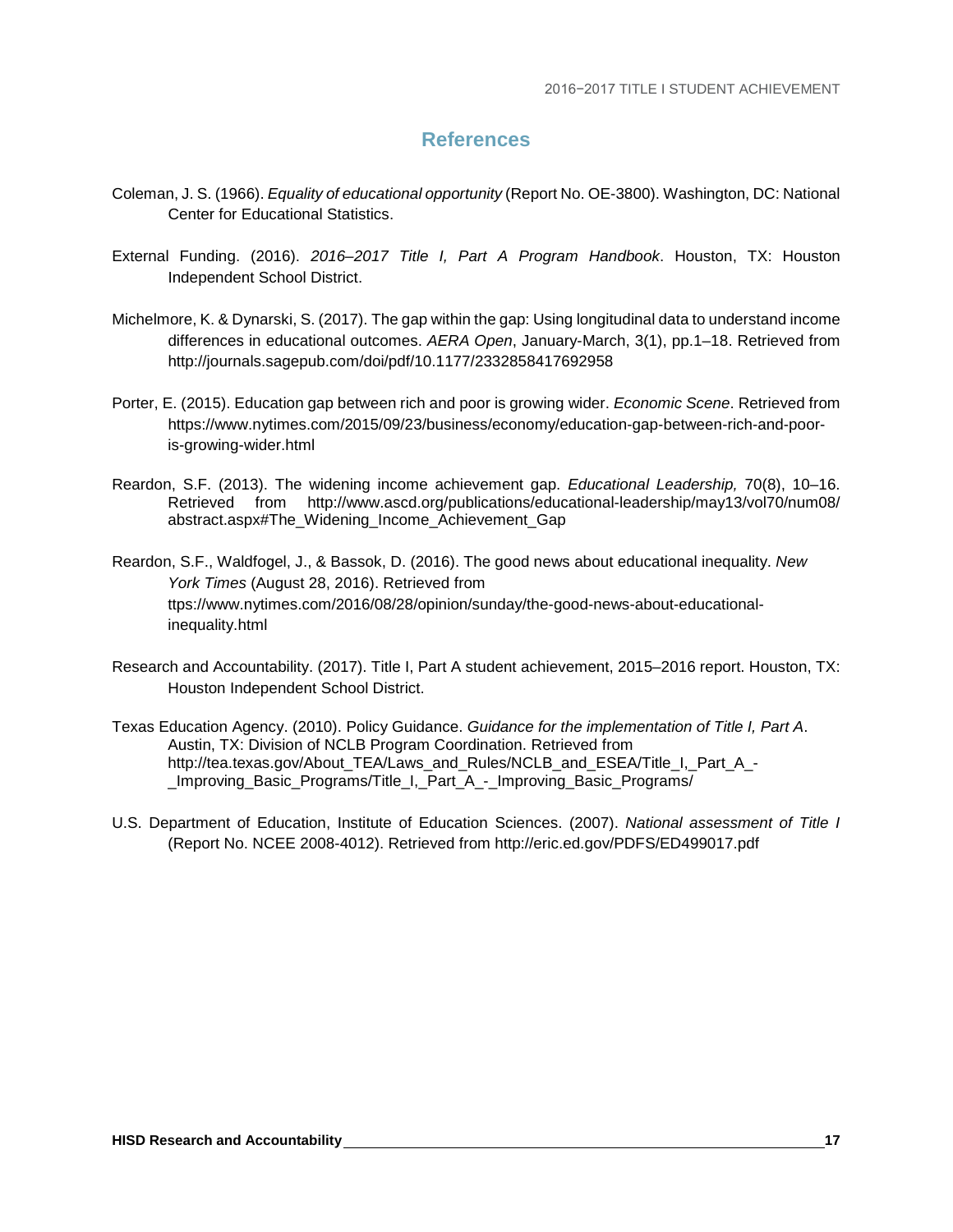**Table A-1: STAAR 3–8 Results - Percent Met Satisfactory Standard by HISD School Office and Title I Campus for Reading, Mathematics, and ………...….Writing, 2015–2016 and 2016–2017**

|                                       |        |                 | <b>Reading</b>  |                 |                |        |                  | <b>Mathematics</b> |                 |                |                 |                 | <b>Writing</b>  |                |                 |
|---------------------------------------|--------|-----------------|-----------------|-----------------|----------------|--------|------------------|--------------------|-----------------|----------------|-----------------|-----------------|-----------------|----------------|-----------------|
| <b>School</b>                         |        | <b>N</b> Tested |                 | % Approaches    |                |        | <b>N</b> Tested  |                    | % Satisfactory  |                |                 | <b>N</b> Tested |                 | % Satisfactory |                 |
|                                       | 2016   | 2017            | 2016            | 2,017           | $(+/-)$        | 2016   | 2017             | 2016               | 2017            | $(+/-)$        | 2016            | 2017            | 2016            | 2017           | $(+/-)$         |
| <b>HISD - Title I, Part A Schools</b> | 78.430 | 79,051          | 63              | 61              | $-2$           | 76,042 | 76,433           | 65                 | 68              | 3              | 25,916          | 26,537          | 60              | 60             | $\mathbf{0}$    |
| <b>East Area Schools</b>              | 12,489 | 12,437          | 63              | 62              | $-1$           | 12,099 | 12,006           | 68                 | 71              | $\overline{3}$ | 4,108           | 4,060           | 60              | 59             | $-1$            |
| <b>Bonner Elementary School</b>       | 443    | 405             | 53              | 52              | $-1$           | 444    | 405              | 65                 | 67              | $\overline{2}$ | 142             | 148             | 43              | 40             | $-3$            |
| <b>Briscoe Elementary School</b>      | 163    | 167             | 58              | 54              | $-4$           | 163    | 167              | 72                 | 77              | 5              | 53              | 57              | 62              | 44             | $-18$           |
| <b>Burnet Elementary School</b>       | 244    | 238             | 66              | 51              | $-15$          | 244    | 238              | 75                 | 75              | 0              | 70              | 84              | 66              | 43             | $-23$           |
| Cage Elementary School                | 253    | 250             | 78              | 75              | $-3$           | 253    | 250              | 86                 | 78              | $-8$           | 88              | 76              | 82              | 78             | $-4$            |
| Carrillo Elementary School            | 267    | 262             | 73              | 71              | $-2$           | 266    | 262              | 78                 | 84              | 6              | 89              | 89              | 61              | 83             | 22              |
| <b>Crespo Elementary School</b>       | 398    | 400             | 59              | 56              | $-3$           | 398    | 400              | 68                 | 67              | $-1$           | 124             | 133             | 67              | 50             | $-17$           |
| Dávila Elementary School              | 193    | 185             | 69              | 66              | $-3$           | 193    | 185              | 75                 | 78              | 3              | 59              | 64              | 58              | 53             | $-5$            |
| De Zavala Elementary School           | 257    | 277             | 76              | 73              | $-3$           | 257    | 277              | 88                 | 88              | $\Omega$       | 92              | 95              | 77              | 71             | $-6$            |
| Deady Middle School                   | 638    | 645             | 52              | 49              | $-3$           | 582    | 575              | 65                 | 61              | $-4$           | 198             | 210             | 45              | 54             | 9 <sup>°</sup>  |
| Edison Middle School                  | 671    | 613             | 47              | 50              | 3              | 634    | 613              | 41                 | 54              | 13             | 226             | 197             | 44              | 51             | $\overline{7}$  |
| Franklin Elementary School            | 161    | 162             | 65              | 63              | $-2$           | 162    | 162              | 65                 | 76              | 11             | 55              | 47              | 62              | 51             | $-11$           |
| <b>Gallegos Elementary School</b>     | 208    | 189             | 50              | 46              | $-4$           | 209    | 189              | 52                 | 72              | 20             | 65              | 69              | 51              | 39             | $-12$           |
| Harris, J. R. Elementary School       | 244    | 227             | 57              | 55              | $-2$           | 244    | 227              | 68                 | 67              | $-1$           | 76              | $\overline{77}$ | 55              | 32             | $-23$           |
| Harris, R. P. Elementary School       | 243    | 249             | 61              | 63              | $\overline{2}$ | 244    | 249              | 64                 | 58              | $-6$           | 86              | 89              | 53              | 45             | $-8-$           |
| Henderson, J. P. Elementary School    | 320    | 340             | 70              | 70              | $\mathbf 0$    | 320    | 340              | $\overline{72}$    | 79              | $\overline{7}$ | 105             | 108             | 79              | 79             | $\mathbf 0$     |
| Holland Middle School                 | 621    | 608             | 46              | 49              | 3              | 559    | 554              | $\overline{56}$    | 44              | $-12$          | 206             | 188             | 45              | 45             | $\mathbf 0$     |
| Lantrip Elementary School             | 306    | 314             | 79              | 75              | $-4$           | 307    | 315              | 87                 | 80              | $-7$           | 96              | 101             | 74              | 69             | $-5$            |
| Lewis Elementary School               | 511    | 482             | 50              | 60              | 10             | 510    | 482              | 52                 | 65              | 13             | 168             | 172             | 49              | 52             | 3               |
| Navarro Middle School                 | 767    | 756             | 50              | 49              | $-1$           | 738    | 736              | 50                 | 54              | $\overline{4}$ | 268             | 225             | 43              | 48             | 5 <sup>5</sup>  |
| Oates Elementary School               | 143    | 146             | 65              | 71              | 6              | 143    | 146              | 57                 | 74              | 17             | 46              | 51              | 54              | 61             | $\overline{7}$  |
| Ortíz Middle School                   | 953    | 1,005           | 56              | 52              | $-4$           | 899    | 950              | 64                 | 68              | $\overline{4}$ | 319             | 332             | 57              | 51             | $-6$            |
| Park Place Elementary School          | 410    | 432             | 84              | 83              | $-1$           | 410    | 432              | 88                 | 92              | $\overline{4}$ | 126             | 139             | 89              | 91             | $\overline{2}$  |
| Patterson Elementary School           | 423    | 413             | 77              | 76              | $-1$           | 424    | 413              | 77                 | 82              | 5              | 135             | 144             | 69              | 81             | 12 <sup>°</sup> |
| Pleasantville Elementary School       | 131    | 101             | 70              | 73              | 3              | 131    | 101              | 68                 | 75              | $\overline{7}$ | 38              | 24              | 61              | 88             | 27              |
| Port Houston Elementary School        | 135    | 122             | 58              | 49              | $-9$           | 135    | 122              | 53                 | 61              | 8              | 49              | 42              | 33              | 33             | $\Omega$        |
| Project Chrysalis Middle School       | 259    | 267             | $\overline{96}$ | 96              | $\mathbf 0$    | 228    | $\overline{224}$ | $\overline{95}$    | $\overline{97}$ | $\overline{2}$ | $\overline{97}$ | 87              | $\overline{97}$ | 97             | $\overline{0}$  |
| Robinson Elementary School            | 290    | 264             | 57              | 52              | $-5$           | 290    | 264              | 70                 | 71              | $\overline{1}$ | 92              | 85              | 49              | 36             | $-13$           |
| <b>Rucker Elementary School</b>       | 263    | 256             | 61              | 50              | $-11$          | 263    | 256              | 69                 | 64              | $-5$           | 84              | 93              | 64              | 37             | $-27$           |
| Rusk School (Gr. 3-8)                 | 307    | 370             | 69              | 75              | 6              | 293    | 336              | 73                 | 78              | 5              | 103             | 90              | 72              | 73             | $\mathbf{1}$    |
| Sánchez Elementary School             | 234    | 239             | 66              | 73              | $\overline{7}$ | 234    | 239              | 82                 | 86              | $\overline{4}$ | 82              | 73              | 68              | 66             | $-2$            |
| Southmayd Elementary School           | 317    | 307             | 72              | 68              | $-4$           | 317    | 307              | 86                 | 91              | 5              | 111             | 110             | 64              | 53             | $-11$           |
| Stevenson Middle School               | 1,275  | 1,318           | 74              | $\overline{74}$ | $\mathbf 0$    | 1,164  | 1,162            | 73                 | 80              | $\overline{7}$ | 422             | 417             | 71              | 80             | 9 <sup>°</sup>  |
| <b>Tijerina Elementary School</b>     | 189    | 189             | 60              | 61              | $\mathbf{1}$   | 189    | 189              | 63                 | 80              | 17             | 65              | 59              | 57              | 73             | 16              |
| <b>Whittier Elementary School</b>     | 252    | 239             | 62              | 52              | $-10$          | 252    | 239              | 63                 | 72              | 9              | 73              | 85              | 60              | 53             | $-7$            |
|                                       |        |                 |                 |                 |                |        |                  |                    |                 |                |                 |                 |                 |                |                 |
|                                       |        |                 |                 |                 |                |        |                  |                    |                 |                |                 |                 |                 |                |                 |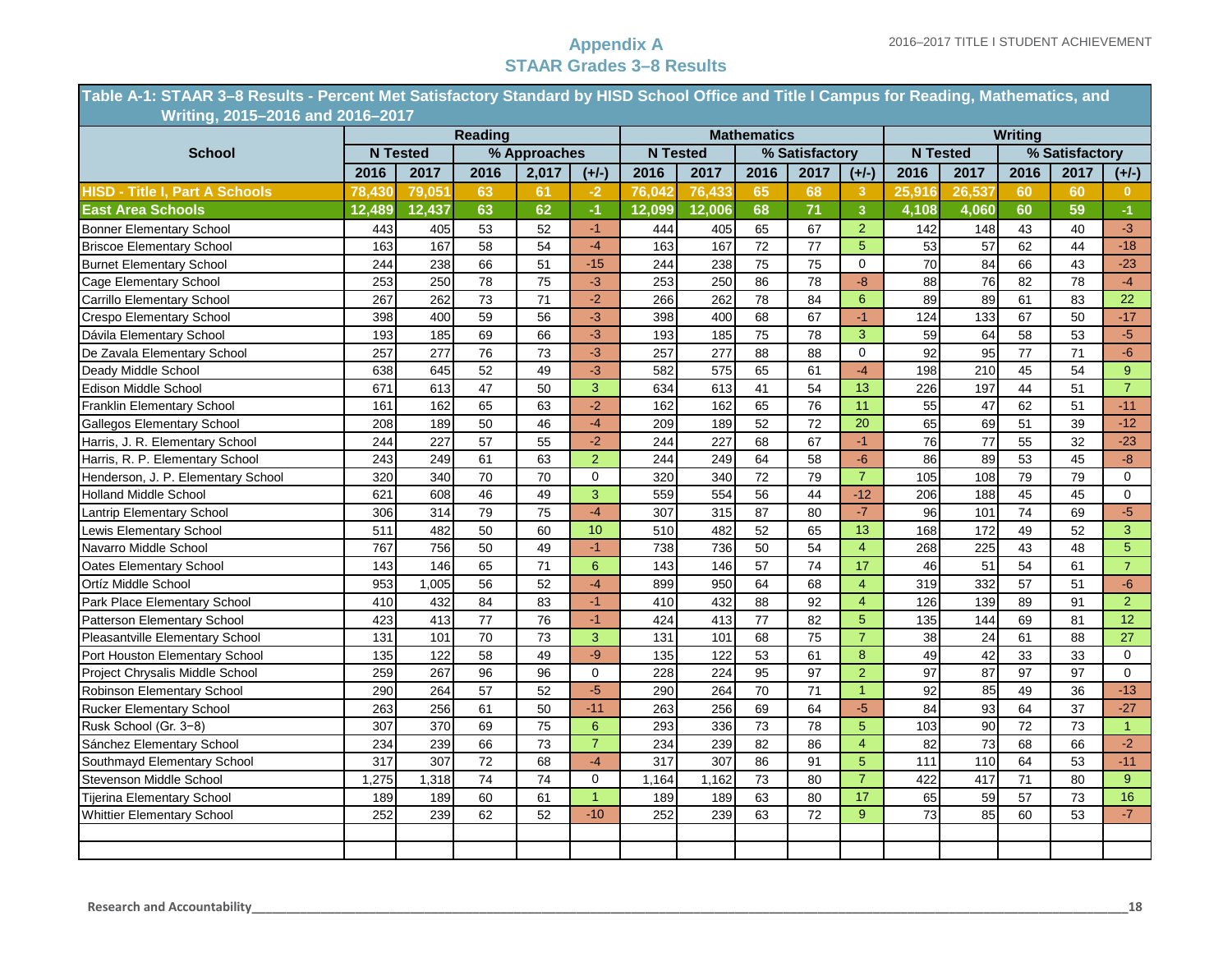**Table A-1: STAAR 3–8 Results - Percent Met Satisfactory Standard by HISD School Office and Title I Campus for Reading, Mathematics, and ………...….Writing, 2015–2016 and 2016–2017**

|                                           |        |                 | <b>Reading</b> |                 |                |        |                 | <b>Mathematics</b> |                 |                 |       |                 | <b>Writing</b>  |                 |                 |
|-------------------------------------------|--------|-----------------|----------------|-----------------|----------------|--------|-----------------|--------------------|-----------------|-----------------|-------|-----------------|-----------------|-----------------|-----------------|
| <b>School</b>                             |        | <b>N</b> Tested |                | % Approaches    |                |        | <b>N</b> Tested |                    | % Satisfactory  |                 |       | <b>N</b> Tested |                 | % Satisfactory  |                 |
|                                           | 2016   | 2017            | 2016           | 2,017           | $(+/-)$        | 2016   | 2017            | 2016               | 2017            | $(+/-)$         | 2016  | 2017            | 2016            | 2017            | $(+/-)$         |
| <b>North Area Schools</b>                 | 10,963 | 10,871          | 62             | 60              | $-2$           | 10,697 | 10,531          | 65                 | 69              | 4               | 3,615 | 3,622           | 60              | 62              | 2 <sup>7</sup>  |
| <b>Barrick Elementary School</b>          | 301    | 301             | 57             | 52              | $-5$           | 301    | 301             | 74                 | 73              | $-1$            | 103   | 105             | 69              | 51              | $-18$           |
| <b>Burbank Elementary School</b>          | 342    | 362             | 73             | 78              | $\overline{5}$ | 341    | 361             | 85                 | 90              | $\overline{5}$  | 106   | 119             | 82              | 74              | $-8-$           |
| <b>Burbank Middle School</b>              | 1,384  | 1,395           | 75             | 72              | $-3$           | 1,278  | 1,223           | 81                 | 81              | $\mathbf 0$     | 459   | 480             | 68              | 76              | 8               |
| <b>Burrus Elementary School</b>           | 229    | 207             | 61             | 59              | $\overline{2}$ | 229    | 207             | 52                 | 62              | 10              | 78    | 64              | 62              | 70              | 8               |
| Coop Elementary School                    | 336    | 326             | 56             | 60              | $\overline{4}$ | 335    | 327             | 55                 | 66              | 11              | 100   | 120             | 48              | 63              | 15              |
| <b>DeChaumes Elementary School</b>        | 339    | 340             | 87             | 80              | $-7$           | 339    | 338             | 94                 | 91              | $-3$            | 93    | 133             | 87              | 86              | $-1$            |
| Durkee Elementary School                  | 309    | 291             | 57             | 59              | $\overline{2}$ | 309    | 290             | 67                 | 73              | $6\overline{6}$ | 96    | 102             | 66              | 68              | $\overline{2}$  |
| Fonville Middle School                    | 852    | 849             | 51             | 44              | $-7$           | 826    | 818             | 59                 | 58              | $-1$            | 318   | 268             | 54              | 52              | $-2$            |
| Garcia Elementary School                  | 315    | 277             | 49             | 48              | $-1$           | 315    | 277             | 55                 | 58              | 3               | 101   | 90              | 27              | 34              | $\overline{7}$  |
| Henry Middle School                       | 810    | 811             | 45             | 42              | $-3$           | 733    | 756             | 41                 | 38              | $-3$            | 269   | 255             | 40              | 42              | 2 <sup>1</sup>  |
| Herrera Elementary School                 | 390    | 389             | 64             | 67              | 3              | 390    | 389             | 63                 | 72              | 9               | 129   | 132             | $\overline{72}$ | 64              | $-8$            |
| <b>Highland Heights Elementary School</b> | 246    | 225             | 41             | 35              | $-6$           | 245    | 225             | 41                 | 48              | $\overline{7}$  | 69    | 77              | 30              | 35              | 5               |
| Janowski Elementary School                | 252    | 266             | 65             | 66              | $\overline{1}$ | 252    | 266             | 69                 | 77              | 8               | 89    | 85              | 65              | 79              | $\overline{14}$ |
| Jefferson Elementary School               | 165    | 158             | 63             | 68              | $\overline{5}$ | 165    | 158             | 65                 | 77              | 12              | 57    | 48              | 65              | 65              | $\mathbf 0$     |
| Kennedy Elementary School                 | 285    | 287             | 67             | 75              | 8              | 286    | 287             | 69                 | 78              | 9               | 88    | 95              | 68              | 82              | 14              |
| Ketelsen Elementary School                | 249    | 253             | 71             | 70              | $-1$           | 248    | 252             | 75                 | 85              | 10              | 80    | 82              | 78              | 72              | $-6$            |
| Looscan Elementary School                 | 213    | 187             | 43             | 32              | $-11$          | 213    | 187             | $\overline{51}$    | 45              | $-6$            | 68    | 69              | 31              | 33              | $\overline{2}$  |
| Lyons Elementary School                   | 437    | 440             | 90             | 87              | $-3$           | 438    | 440             | 93                 | 94              | $\overline{1}$  | 146   | 151             | 96              | 93              | $-3$            |
| <b>Marshall Middle School</b>             | 859    | 851             | 53             | 53              | $\Omega$       | 828    | 790             | 56                 | 62              | $6\overline{6}$ | 273   | 272             | 44              | 57              | 13              |
| Martínez, C. Elementary School            | 211    | 211             | 54             | 45              | $-9$           | 211    | 211             | 49                 | 64              | 15              | 71    | 75              | 46              | 45              | $-1$            |
| Moreno Elementary School                  | 364    | 376             | 70             | 70              | $\mathbf 0$    | 364    | 376             | $\overline{76}$    | 87              | 11              | 117   | 132             | 68              | 71              | $\overline{3}$  |
| Northline Elementary School               | 256    | 288             | 64             | $\overline{53}$ | $-11$          | 256    | 288             | 63                 | $\overline{70}$ | $\overline{7}$  | 86    | 92              | 63              | $\overline{52}$ | $-11$           |
| Osborne Elementary School                 | 158    | 165             | 78             | 72              | $-6$           | 157    | 165             | 75                 | 79              | $\overline{4}$  | 62    | 52              | 85              | 77              | $-8$            |
| Roosevelt Elementary School               | 330    | 333             | 76             | $\overline{74}$ | $-2$           | 330    | 333             | $\overline{77}$    | 75              | $-2$            | 120   | 105             | 68              | 59              | $-9$            |
| Ross Elementary School                    | 168    | 146             | 54             | 51              | $-3$           | 168    | 146             | 55                 | 67              | 12              | 52    | 50              | 50              | 74              | 24              |
| Scarborough Elementary School             | 307    | 314             | 60             | $\overline{57}$ | $-3$           | 307    | 315             | 68                 | $\overline{70}$ | $\overline{2}$  | 105   | 106             | 63              | 48              | $-15$           |
| Sherman Elementary School                 | 278    | 269             | 67             | 64              | $-3$           | 278    | 269             | $\overline{74}$    | 74              | $\mathbf 0$     | 93    | 86              | 65              | 59              | $-6$            |
| <b>Wesley Elementary School</b>           | 144    | 104             | 42             | 38              | $-4$           | 144    | 104             | 24                 | 37              | 13              | 44    | 35              | 39              | 23              | $-16$           |
| Williams Middle School                    | 434    | 450             | 55             | 47              | $-8$           | 411    | 432             | 53                 | 46              | $-7$            | 143   | 142             | 50              | 51              | $\overline{1}$  |
| <b>Northeast Area Schools</b>             | 7,391  | 7,287           | 51             | 51              | $\bf{0}$       | 7,242  | 7,124           | 55                 | 61              | $6\phantom{a}$  | 2,480 | 2,407           | 47              | 48              | $\bf{Q}$        |
| Atherton Elementary School (EE-Gr. 6)     | 239    | 248             | 66             | 68              | $\overline{2}$ | 239    | 248             | 64                 | 68              | $\overline{4}$  | 85    | 82              | 76              | 78              | $\overline{2}$  |
| <b>Berry Elementary School</b>            | 343    | 348             | 56             | 62              | 6              | 343    | 348             | 65                 | 75              | 10              | 109   | 117             | $\overline{57}$ | 52              | $-5$            |
| <b>Bruce Elementary School</b>            | 261    | 235             | 49             | 48              | $-1$           | 261    | 235             | 49                 | 61              | 12              | 77    | 82              | 32              | 35              | 3               |
| <b>Cook Elementary School</b>             | 324    | 278             | 48             | 41              | $-7$           | 324    | 279             | 47                 | 55              | 8               | 108   | 93              | 38              | 29              | $-9$            |
| Dogan Elementary School                   | 267    | 241             | 33             | 47              | 14             | 267    | 241             | 39                 | 43              | $\overline{4}$  | 79    | 78              | 37              | 35              | $-2$            |
| <b>Eliot Elementary School</b>            | 242    | 245             | 64             | 61              | $-3$           | 242    | 245             | 72                 | 78              | $6\phantom{1}$  | 78    | 81              | 60              | 68              | $\bf{8}$        |
| <b>Elmore Elementary School</b>           | 348    | 328             | 46             | 55              | 9              | 348    | 329             | 56                 | 68              | 12              | 120   | 121             | 41              | 55              | 14              |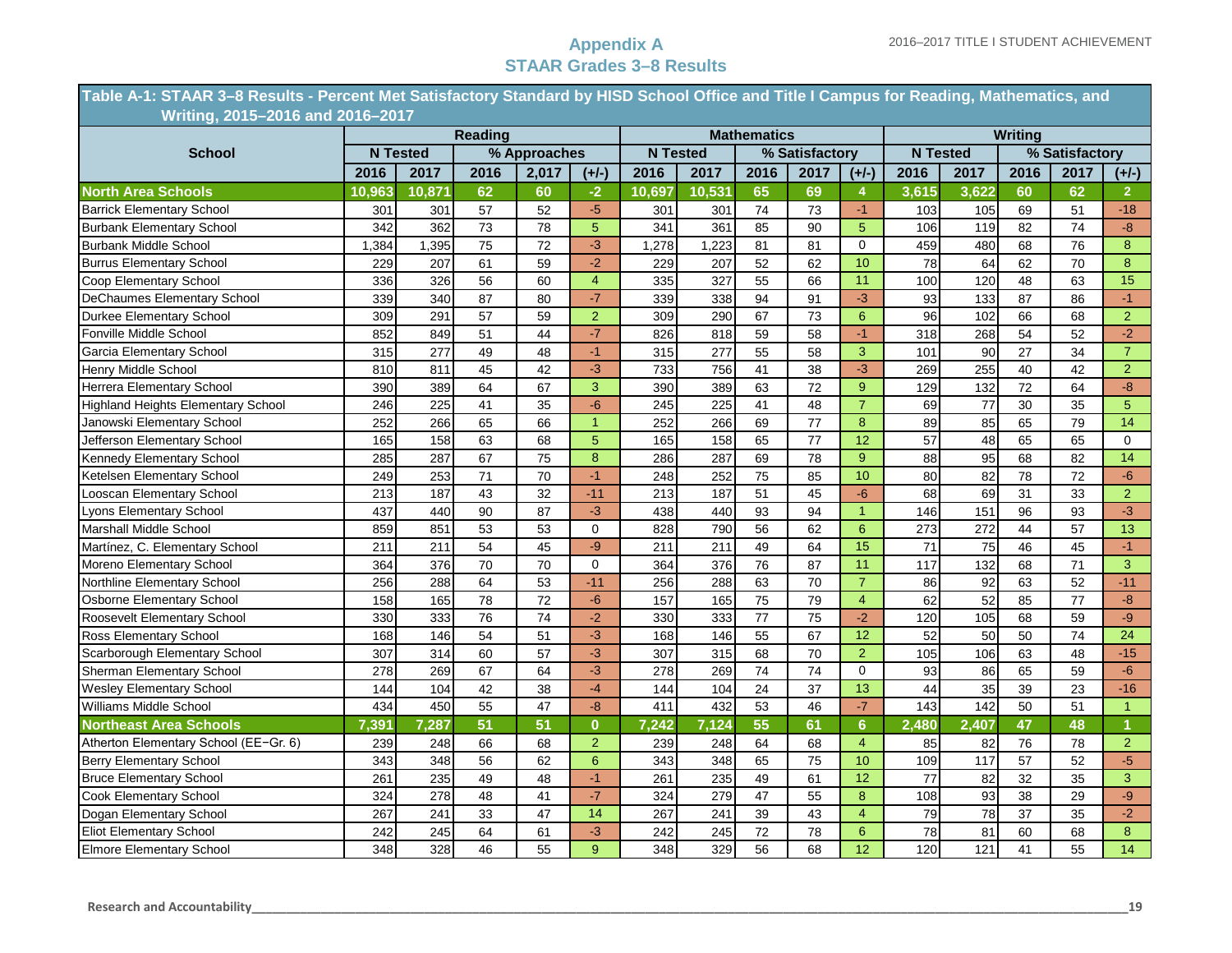÷

#### **Appendix A STAAR Grades 3–8 Results**

|                                          |                  |                 | <b>Reading</b> |                 |                |                                           |       | <b>Mathematics</b> |                 |                  |                 |                  | Writing         |                |                 |
|------------------------------------------|------------------|-----------------|----------------|-----------------|----------------|-------------------------------------------|-------|--------------------|-----------------|------------------|-----------------|------------------|-----------------|----------------|-----------------|
| <b>School</b>                            |                  | <b>N</b> Tested |                | % Approaches    |                | <b>N</b> Tested                           |       |                    | % Satisfactory  |                  |                 | <b>N</b> Tested  |                 | % Satisfactory |                 |
|                                          | 2016             | 2017            | 2016           | 2,017           | $(+/-)$        | 2016                                      | 2017  | 2016               | 2017            | $(+/-)$          | 2016            | 2017             | 2016            | 2017           | $(+/-)$         |
|                                          |                  |                 |                |                 |                | <b>Northeast Area Schools (continued)</b> |       |                    |                 |                  |                 |                  |                 |                |                 |
| Fleming Middle School                    | 464              | 466             | 53             | 50              | $-3$           | 442                                       | 448   | 61                 | 67              | 6                | 159             | 148              | 50              | 53             | 3               |
| Forest Brook Middle School               | 806              | 779             | 40             | 42              | $\overline{2}$ | 766                                       | 729   | 44                 | 49              | 5                | 278             | 256              | 34              | 40             | $6\overline{6}$ |
| Henderson, N. Q. Elementary School       | 98               | 103             | 52             | 50              | $-2$           | 98                                        | 103   | 68                 | 68              | 0                | 30              | 33               | 37              | 42             | $\overline{5}$  |
| <b>Hilliard Elementary School</b>        | 325              | 288             | 37             | 26              | $-11$          | 325                                       | 288   | 29                 | 35              | $6\overline{6}$  | 117             | 99               | 37              | 36             | $-1$            |
| <b>Isaacs Elementary School</b>          | 145              | 137             | 59             | 57              | $-2$           | 145                                       | 137   | 67                 | 72              | 5                | 48              | 40               | 50              | 48             | $-2$            |
| Kashmere Gardens Elementary School       | 209              | 190             | 43             | 44              | $\overline{1}$ | 209                                       | 191   | 47                 | 57              | 10 <sup>1</sup>  | 56              | 78               | 30              | 45             | 15              |
| Key Middle School                        | 626              | 616             | 44             | 43              | $-1$           | 607                                       | 592   | 47                 | 43              | $-4$             | 218             | 184              | 40              | 38             | $-2$            |
| Leland College Prepatory (Gr. 6-12)      | 280              | 293             | 80             | 84              | $\overline{4}$ | 242                                       | 249   | 76                 | 80              | $\overline{4}$   | 104             | 94               | $\overline{72}$ | 68             | $-4$            |
| Marshall Elementary School               | 481              | 522             | 61             | 55              | $-6$           | 481                                       | 522   | 67                 | 63              | $-4$             | 150             | 185              | 61              | 52             | $-9$            |
| Martinez, R. Elementary School           | 216              | 112             | 50             | 50              | $\mathbf 0$    | 216                                       | 224   | 50                 | 64              | 14               | 75              | 71               | 40              | 49             | 9               |
| McGowen Elementary School                | 190              | 63              | 49             | 35              | $-14$          | 189                                       | 178   | 49                 | 49              | $\mathbf 0$      | 70              | 58               | 43              | 47             | $\overline{4}$  |
| McReynolds Middle School                 | 545              | 267             | 48             | 49              | $\overline{1}$ | 517                                       | 519   | $\overline{54}$    | 62              | 8                | 180             | 180              | 43              | 45             | $\overline{2}$  |
| Paige Elementary School                  | 179              | 77              | 44             | 44              | $\mathbf 0$    | 179                                       | 176   | 54                 | 68              | 14               | 69              | 48               | 55              | 54             | $-1$            |
| <b>Pugh Elementary School</b>            | 153              | 73              | 58             | 43              | $-15$          | 153                                       | 171   | 57                 | 45              | $-12$            | 54              | 53               | 41              | 25             | $-16$           |
| Scroggins Elementary School              | 266              | 178             | 69             | 66              | $-3$           | 266                                       | 270   | 71                 | $\overline{77}$ | $\boldsymbol{6}$ | 89              | 91               | 66              | 58             | $-8-$           |
| Shadydale Elementary School              | 384              | 224             | 62             | 56              | $-6$           | 383                                       | 402   | 75                 | 75              | 0                | 127             | 135              | 52              | 55             | $\overline{3}$  |
| <b>Northwest Area Schools</b>            | 9.376            | 9.598           | 73             | 71              | $-2$           | 8.889                                     | 9,132 | 71                 | 73              | $\overline{2}$   | 3.009           | 3.309            | 69              | 68             | $-1$            |
| <b>Benbrook Elementary School</b>        | 234              | 251             | 67             | 68              | $\overline{1}$ | 234                                       | 251   | 77                 | 78              | $\mathbf{1}$     | 66              | 93               | 62              | 60             | $-2$            |
| <b>Black Middle School</b>               | 913              | 955             | 71             | 72              | $\overline{1}$ | 860                                       | 891   | 76                 | 78              | $\overline{2}$   | 292             | 327              | 65              | 70             | $\overline{5}$  |
| <b>Browning Elementary School</b>        | 228              | 240             | 63             | 55              | $-8$           | 228                                       | 240   | 74                 | 76              | $\overline{2}$   | $\overline{78}$ | 80               | 62              | 61             | $-1$            |
| <b>Clifton Middle School</b>             | 788              | 711             | 66             | 62              | $-4$           | 731                                       | 636   | 64                 | 65              | $\overline{1}$   | 261             | 242              | 61              | 56             | $-5$            |
| <b>Crockett Elementary School</b>        | 186              | 241             | 83             | 80              | $-3$           | 186                                       | 241   | 88                 | 84              | $-4$             | 59              | 86               | 66              | 70             | $\overline{4}$  |
| Durham Elementary School                 | 224              | 223             | 67             | 67              | 0              | 224                                       | 223   | 67                 | 71              | $\overline{4}$   | $\overline{70}$ | 84               | 61              | 45             | $-16$           |
| <b>Field Elementary School</b>           | 192              | 209             | 91             | 85              | $-6$           | 192                                       | 209   | 91                 | 93              | $\overline{2}$   | 65              | 66               | 89              | 80             | $-9$            |
| Garden Oaks Montessori (EE-Gr. 8)        | 335              | 371             | 69             | 71              | $\overline{2}$ | 325                                       | 364   | 70                 | $\overline{74}$ | $\overline{4}$   | 110             | 118              | 67              | 56             | $-11$           |
| Gregory-Lincoln Ed. Center (EE-Gr. 8)    | 490              | 460             | 59             | 50              | -9             | 491                                       | 440   | 48                 | 42              | $-6$             | 148             | 154              | 59              | 49             | $-10$           |
| Hamilton Middle School                   | 1,240            | 1,273           | 78             | 80              | $\overline{2}$ | 1,063                                     | 1,161 | 69                 | 77              | 8                | 398             | 449              | 75              | 82             | $\overline{7}$  |
| <b>Helms Elementry School</b>            | 177              | 184             | 62             | 67              | $\overline{5}$ | 177                                       | 184   | 69                 | 73              | $\overline{4}$   | 58              | 57               | 57              | 67             | 10              |
| Hogg Middle School                       | 681              | 739             | 69             | 73              | $\overline{4}$ | 607                                       | 650   | 58                 | 70              | 12               | 245             | 238              | 64              | 72             | $\bf{8}$        |
| Love Elementary School                   | 197              | 199             | 64             | 60              | $-4$           | 197                                       | 199   | 75                 | 71              | $-4$             | 78              | 69               | $\overline{71}$ | 57             | $-14$           |
| MacGregor Elementary School              | 235              | 256             | 77             | 69              | $-8$           | 235                                       | 256   | 74                 | 63              | $-11$            | 71              | 92               | 72              | 63             | $-9$            |
| Memorial Elementary School               | 157              | 158             | 68             | 65              | $-3$           | 157                                       | 158   | 75                 | 72              | $-3$             | 45              | 59               | 51              | 75             | 24              |
| Oak Forest Elementary School             | $\overline{374}$ | 382             | 90             | 91              | $\mathbf{1}$   | 374                                       | 383   | 93                 | 92              | $-1$             | 113             | 136              | 93              | 81             | $-12$           |
| Rice School (La Escuela Rice) (KG-Gr. 8) | 794              | 802             | 83             | $\overline{78}$ | $-5$           | 744                                       | 747   | 79                 | 80              | $\overline{1}$   | 265             | $\overline{272}$ | $\overline{75}$ | 82             | $\overline{7}$  |
| Sinclair Elementary School               | 179              | 233             | 80             | 71              | $-9$           | 179                                       | 233   | 80                 | 76              | $-4$             | 21              | 83               | $71$            | 60             | $-11$           |
| Smith Elementary School                  | 349              | 351             | 61             | 49              | $-12$          | 349                                       | 351   | 56                 | 60              | $\overline{4}$   | 127             | 110              | 63              | 50             | $-13$           |
| <b>Stevens Elementary School</b>         | 277              | 297             | 54             | 41              | $-13$          | 277                                       | 298   | 53                 | 50              | $-3$             | 77              | 109              | 53              | 46             | $-7$            |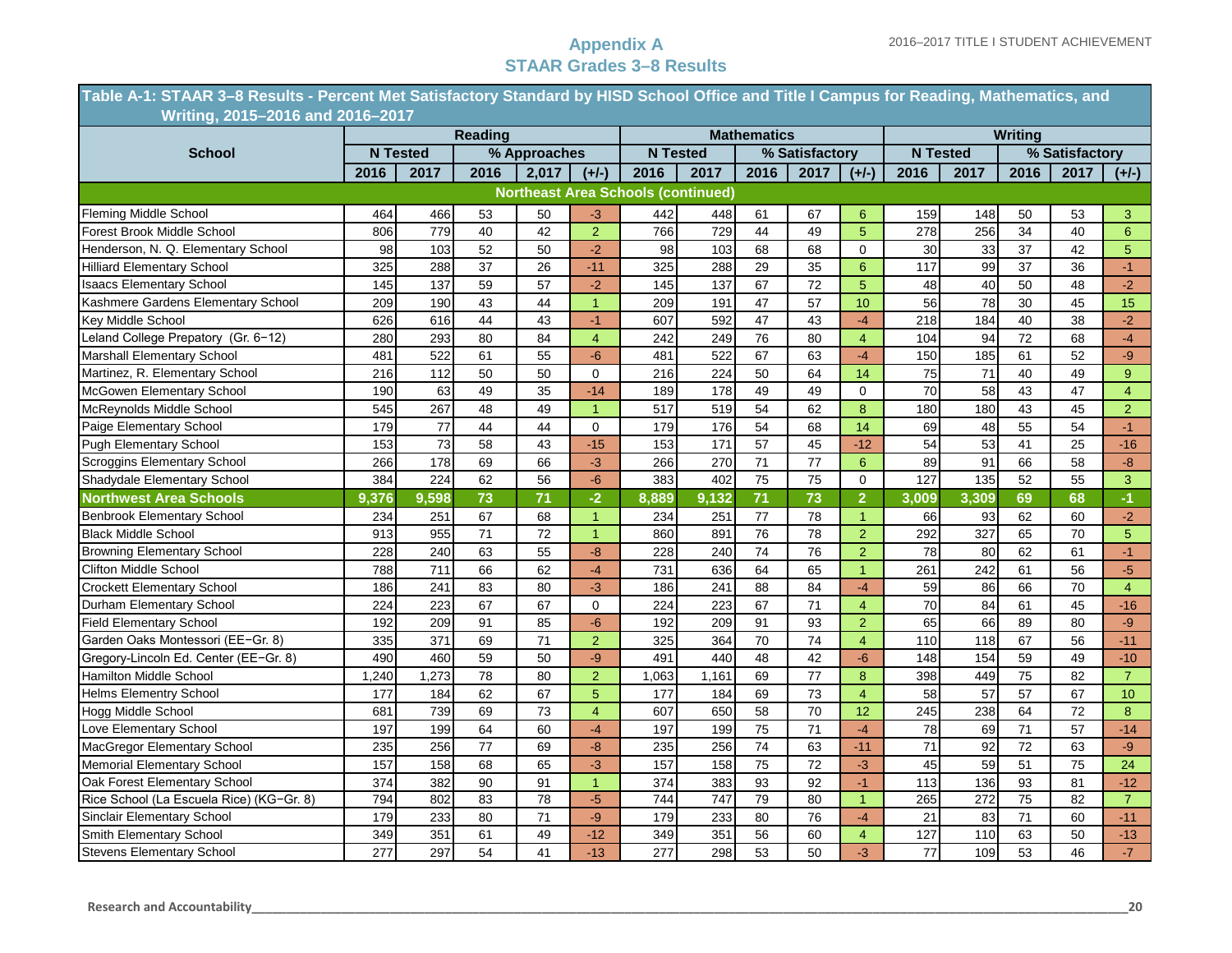**Table A-1: STAAR 3–8 Results - Percent Met Satisfactory Standard by HISD School Office and Title I Campus for Reading, Mathematics, and ………...….Writing, 2015–2016 and 2016–2017**

|                                         |        |                 | <b>Reading</b>  |                 |                |                                           |                 | <b>Mathematics</b> |                 |                 |                 |                 | Writing         |                |                |
|-----------------------------------------|--------|-----------------|-----------------|-----------------|----------------|-------------------------------------------|-----------------|--------------------|-----------------|-----------------|-----------------|-----------------|-----------------|----------------|----------------|
| <b>School</b>                           |        | <b>N</b> Tested |                 | % Approaches    |                |                                           | <b>N</b> Tested |                    | % Satisfactory  |                 |                 | <b>N</b> Tested |                 | % Satisfactory |                |
|                                         | 2016   | 2017            | 2016            | 2,017           | $(+/-)$        | 2016                                      | 2017            | 2016               | 2017            | $(+/-)$         | 2016            | 2017            | 2016            | 2017           | $(+/-)$        |
|                                         |        |                 |                 |                 |                | <b>Northwest Area Schools (Continued)</b> |                 |                    |                 |                 |                 |                 |                 |                |                |
| Wainwright Elementary School            | 284    | 249             | 60              | 57              | $-3$           | 285                                       | 249             | 67                 | 65              | $-2$            | 98              | 86              | 54              | 41             | $-13$          |
| Wharton School (EE-Gr. 8)               | 221    | 225             | 85              | 85              | $\Omega$       | 201                                       | 207             | 91                 | 94              | 3               | 66              | 82              | 88              | 89             | $\mathbf{1}$   |
| Wilson Montessori (EE-Gr. 8)            | 223    | 235             | 81              | $\overline{74}$ | $-7$           | 207                                       | 223             | 82                 | 78              | $-4$            | 71              | $\overline{74}$ | 70              | 62             | $-8$           |
| Young Women's College Prep. (Gr. 6-12)  | 398    | 354             | 93              | 93              | $\overline{0}$ | 366                                       | 338             | $\overline{77}$    | 78              | $\overline{1}$  | 127             | 143             | $\overline{97}$ | 93             | $-4$           |
| <b>South Area Schools</b>               | 10,194 | 9,935           | 59              | 56              | $-3$           | 9,945                                     | 9,699           | 61                 | 64              | 3               | 3,372           | 3,424           | 56              | 54             | $-2$           |
| <b>Alcott Elementary School</b>         | 129    | 129             | 46              | 38              | $-8$           | 129                                       | 129             | 60                 | 57              | $-3$            | 38              | 45              | 34              | 40             | 6              |
| Almeda Elementary School                | 352    | 364             | 57              | 53              | $-4$           | 352                                       | 363             | 67                 | 67              | $\mathbf 0$     | 114             | 128             | 56              | 45             | $-11$          |
| Attucks Middle School                   | 426    | 435             | 49              | 41              | $-8$           | 412                                       | 413             | 43                 | 31              | $-12$           | 146             | 158             | 44              | 35             | $-9$           |
| <b>Bastian Elementary School</b>        | 257    | 250             | $\overline{47}$ | 51              | $\overline{4}$ | 256                                       | 250             | 52                 | 56              | $\overline{4}$  | 80              | 84              | 60              | 43             | $-17$          |
| Baylor College of Medicine Academy MS   | 776    | 747             | 92              | 90              | $-2$           | 690                                       | 674             | 87                 | 91              | $\overline{4}$  | 263             | 222             | 92              | 91             | $-1$           |
| Blackshear Elementary School (EE-Gr. 6) | 184    | 196             | $\overline{41}$ | 35              | $-6$           | 184                                       | 196             | 42                 | 40              | $-2$            | 60              | $\overline{70}$ | 47              | 37             | $-10$          |
| <b>Brookline Elementary School</b>      | 390    | 424             | 72              | 71              | $-1$           | 390                                       | 424             | 79                 | 79              | 0               | 130             | 148             | 56              | 57             | $\mathbf{1}$   |
| <b>Codwell Elementary School</b>        | 207    | 194             | $\overline{48}$ | $\overline{47}$ | $-1$           | 207                                       | 194             | 53                 | 54              | $\overline{1}$  | 62              | 76              | 58              | 39             | $-19$          |
| <b>Cornelius Elementary School</b>      | 425    | 402             | 80              | $\overline{75}$ | $-5$           | 425                                       | 402             | 80                 | 75              | $-5$            | 142             | 136             | 78              | 71             | $-7$           |
| <b>Cullen Middle School</b>             | 495    | 405             | 43              | 40              | $-3$           | 467                                       | 392             | 35                 | 41              | $6\overline{6}$ | 173             | 155             | 35              | 39             | $\overline{4}$ |
| DeAnda Elementary School                | 283    | 303             | 63              | 68              | $\overline{5}$ | 285                                       | 303             | 80                 | 89              | 9               | 104             | 93              | $\overline{42}$ | 69             | 27             |
| <b>Foster Elementary School</b>         | 175    | 157             | 52              | 68              | 16             | $\frac{1}{175}$                           | 157             | $\overline{41}$    | 63              | 22              | 59              | 45              | 66              | 53             | $-13$          |
| <b>Frost Elementary School</b>          | 285    | 246             | 68              | 67              | $-1$           | 285                                       | 246             | 72                 | 71              | $-1$            | 80              | 94              | 76              | 68             | $-8$           |
| Garden Villas Elementary School         | 384    | 385             | 63              | 57              | $-6$           | 384                                       | 385             | 67                 | 77              | 10              | 130             | 132             | 50              | 59             | 9 <sup>°</sup> |
| <b>Golfcrest Elementary School</b>      | 299    | 296             | 66              | 57              | $-9$           | 299                                       | 296             | 74                 | 67              | $-7$            | 96              | 107             | 57              | 43             | $-14$          |
| <b>Gregg Elementary School</b>          | 231    | 223             | 64              | 67              | 3              | 232                                       | 223             | 72                 | 78              | $6\phantom{1}$  | 59              | 94              | 75              | 66             | $-9$           |
| Hartman Middle School                   | 1,279  | 1,296           | 64              | 61              | $-3$           | 1,199                                     | 1,206           | 72                 | 71              | $-1$            | 433             | 421             | 68              | 70             | $\overline{2}$ |
| <b>Hartsfield Elementary School</b>     | 133    | 137             | $\overline{50}$ | 39              | $-11$          | 133                                       | 137             | 50                 | $\overline{55}$ | 5               | 47              | 46              | $\overline{51}$ | 37             | $-14$          |
| Kelso Elementary School                 | 199    | 217             | 56              | 47              | $-9$           | 198                                       | 217             | 65                 | 57              | $-8$            | 69              | 70              | 49              | 26             | $-23$          |
| <b>Law Elementary School</b>            | 343    | 356             | 49              | 44              | $-5$           | 343                                       | 356             | 51                 | 58              | $\overline{7}$  | 110             | 127             | 58              | 50             | $-8$           |
| Lockhart Elementary School              | 327    | 287             | 58              | 54              | $-4$           | 327                                       | 287             | 59                 | 71              | 12              | 101             | 99              | 49              | 54             | 5              |
| <b>Mading Elementary School</b>         | 241    | 225             | 48              | 36              | $-12$          | 241                                       | 225             | 43                 | 43              | $\Omega$        | 77              | 85              | 44              | 38             | $-6$           |
| Mitchell Elementary School              | 214    | 198             | $\overline{56}$ | 59              | 3              | 214                                       | 198             | 50                 | 61              | 11              | 71              | 66              | 46              | 48             | $\overline{2}$ |
| Peck Elementary School                  | 219    | 198             | 63              | 63              | $\mathbf 0$    | 219                                       | 198             | 55                 | 67              | 12              | 65              | 75              | 51              | 41             | $-10$          |
| <b>Reynolds Elementary School</b>       | 212    | 220             | 50              | 42              | $-8$           | 212                                       | 220             | 45                 | 52              | $\overline{7}$  | $\overline{72}$ | 86              | 51              | 35             | $-16$          |
| Seguin Elementary School                | 282    | 285             | 63              | 56              | $-7$           | 282                                       | 285             | 63                 | 67              | $\overline{4}$  | 89              | 105             | 54              | 59             | 5              |
| <b>Thomas Middle School</b>             | 401    | 387             | 44              | 45              | $\overline{1}$ | 379                                       | 363             | 58                 | 58              | $\Omega$        | 141             | 121             | 39              | 40             | $\mathbf{1}$   |
| Thompson Elementary School              | 183    | 169             | 49              | 54              | 5              | 183                                       | 168             | 32                 | 51              | 19              | 61              | 56              | 51              | 64             | 13             |
| <b>Whidby Elementary School</b>         | 229    | 241             | 63              | 63              | $\mathbf 0$    | 229                                       | 241             | $\overline{74}$    | $\overline{79}$ | 5               | 80              | 78              | 68              | 63             | $-5$           |
| Woodson School (EE-Gr. 8)               | 473    | 448             | 40              | $\overline{32}$ | $-8$           | 453                                       | 436             | 29                 | 31              | $\overline{2}$  | 159             | 158             | 23              | 32             | 9 <sup>°</sup> |
| Young Elementary School                 | 161    | 115             | 41              | 40              | $-1$           | 161                                       | 115             | 50                 | 65              | 15              | 61              | 44              | 30              | 32             | $\overline{2}$ |
|                                         |        |                 |                 |                 |                |                                           |                 |                    |                 |                 |                 |                 |                 |                |                |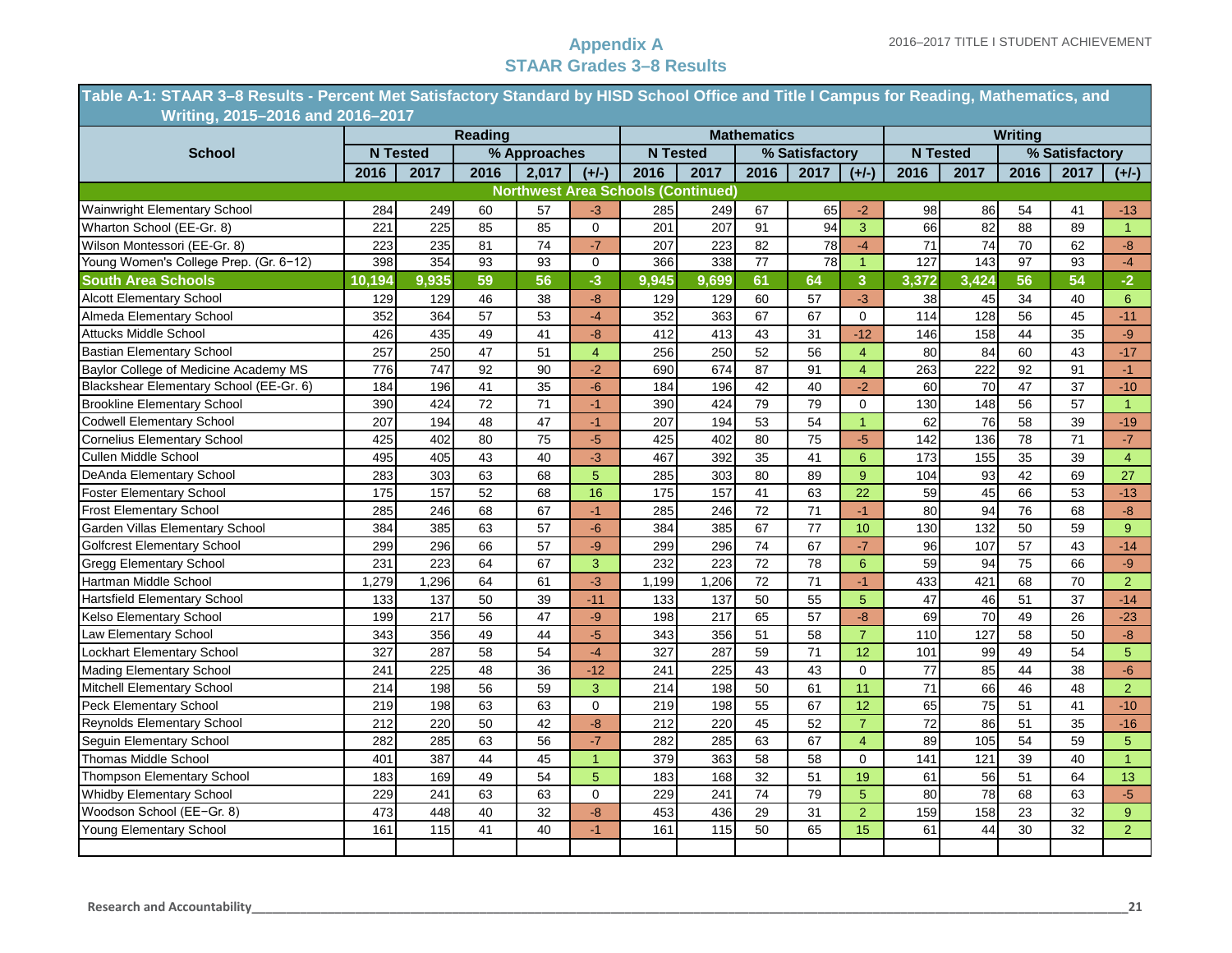**Table A-1: STAAR 3–8 Results - Percent Met Satisfactory Standard by HISD School Office and Title I Campus for Reading, Mathematics, and ………...….Writing, 2015–2016 and 2016–2017**

|                                        |        |                 | <b>Reading</b> |                 |                |                 |                  | <b>Mathematics</b> |                |                |                 |                 | Writing                  |                |                 |
|----------------------------------------|--------|-----------------|----------------|-----------------|----------------|-----------------|------------------|--------------------|----------------|----------------|-----------------|-----------------|--------------------------|----------------|-----------------|
| <b>School</b>                          |        | <b>N</b> Tested |                | % Approaches    |                | <b>N</b> Tested |                  |                    | % Satisfactory |                |                 | <b>N</b> Tested |                          | % Satisfactory |                 |
|                                        | 2016   | 2017            | 2016           | 2,017           | $(+/-)$        | 2016            | 2017             | 2016               | 2017           | $(+/-)$        | 2016            | 2017            | 2016                     | 2017           | $(+/-)$         |
| <b>Southwest Area Schools</b>          | 12,282 | 12,456          | 66             | 63              | $-3$           | 11,934          | 12,065           | 67                 | 70             | 3              | 4,037           | 4,252           | 62                       | 61             | -1.             |
| Anderson Elementary School             | 327    | 348             | 60             | 50              | $-10$          | 327             | 348              | 63                 | 63             | $\Omega$       | 115             | 110             | 46                       | 50             | $\overline{4}$  |
| <b>Bell Elementary School</b>          | 353    | 341             | 71             | 59              | $-12$          | 353             | 341              | 80                 | 79             | $-1$           | 118             | 134             | 54                       | 43             | $-11$           |
| <b>Braeburn Elementary School</b>      | 388    | 386             | 56             | 50              | $-6$           | 389             | 386              | 63                 | 66             | 3              | 134             | 127             | 50                       | 57             | $\overline{7}$  |
| Condit Elementary School               | 42     | 49              | 50             | 55              | 5              | 42              | 49               | 67                 | 80             | 13             | 16              | 17              | 25                       | 35             | 10              |
| <b>Elrod Elementary School</b>         | 264    | 322             | 62             | 61              | $-1$           | 264             | 322              | 68                 | 74             | 6              | 99              | 91              | 60                       | 54             | $-6$            |
| <b>Foerster Elementary School</b>      | 264    | 235             | 49             | 51              | $\overline{2}$ | 266             | 236              | 45                 | 59             | 14             | 80              | 73              | 30                       | 48             | 18              |
| Fondren Elementary School              | 162    | 160             | 54             | 46              | $-8$           | 164             | 161              | 58                 | 52             | $-6$           | $\overline{47}$ | 65              | 60                       | 28             | $-32$           |
| Fondren Middle School                  | 814    | 853             | 56             | 61              | 5              | 800             | 824              | 66                 | 74             | 8              | 244             | 312             | 56                       | 62             | $6\overline{6}$ |
| <b>Grissom Elementary School</b>       | 243    | 241             | 60             | 57              | $-3$           | 243             | 241              | 70                 | 74             | $\overline{4}$ | 73              | 85              | 71                       | 53             | $-18$           |
| <b>Gross Elementary School</b>         | 259    | 267             | 51             | 47              | $-4$           | 259             | 267              | 50                 | 56             | 6              | 87              | 94              | 52                       | 41             | $-11$           |
| <b>Herod Elementary School</b>         | 357    | 362             | 85             | 81              | $-4$           | 358             | 364              | 87                 | 82             | $-5$           | 116             | 123             | 86                       | 75             | $-11$           |
| Hines-Caldwell Elementary School       | 345    | 365             | 70             | 73              | 3              | 345             | 365              | 78                 | 84             | 6              | 118             | 111             | 75                       | 74             | $-1$            |
| <b>Hobby Elementary School</b>         | 344    | 314             | 58             | 54              | $-4$           | 344             | 314              | 63                 | 77             | 14             | 117             | 107             | $\overline{74}$          | 65             | $-9$            |
| Lawson Middle School                   | 999    | 927             | 44             | 42              | $-2$           | 963             | 852              | 48                 | 45             | $-3$           | 337             | 319             | 35                       | 40             | $\overline{5}$  |
| <b>Longfellow Elementary School</b>    | 347    | 342             | 76             | 69              | $-7$           | 346             | 342              | 67                 | 72             | 5              | 104             | 125             | 81                       | 73             | $-8$            |
| Meyerland PVA Middle School            | 1,661  | 1,668           | 84             | 81              | $-3$           | 1,563           | 1,560            | 79                 | 79             | $\mathbf 0$    | 568             | 578             | 83                       | 82             | $-1$            |
| Montgomery Elementary School           | 303    | 321             | 60             | 48              | $-12$          | 303             | 321              | 65                 | 59             | $-6$           | 97              | 123             | 41                       | 30             | $-11$           |
| Parker Elementary School               | 403    | 389             | 86             | 85              | $-1$           | 403             | 389              | 90                 | 91             | $\overline{1}$ | 132             | 133             | 81                       | 80             | $-1$            |
| Pershing Middle School                 | 1,500  | 1,568           | 79             | 78              | $-1$           | 1,351           | 1,434            | 74                 | 78             | $\overline{4}$ | 478             | 539             | 74                       | 78             | $\overline{4}$  |
| Petersen Elementary School             | 250    | 243             | 52             | 49              | $-3$           | 250             | 244              | 59                 | 62             | 3              | 92              | 87              | 46                       | 40             | $-6$            |
| Reagan Education Center (EE-Gr. 8)     | 684    | 715             | 58             | 57              | $-1$           | 651             | 690              | 51                 | 66             | 15             | 231             | 204             | 54                       | 55             | $\mathbf{1}$    |
| <b>Red Elementary School</b>           | 276    | 287             | 81             | 76              | $-5$           | 277             | 287              | 82                 | 87             | 5              | 89              | 102             | 76                       | 73             | $-3$            |
| Shearn Elementary School               | 225    | 257             | 62             | 53              | -9             | 226             | 257              | 63                 | 65             | $\overline{2}$ | 64              | 88              | 53                       | 53             | 0               |
| <b>Tinsley Elementary School</b>       | 397    | 445             | 53             | 49              | $-4$           | 397             | 445              | 60                 | 62             | $\overline{2}$ | 134             | 146             | 49                       | 39             | $-10$           |
| Welch Middle School                    | 740    | 718             | 50             | 51              | $\mathbf{1}$   | 715             | 693              | 48                 | 52             | $\overline{4}$ | 244             | 228             | 48                       | 46             | $-2$            |
| Windsor Village Elementary School      | 335    | 333             | 70             | $\overline{72}$ | $\overline{2}$ | 335             | 333              | 82                 | 83             | $\overline{1}$ | 103             | 131             | 82                       | 78             | $-4$            |
| <b>West Area Schools</b>               | 11,960 | 12,262          | 66             | 63              | $-3$           | 11,638          | ,842             | 69                 | 71             | $\overline{2}$ | 4,012           | 4,150           | 63                       | 61             | $-2$            |
| <b>Ashford Elementary School</b>       | 59     | 166             | 73             | 57              | $-16$          | 60              | 166              | 62                 | 55             | $-7$           |                 | 67              | $\overline{\phantom{a}}$ | 63             |                 |
| <b>Askew Elementary School</b>         | 357    | 366             | 73             | 63              | $-10$          | 357             | 364              | 75                 | 70             | $-5$           | 108             | 124             | 69                       | 57             | $-12$           |
| Benavídez Elementary School            | 397    | 432             | 63             | 54              | -9             | 404             | 432              | 69                 | 69             | $\mathbf 0$    | 135             | 142             | 70                       | 61             | $-9$            |
| <b>Bonham Elementary School</b>        | 448    | 440             | 42             | 41              | $-1$           | 449             | 440              | 54                 | 63             | 9              | 167             | 149             | 29                       | 32             | $\overline{3}$  |
| Briarmeadow Charter School (EE- Gr. 8) | 337    | 342             | 88             | 85              | $-3$           | 296             | 299              | 87                 | 87             | $\Omega$       | 117             | 115             | 90                       | 77             | $-13$           |
| Cunningham Elementary School           | 291    | 316             | 61             | 60              | $-1$           | 291             | 316              | 62                 | 69             | $\overline{7}$ | 107             | 97              | 52                       | 43             | $-9$            |
| Daily Elementary School                | 278    | 296             | 77             | 79              | $\overline{2}$ | 278             | 296              | 82                 | 88             | 6              | 93              | 96              | 75                       | 75             | $\Omega$        |
| <b>Emerson Elementary School</b>       | 355    | 310             | 64             | 60              | $\overline{4}$ | 358             | $\overline{310}$ | 66                 | 68             | $\overline{2}$ | 119             | 101             | 44                       | 57             | 13              |
| Long Academy (Gr. 6-12)                | 742    | 693             | 40             | 42              | $\overline{2}$ | 722             | 673              | 46                 | 44             | $-2$           | 242             | 238             | 41                       | 41             | $\Omega$        |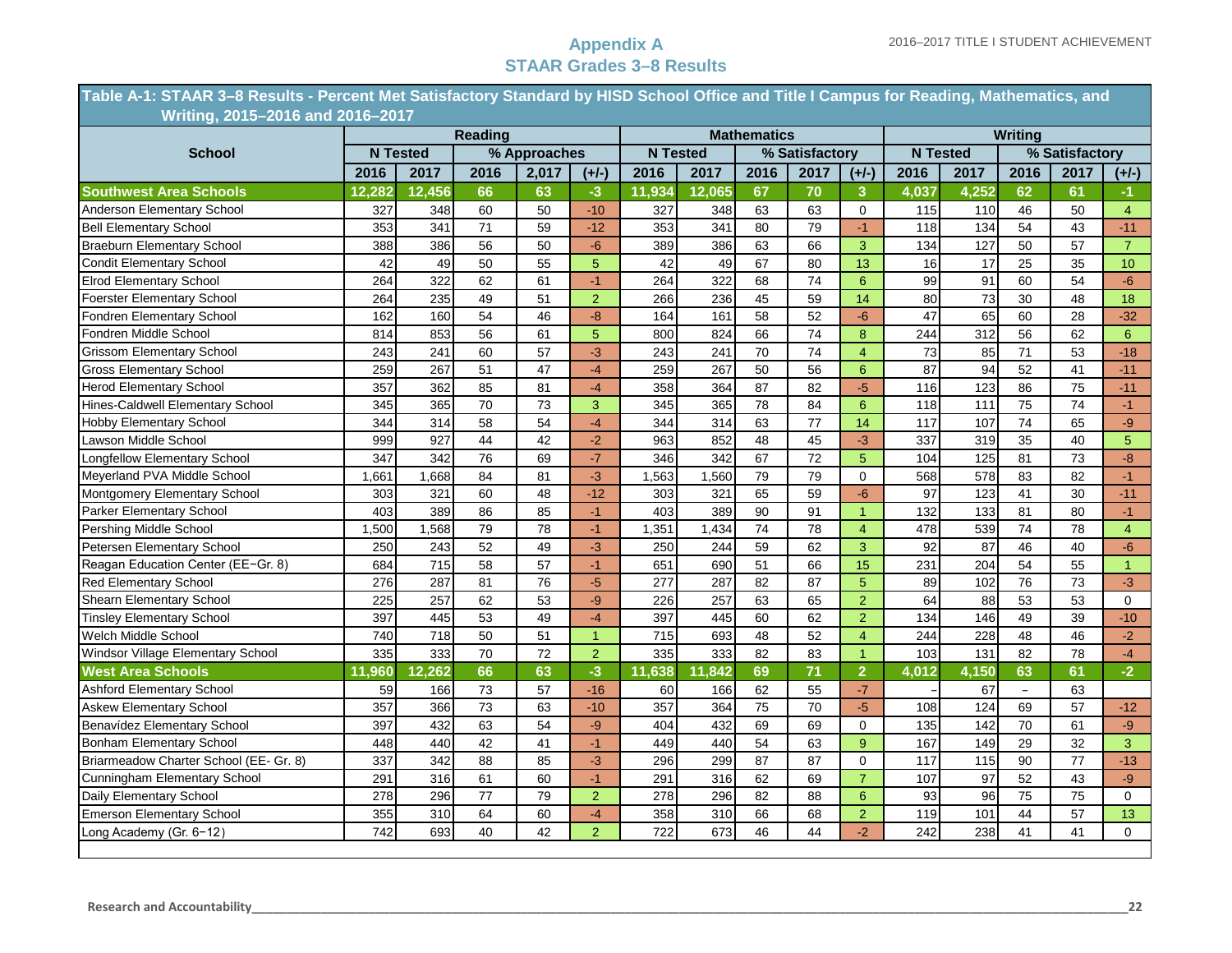**Table A-1: STAAR 3–8 Results - Percent Met Satisfactory Standard by HISD School Office and Title I Campus for Reading, Mathematics, and ………...….Writing, 2015–2016 and 2016–2017**

| $\ldots$ $\ldots$ $\ldots$ $\ldots$ $\ldots$ $\ldots$ $\ldots$ $\ldots$ |       |                 | <b>Reading</b> |              |                |                                      |                 | <b>Mathematics</b> |                |                         |       |                 | <b>Writing</b> |                |                  |
|-------------------------------------------------------------------------|-------|-----------------|----------------|--------------|----------------|--------------------------------------|-----------------|--------------------|----------------|-------------------------|-------|-----------------|----------------|----------------|------------------|
| <b>School</b>                                                           |       | <b>N</b> Tested |                | % Approaches |                |                                      | <b>N</b> Tested |                    | % Satisfactory |                         |       | <b>N</b> Tested |                | % Satisfactory |                  |
|                                                                         | 2016  | 2017            | 2016           | 2.017        | $(+/-)$        | 2016                                 | 2017            | 2016               | 2017           | $(+/-)$                 | 2016  | 2017            | 2016           | 2017           | $(+/-)$          |
|                                                                         |       |                 |                |              |                | <b>West Area Schools (Continued)</b> |                 |                    |                |                         |       |                 |                |                |                  |
| McNamara Elementary School                                              | 366   | 360             | 63             | 64           |                | 366                                  | 360             | 67                 | 69             | $\overline{2}$          | 117   | 127             | 54             | 64             | 10 <sup>10</sup> |
| Milne Elementary School                                                 | 266   | 250             | 58             | 47           | $-11$          | 267                                  | 252             | 52                 | 52             | $\mathbf 0$             | 89    | 79              | 61             | 46             | $-15$            |
| <b>Neff Elementary School</b>                                           | 521   | 498             | 61             | 59           | $-2$           | 522                                  | 499             | 73                 | 70             | $-3$                    | 176   | 179             | 59             | 48             | $-11$            |
| Pilgrim Academy (EE-Gr. 8)                                              | 667   | 671             | 63             | 63           | 0              | 647                                  | 651             | 79                 | 80             | 1                       | 222   | 229             | 67             | 64             | $-3$             |
| Piney Point Elementary School                                           | 466   | 492             | 56             | 48           | $-8$           | 466                                  | 492             | 71                 | 65             | $-6$                    | 152   | 153             | 50             | 37             | $-13$            |
| Revere Middle School                                                    | 1.129 | 1.150           | 64             | 61           | $-3$           | 1,071                                | 1,079           | 65                 | 64             | $-1$                    | 383   | 392             | 60             | 59             | $-1$             |
| Rodríguez Elementary School                                             | 416   | 387             | 72             | 64           | $-8$           | 417                                  | 387             | 80                 | 79             | $-1$                    | 142   | 116             | 63             | 69             | $6\overline{6}$  |
| School at St. George Place                                              | 317   | 338             | 79             | 82           | 3              | 317                                  | 338             | 81                 | 87             | 6                       | 124   | 104             | 76             | 75             | $-1$             |
| Shadowbriar Elementary School                                           | 305   | 248             | 64             | 58           | $-6$           | 305                                  | 248             | 58                 | 60             | $\overline{2}$          | 128   | 80              | 51             | 54             | 3                |
| Sharpstown International (Gr. 6-12)                                     | 459   | 460             | 88             | 85           | $-3$           | 394                                  | 396             | 94                 | 94             | $\Omega$                | 149   | 159             | 84             | 88             | $\overline{4}$   |
| Sugar Grove Middle School                                               | 754   | 689             | 39             | 40           | 1              | 739                                  | 670             | 44                 | 43             | $-1$                    | 263   | 239             | 35             | 48             | 13               |
| <b>Sutton Elementary School</b>                                         | 441   | 468             | 68             | 71           | 3              | 443                                  | 468             | 72                 | 79             | $\overline{7}$          | 137   | 169             | 64             | 72             | 8                |
| <b>Tanglewood Middle School</b>                                         | 587   | 711             | 74             | 75           | $\mathbf{1}$   | 555                                  | 646             | 71                 | 73             | 2                       | 191   | 245             | 81             | 66             | $-15$            |
| Valley West Elementary School                                           | 375   | 371             | 78             | 65           | $-13$          | 375                                  | 371             | 78                 | 71             | $-7$                    | 117   | 130             | 85             | 56             | $-29$            |
| <b>Walnut Bend Elementary School</b>                                    | 319   | 315             | 67             | 64           | $-3$           | 322                                  | 315             | 64                 | 72             | 8                       | 111   | 105             | 68             | 55             | $-13$            |
| West Briar Middle School                                                | 938   | 967             | 84             | 82           | $-2$           | 847                                  | 848             | 81                 | 86             | 5                       | 307   | 325             | 84             | 82             | $-2$             |
| White, E. Elementary School                                             | 370   | 357             | 76             | 73           | $-3$           | 370                                  | 357             | 87                 | 91             | $\overline{4}$          | 116   | 123             | 86             | 74             | $-12$            |
| White, M. Elementary School                                             |       | 169             |                | 69           |                |                                      | 169             |                    | 79             |                         |       | 67              |                | 67             |                  |
| <b>Charters &amp; Alternative Schools</b>                               | 3,775 | 4,205           | 67             | 63           | $-4$           | 3,598                                | 4,034           | 58                 | 61             | 3                       | 1,283 | 1,313           | 60             | 61             |                  |
| Energized for Excell. Academy Elem. School                              | 826   | 837             | 55             | 50           | $-5$           | 826                                  | 837             | 56                 | 58             | $\overline{2}$          | 296   | 284             | 58             | 53             | $-5$             |
| Energized for Excell. Academy Middle School                             | 424   | 404             | 67             | 69           | $\overline{2}$ | 396                                  | 388             | 72                 | 76             | 4                       | 131   | 154             | 75             | 75             | $\Omega$         |
| Energized for STEM Academy Central MS                                   | 161   | 249             | 35             | 39           | $\overline{4}$ | 161                                  | 248             | 36                 | 58             | 22                      | 65    | 69              | 15             | 62             | 47               |
| Energized for STEM Academy West MS                                      | 300   | 227             | 91             | 91           | 0              | 237                                  | 173             | 88                 | 97             | 9                       | 110   | 69              | 81             | 97             | 16               |
| Harper Alternative School (Gr. 6-12)                                    | 8     | 9               | 13             | $\mathbf 0$  | $-13$          | 8                                    | 9               | $\Omega$           | $\mathbf 0$    | $\mathbf 0$             |       | $\overline{2}$  |                |                | $\star$          |
| <b>High School Ahead</b>                                                | 214   | 180             | 23             | 29           | 6              | 212                                  | 179             | 14                 | 14             | $\Omega$                | 74    | 63              | 11             | 35             | 24               |
| Inspired for Excell. Acad. West (Gr 5-8)                                | 78    | 123             | 50             | 78           | 28             | 78                                   | 122             | 40                 | 68             | 28                      | 35    | 17              | 29             | 24             | $-5$             |
| Kandy Stripe Academy                                                    | 86    | 86              | 63             | 53           | $-10$          | 86                                   | 86              | 51                 | 58             | $\overline{7}$          | 30    | 26              | 53             | 35             | $-18$            |
| Las Américas (Gr. 4-8)                                                  | 134   | 262             | 2              | $\mathbf{1}$ | $-1$           | 134                                  | 262             | $\mathbf{1}$       | 3              | $\overline{2}$          | 48    | 74              | $\Omega$       | 3              | 3                |
| Texas Connections Acad. Houston (Gr. 3-12)                              | 1,452 | .524            | 86             | 84           | $-2$           | 1,368                                | 1,443           | 67                 | 71             | $\overline{\mathbf{4}}$ | 462   | 461             | 75             | 73             | $-2$             |
| Victory Prepatory KG-8 Academy                                          |       | 215             |                | 46           |                |                                      | 198             |                    | 51             |                         |       | 71              |                | 61             |                  |
| Young Scholars Acad. for Excell. (KG-Gr. 8)                             | 92    | 89              | 54             | 69           | 15             | 92                                   | 89              | 62                 | 78             | 16                      | 31    | 23              | 58             | 61             | 3 <sup>1</sup>   |

Source: Cognos, STAAR English and STAAR Spanish files, retrieved May 15, 2017 and July 17, 2017; PEIMS Fall 2015 and 2016

Notes: 2015–2016 results have been recalculated to include STAAR L and A test versions and may differ slightly from data previously reported. For grades and subjects with multiple administrations, 1st administration results were used.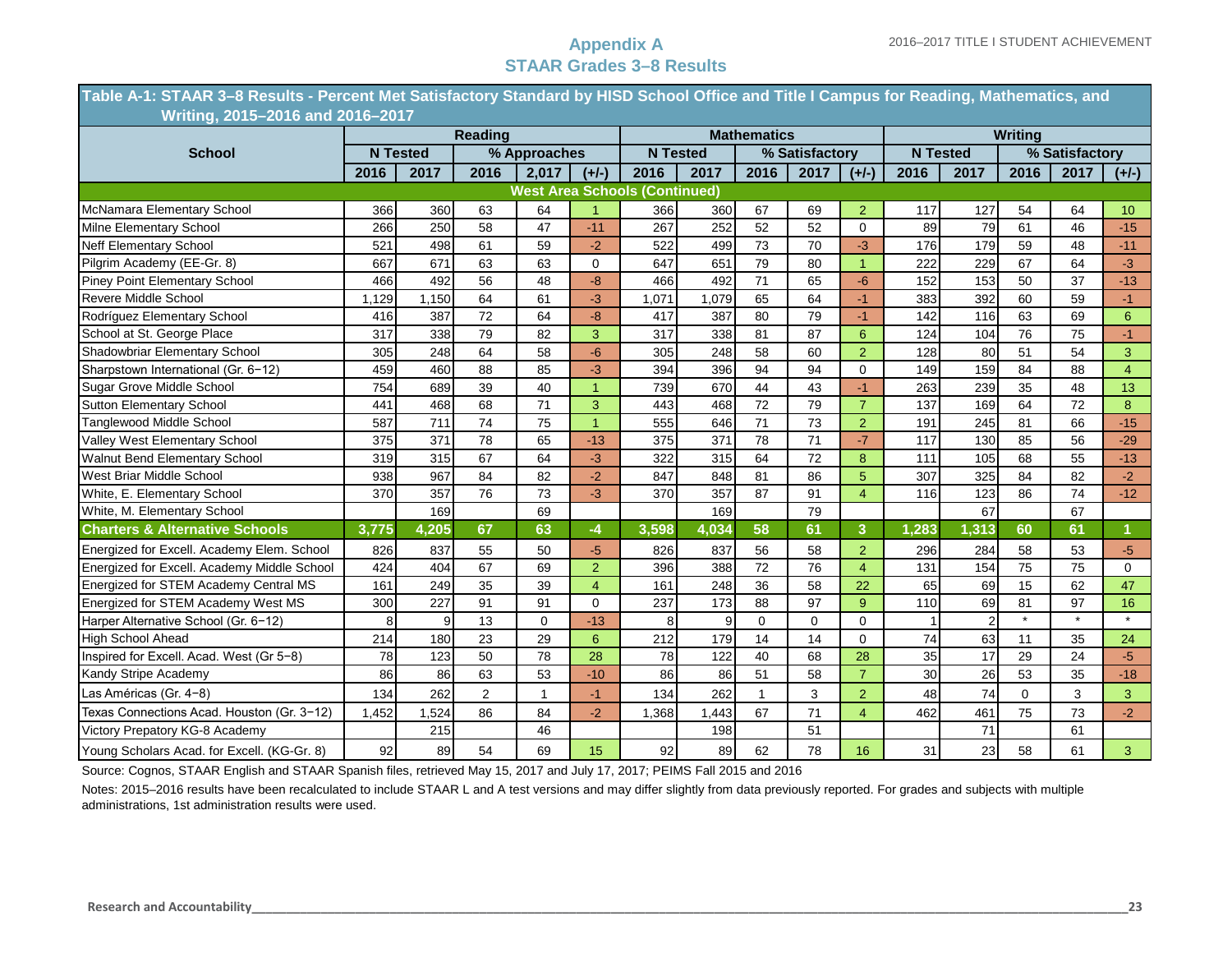| Table A-2: STAAR 3-8 Results - Percent Met Satisfactory Standard by HISD School Office and Title I Campus for Science and |           |                 |                 |                        |                |        |                         |                       |                |                |
|---------------------------------------------------------------------------------------------------------------------------|-----------|-----------------|-----------------|------------------------|----------------|--------|-------------------------|-----------------------|----------------|----------------|
| Social Studies, 2015-2016 and 2016-2017                                                                                   |           |                 |                 |                        |                |        |                         |                       |                |                |
| <b>School</b>                                                                                                             |           | <b>N</b> Tested | <b>Science</b>  |                        |                |        |                         | <b>Social Studies</b> |                |                |
|                                                                                                                           | 2,016     | 2017            |                 | % Satisfactory<br>2017 |                |        | <b>N</b> Tested<br>2017 |                       | % Satisfactory |                |
|                                                                                                                           |           |                 | 2016            |                        | $(+/-)$        | 2,016  |                         | 2016                  | 2017           | $(+/-)$        |
| <b>HISD - Title I, Part A Schools</b>                                                                                     | 25,326    | 25,272          | 64              | 65                     | $\mathbf{1}$   | 11,419 | 11,468                  | 51                    | 51             | 0              |
| East Area Schools<br>Bonner Elementary School                                                                             | 4,192     | 3,913           | 63<br>69        | 70                     | $\overline{7}$ | 1.854  | 1.745                   | 47                    | 54             |                |
| <b>Briscoe Elementary School</b>                                                                                          | 149<br>54 | 132<br>52       | 81              | 67<br>71               | $-2$<br>$-10$  |        |                         |                       |                |                |
| <b>Burnet Elementary School</b>                                                                                           | 84        | 70              | 58              | 76                     | 18             |        |                         |                       |                |                |
| Cage Elementary School                                                                                                    | 85        | 85              | 74              | 65                     | $-9$           |        |                         |                       |                |                |
| <b>Carrillo Elementary School</b>                                                                                         | 83        | 83              | 82              | 77                     | $-5$           |        |                         |                       |                |                |
| Crespo Elementary School                                                                                                  | 128       | 122             | 59              | 70                     | 11             |        |                         |                       |                |                |
| Dávila Elementary School                                                                                                  | 67        | 59              | 78              | 73                     | $-5$           |        |                         |                       |                |                |
| De Zavala Elementary School                                                                                               | 74        | 93              | 89              | 80                     | $-9$           |        |                         |                       |                |                |
|                                                                                                                           | 244       | 196             |                 | 55                     | $\mathbf 0$    |        |                         |                       |                | $-7$           |
| Deady Middle School<br>Edison Middle School                                                                               |           |                 | 55<br>39        |                        |                | 242    | 195                     | 65                    | 58             | 17             |
|                                                                                                                           | 235       | 214             |                 | 58                     | 19             | 235    | 214                     | 31                    | 48             |                |
| Franklin Elementary School                                                                                                | 53        | 52              | 57              | 71                     | 14             |        |                         |                       |                |                |
| <b>Gallegos Elementary School</b>                                                                                         | 69        | 59              | 58              | 73                     | 15             |        |                         |                       |                |                |
| Harris, J. R. Elementary School                                                                                           | 83        | 64              | 60              | 72                     | 12             |        |                         |                       |                |                |
| Harris, R. P. Elementary School                                                                                           | 73        | 81              | 68              | 53                     | $-15$          |        |                         |                       |                |                |
| Henderson, J. P. Elementary School                                                                                        | 100       | 108             | 76              | 80                     | $\overline{4}$ |        |                         |                       |                |                |
| <b>Holland Middle School</b>                                                                                              | 220       | 203             | 43              | 49                     | 6              | 218    | 203                     | 23                    | 34             | 11             |
| Lantrip Elementary School                                                                                                 | 109       | 94              | 87              | 87                     | $\mathbf{0}$   |        |                         |                       |                |                |
| Lewis Elementary School                                                                                                   | 169       | 150             | 42              | 68                     | 26             |        |                         |                       |                |                |
| Navarro Middle School                                                                                                     | 279       | 262             | 41              | 59                     | 18             | 277    | 266                     | 30                    | 41             | 11             |
| Oates Elementary School                                                                                                   | 39        | 42              | 90              | 93                     | 3              |        |                         |                       |                |                |
| Ortíz Middle School                                                                                                       | 317       | 306             | 57              | 63                     | $6\phantom{a}$ | 317    | 304                     | 38                    | 41             | 3              |
| Park Place Elementary School                                                                                              | 141       | 123             | 84              | 89                     | $\overline{5}$ |        |                         |                       |                |                |
| Patterson Elementary School                                                                                               | 136       | 127             | 79              | 83                     | $\overline{4}$ |        |                         |                       |                |                |
| Pleasantville Elementary School                                                                                           | 56        | 37              | 82              | 76                     | $-6$           |        |                         |                       |                |                |
| Port Houston Elementary School                                                                                            | 43        | 41              | 30              | 49                     | 19             |        |                         |                       |                |                |
| Project Chrysalis Middle School                                                                                           | 69        | 92              | 99              | 100                    | $\mathbf{1}$   | 69     | 92                      | 100                   | 95             | $-5$           |
| Robinson Elementary School                                                                                                | 98        | 91              | 41              | 45                     | $\overline{4}$ |        |                         |                       |                |                |
| Rucker Elementary School                                                                                                  | 86        | 82              | 65              | 61                     | $-4$           |        |                         |                       |                |                |
| Rusk School (Gr. 3-8)                                                                                                     | 114       | 97              | 65              | 80                     | 15             | 54     | 55                      | 80                    | 95             | 15             |
| Sánchez Elementary School                                                                                                 | 85        | 80              | $\overline{78}$ | 81                     | 3              |        |                         |                       |                |                |
| Southmayd Elementary School                                                                                               | 93        | 95              | 75              | 85                     | 10             |        |                         |                       |                |                |
| Stevenson Middle School                                                                                                   | 411       | 390             | 79              | 84                     | $\overline{5}$ | 442    | 416                     | 63                    | 68             | 5 <sub>5</sub> |
| Tijerina Elementary School                                                                                                | 62        | 62              | 55              | 58                     | 3              |        |                         |                       |                |                |
| Whittier Elementary School                                                                                                | 84        | 69              | 68              | 64                     | $-4$           |        |                         |                       |                |                |
| <b>North Area Schools</b>                                                                                                 | 3,597     | 3,516           | 65              | 66                     | $\mathbf{1}$   | 1,437  | 1,453                   | 48                    | 46             | $-2$           |
| <b>Barrick Elementary School</b>                                                                                          | 98        | 95              | 53              | 63                     | 10             |        |                         |                       |                |                |
| <b>Burbank Elementary School</b>                                                                                          | 100       | 103             | $\overline{77}$ | 82                     | 5              |        |                         |                       |                |                |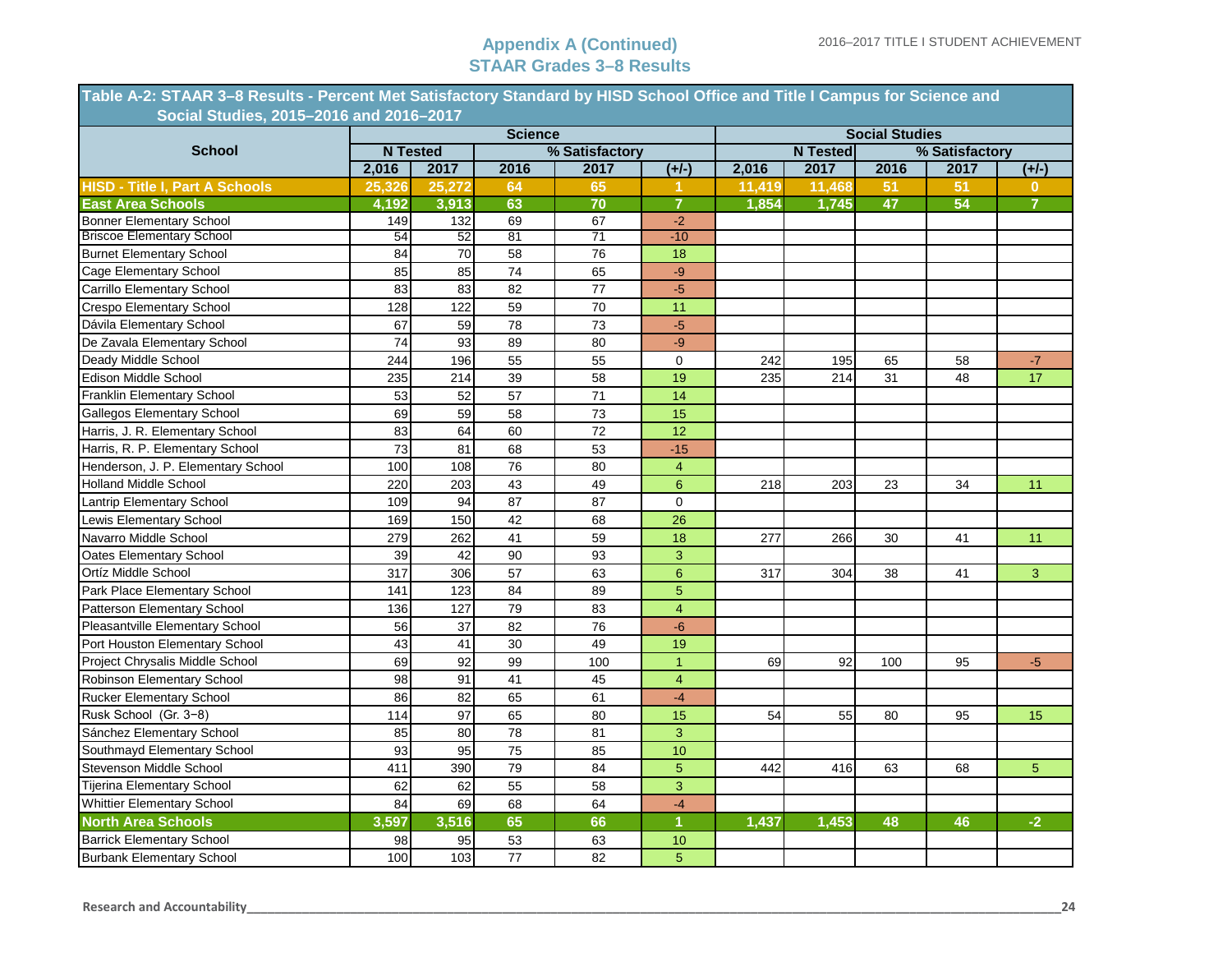| Table A-2: STAAR 3-8 Results - Percent Met Satisfactory Standard by HISD School Office and Title I Campus for Science and |        |                 |                 |                                       |                |        |                 |                       |                |                |
|---------------------------------------------------------------------------------------------------------------------------|--------|-----------------|-----------------|---------------------------------------|----------------|--------|-----------------|-----------------------|----------------|----------------|
| Social Studies, 2015-2016 and 2016-2017                                                                                   |        |                 | <b>Science</b>  |                                       |                |        |                 | <b>Social Studies</b> |                |                |
| <b>School</b>                                                                                                             |        | <b>N</b> Tested |                 | % Satisfactory                        |                |        | <b>N</b> Tested |                       | % Satisfactory |                |
|                                                                                                                           | 2,016  | 2017            | 2016            | 2017                                  | $(+/-)$        | 2,016  | 2017            | 2016                  | 2017           | $(+/-)$        |
| <b>HISD - Title I, Part A Schools</b>                                                                                     | 25,326 | 25,272          | 64              | 65                                    |                | 11,419 | 11,468          | 51                    | 51             | $\mathbf{0}$   |
|                                                                                                                           |        |                 |                 | <b>North Area Schools (Continued)</b> |                |        |                 |                       |                |                |
| <b>Burbank Middle School</b>                                                                                              | 454    | 461             | 82              | 81                                    | -1             | 453    | 463             | 73                    | 71             | $-2$           |
| <b>Burrus Elementary School</b>                                                                                           | 73     | 72              | 63              | 79                                    | 16             |        |                 |                       |                |                |
| Coop Elementary School                                                                                                    | 115    | 97              | 52              | 67                                    | 15             |        |                 |                       |                |                |
| <b>DeChaumes Elementary School</b>                                                                                        | 114    | 99              | 96              | 80                                    | $-16$          |        |                 |                       |                |                |
| Durkee Elementary School                                                                                                  | 91     | 76              | 54              | 29                                    | $-25$          |        |                 |                       |                |                |
| Fonville Middle School                                                                                                    | 277    | 315             | 62              | 71                                    | 9              | 277    | 314             | 30                    | 32             | 2 <sup>1</sup> |
| <b>Garcia Elementary School</b>                                                                                           | 111    | 90              | 53              | 61                                    | 8              |        |                 |                       |                |                |
| Henry Middle School                                                                                                       | 277    | 252             | 53              | 52                                    | $-1$           | 276    | 254             | 23                    | 21             | $-2$           |
| Herrera Elementary School                                                                                                 | 126    | 130             | 68              | 73                                    | $\overline{5}$ |        |                 |                       |                |                |
| <b>Highland Heights Elementary School</b>                                                                                 | 98     | 69              | 34              | 35                                    | $\mathbf{1}$   |        |                 |                       |                |                |
| Janowski Elementary School                                                                                                | 74     | 95              | 68              | 61                                    | $-7$           |        |                 |                       |                |                |
| Jefferson Elementary School                                                                                               | 58     | 60              | 53              | 78                                    | 25             | 1      |                 | $\star$               |                |                |
| Kennedy Elementary School                                                                                                 | 100    | 83              | 55              | 58                                    | $\overline{3}$ |        |                 |                       |                |                |
| Ketelsen Elementary School                                                                                                | 82     | 87              | 84              | 76                                    | $-8$           |        |                 |                       |                |                |
| Looscan Elementary School                                                                                                 | 62     | 60              | 53              | 45                                    | $-8$           |        |                 |                       |                |                |
| Lyons Elementary School                                                                                                   | 143    | 148             | 90              | 91                                    | $\overline{1}$ |        |                 |                       |                |                |
| Marshall Middle School                                                                                                    | 290    | 282             | 54              | 52                                    | $-2$           | 288    | 280             | 46                    | 44             | $-2$           |
| Martínez, C. Elementary School                                                                                            | 68     | 72              | 41              | 44                                    | $\overline{3}$ |        |                 |                       |                |                |
| Moreno Elementary School                                                                                                  | 109    | 107             | 65              | 76                                    | 11             |        |                 |                       |                |                |
| Northline Elementary School                                                                                               | 87     | 80              | 54              | 55                                    | $\mathbf{1}$   |        |                 |                       |                |                |
| Osborne Elementary School                                                                                                 | 45     | $\overline{57}$ | $\overline{71}$ | 91                                    | 20             |        |                 |                       |                |                |
| Roosevelt Elementary School                                                                                               | 105    | 121             | 75              | 74                                    | $-1$           |        |                 |                       |                |                |
| Ross Elementary School                                                                                                    | 60     | 54              | 57              | 59                                    | $\overline{2}$ |        |                 |                       |                |                |
| Scarborough Elementary School                                                                                             | 94     | 92              | 68              | 61                                    | $-7$           |        |                 |                       |                |                |
| Sherman Elementary School                                                                                                 | 95     | 85              | 79              | 67                                    | $-12$          |        |                 |                       |                |                |
| <b>Wesley Elementary School</b>                                                                                           | 48     | 31              | 15              | 23                                    | 8              |        |                 |                       |                |                |
| Williams Middle School                                                                                                    | 143    | 143             | 70              | 52                                    | $-18$          | 142    | 142             | 56                    | 43             | $-13$          |
| <b>Northeast Area Schools</b>                                                                                             | 2,345  | 2,296           | 55              | 58                                    | 3              | 884    | 885             | 47                    | 44             | $-3$           |
| Atherton Elementary School (EE-Gr. 6)                                                                                     | 72     | 90              | 44              | 56                                    | 12             |        |                 |                       |                |                |
| <b>Berry Elementary School</b>                                                                                            | 110    | 106             | 45              | 58                                    | 13             |        |                 |                       |                |                |
| <b>Bruce Elementary School</b>                                                                                            | 86     | 70              | 51              | 60                                    | 9              |        |                 |                       |                |                |
| Cook Elementary School                                                                                                    | 115    | 94              | 36              | 41                                    | $\overline{5}$ |        |                 |                       |                |                |
| Dogan Elementary School                                                                                                   | 96     | 77              | 33              | 38                                    | $\overline{5}$ |        |                 |                       |                |                |
| Eliot Elementary School                                                                                                   | 73     | 76              | 64              | 67                                    | 3              |        |                 |                       |                |                |
| <b>Elmore Elementary School</b>                                                                                           | 109    | 102             | 44              | 54                                    | $\mathbf 0$    |        |                 |                       |                |                |
| <b>Fleming Middle School</b>                                                                                              | 158    | 141             | 62              | 62                                    | $\mathbf 0$    | 158    | 141             | 37                    | 28             | $-9$           |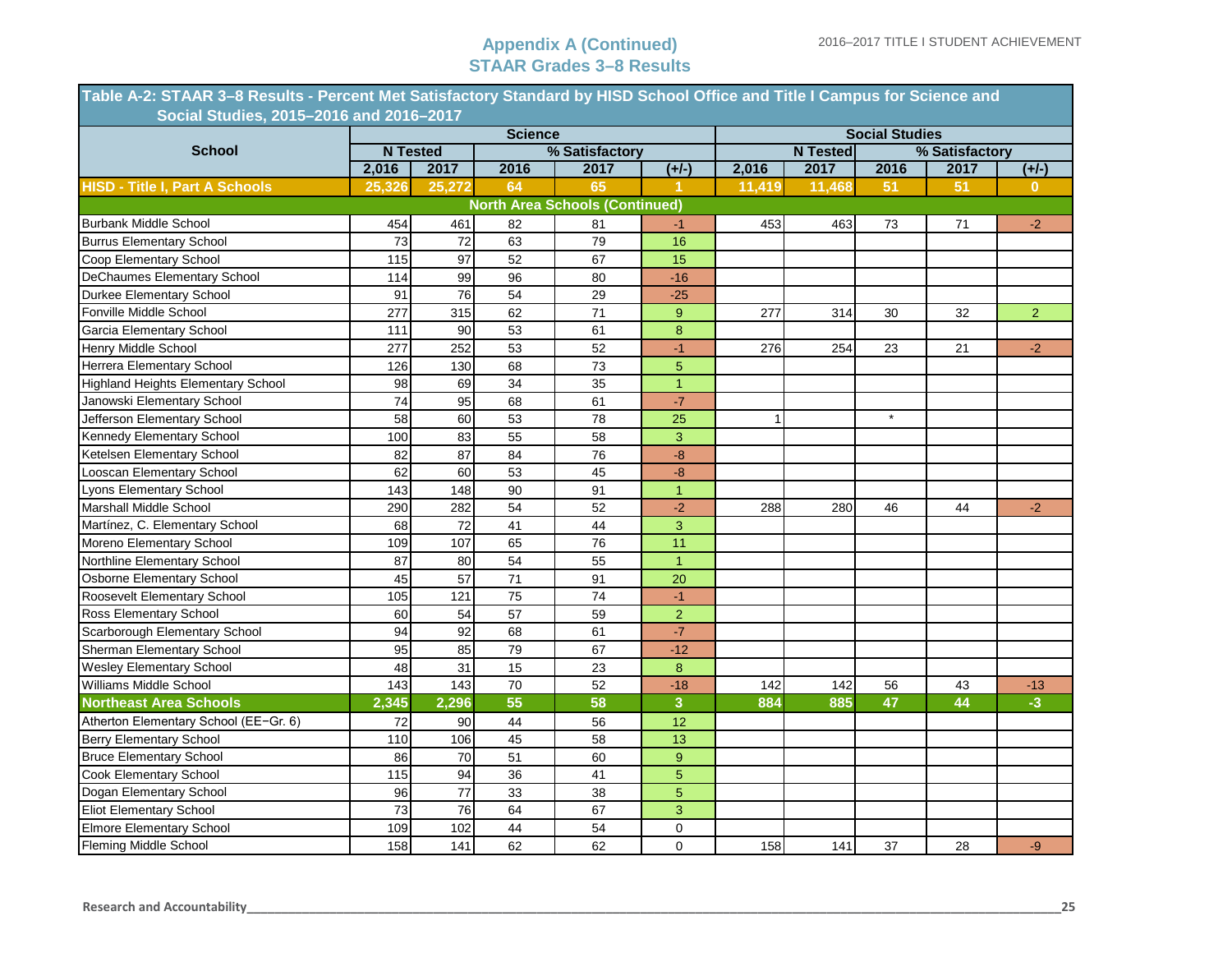| Table A-2: STAAR 3–8 Results - Percent Met Satisfactory Standard by HISD School Office and Title I Campus for Science and<br>Social Studies, 2015-2016 and 2016-2017 |                 |                 |                 |                                           |                  |        |                 |                       |                |                |
|----------------------------------------------------------------------------------------------------------------------------------------------------------------------|-----------------|-----------------|-----------------|-------------------------------------------|------------------|--------|-----------------|-----------------------|----------------|----------------|
|                                                                                                                                                                      |                 |                 | <b>Science</b>  |                                           |                  |        |                 | <b>Social Studies</b> |                |                |
| <b>School</b>                                                                                                                                                        |                 | <b>N</b> Tested |                 | % Satisfactory                            |                  |        | <b>N</b> Tested |                       | % Satisfactory |                |
|                                                                                                                                                                      | 2,016           | 2017            | 2016            | 2017                                      | $(+/-)$          | 2,016  | 2017            | 2016                  | 2017           | $(+/-)$        |
| <b>HISD - Title I, Part A Schools</b>                                                                                                                                | 25,326          | 25,272          | 64              | 65                                        |                  | 11,419 | 11,468          | 51                    | 51             | $\mathbf 0$    |
|                                                                                                                                                                      |                 |                 |                 | <b>Northeast Area Schools (continued)</b> |                  |        |                 |                       |                |                |
| Forest Brook MS                                                                                                                                                      | 278             | 271             | 59              | 68                                        | 9                | 277    | 271             | 34                    | 33             | $-1$           |
| Henderson, N. Q. Elementary School                                                                                                                                   | 32              | 31              | $\overline{75}$ | 65                                        | $-10$            |        |                 |                       |                |                |
| <b>Hilliard Elementary School</b>                                                                                                                                    | 101             | 92              | 37              | 16                                        | $-21$            |        |                 |                       |                |                |
| <b>Isaacs Elementary School</b>                                                                                                                                      | 41              | 48              | 66              | 50                                        | $-16$            |        |                 |                       |                |                |
| Kashmere Gardens Elementary School                                                                                                                                   | $\overline{72}$ | 58              | 35              | 62                                        | 27               |        |                 |                       |                |                |
| Key Middle School                                                                                                                                                    | 190             | 192             | 49              | 55                                        | $\boldsymbol{6}$ | 186    | 193             | 48                    | 41             | $-7$           |
| Leland College Prepatory (Gr. 6-12)                                                                                                                                  | 62              | 70              | 90              | 86                                        | $-4$             | 83     | 97              | 95                    | 89             | $-6$           |
| Marshall Elementary School                                                                                                                                           | 147             | 155             | 66              | 52                                        | $-14$            |        |                 |                       |                |                |
| Martinez, R. Elementary School                                                                                                                                       | 68              | 68              | 54              | 60                                        | 6                |        |                 |                       |                |                |
| McGowen Elementary School                                                                                                                                            | 58              | 63              | 55              | 67                                        | 12               |        |                 |                       |                |                |
| McReynolds Middle School                                                                                                                                             | 181             | 181             | 52              | 55                                        | $\overline{3}$   | 180    | 183             | 53                    | 52             | $-1$           |
| Paige Elementary School                                                                                                                                              | 58              | 63              | 60              | 71                                        | 11               |        |                 |                       |                |                |
| Pugh Elementary School                                                                                                                                               | 41              | 50              | 71              | 58                                        | $-13$            |        |                 |                       |                |                |
| Scroggins Elementary School                                                                                                                                          | 81              | 82              | 60              | 66                                        | $6\phantom{a}$   |        |                 |                       |                |                |
| Shadydale Elementary School                                                                                                                                          | 116             | 116             | 77              | 72                                        | $-5$             |        |                 |                       |                |                |
| <b>Northwest Area Schools</b>                                                                                                                                        | 2,918           | 2,865           | 72              | 69                                        | $-3$             | 1,608  | 1,568           | 56                    | 57             |                |
| <b>Benbrook Elementary School</b>                                                                                                                                    | 80              | 71              | 80              | 82                                        | $\overline{2}$   |        |                 |                       |                |                |
| <b>Black Middle School</b>                                                                                                                                           | 257             | 232             | 72              | 61                                        | $-11$            | 301    | 294             | 55                    | 60             | $\overline{5}$ |
| <b>Browning Elementary School</b>                                                                                                                                    | 66              | 80              | 79              | 71                                        | -8               |        |                 |                       |                |                |
| <b>Clifton Middle School</b>                                                                                                                                         | 268             | 257             | 63              | 64                                        | $\overline{1}$   | 269    | 259             | 39                    | 44             | 5              |
| <b>Crockett Elementary School</b>                                                                                                                                    | 52              | 65              | 90              | 91                                        | $\overline{1}$   |        |                 |                       |                |                |
| Durham Elementary School                                                                                                                                             | 65              | 61              | 69              | 75                                        | $\boldsymbol{6}$ |        |                 |                       |                |                |
| <b>Field Elementary School</b>                                                                                                                                       | 50              | 66              | 86              | 85                                        | $-1$             |        |                 |                       |                |                |
| Garden Oaks Montessori (EE-Gr. 8)                                                                                                                                    | 97              | 108             | 76              | 79                                        | $\overline{3}$   | 26     | 34              | 46                    | 79             | 33             |
| Gregory-Lincoln Ed. Center (EE-Gr. 8)                                                                                                                                | 153             | 141             | 52              | 55                                        | $\overline{3}$   | 84     | 82              | 33                    | 38             | $\overline{5}$ |
| Hamilton Middle School                                                                                                                                               | 365             | 358             | 65              | $\overline{73}$                           | $\bf 8$          | 395    | 385             | 59                    | 57             | $-2$           |
| <b>Helms Elementry School</b>                                                                                                                                        | 52              | 56              | 71              | 70                                        | $-1$             |        |                 |                       |                |                |
| Hogg Middle School                                                                                                                                                   | 230             | 218             | 67              | 69                                        | $\overline{2}$   | 230    | 218             | 56                    | 53             | $-3$           |
| Love Elementary School                                                                                                                                               | 50              | 71              | 70              | 54                                        | $-16$            |        |                 |                       |                |                |
| MacGregor Elementary School                                                                                                                                          | 71              | 66              | 90              | 77                                        | $-13$            |        |                 |                       |                |                |
| Memorial Elementary School                                                                                                                                           | 49              | 44              | 61              | 50                                        | $-11$            |        |                 |                       |                |                |
| Oak Forest Elementary School                                                                                                                                         | 122             | 109             | 95              | 93                                        | $-2$             |        |                 |                       |                |                |
| Rice School (La Escuela Rice) (KG-Gr. 8)                                                                                                                             | 269             | 266             | 80              | 74                                        | $-6$             | 146    | 148             | 68                    | 72             | $\overline{4}$ |
| Sinclair Elementary School                                                                                                                                           | 76              | 63              | 82              | 71                                        | $-11$            |        |                 |                       |                |                |
| Smith Elementary School                                                                                                                                              | 118             | 131             | 53              | 38                                        | $-15$            |        |                 |                       |                |                |
| <b>Stevens Elementary School</b>                                                                                                                                     | 82              | 87              | 73              | 63                                        | $-10$            |        |                 |                       |                |                |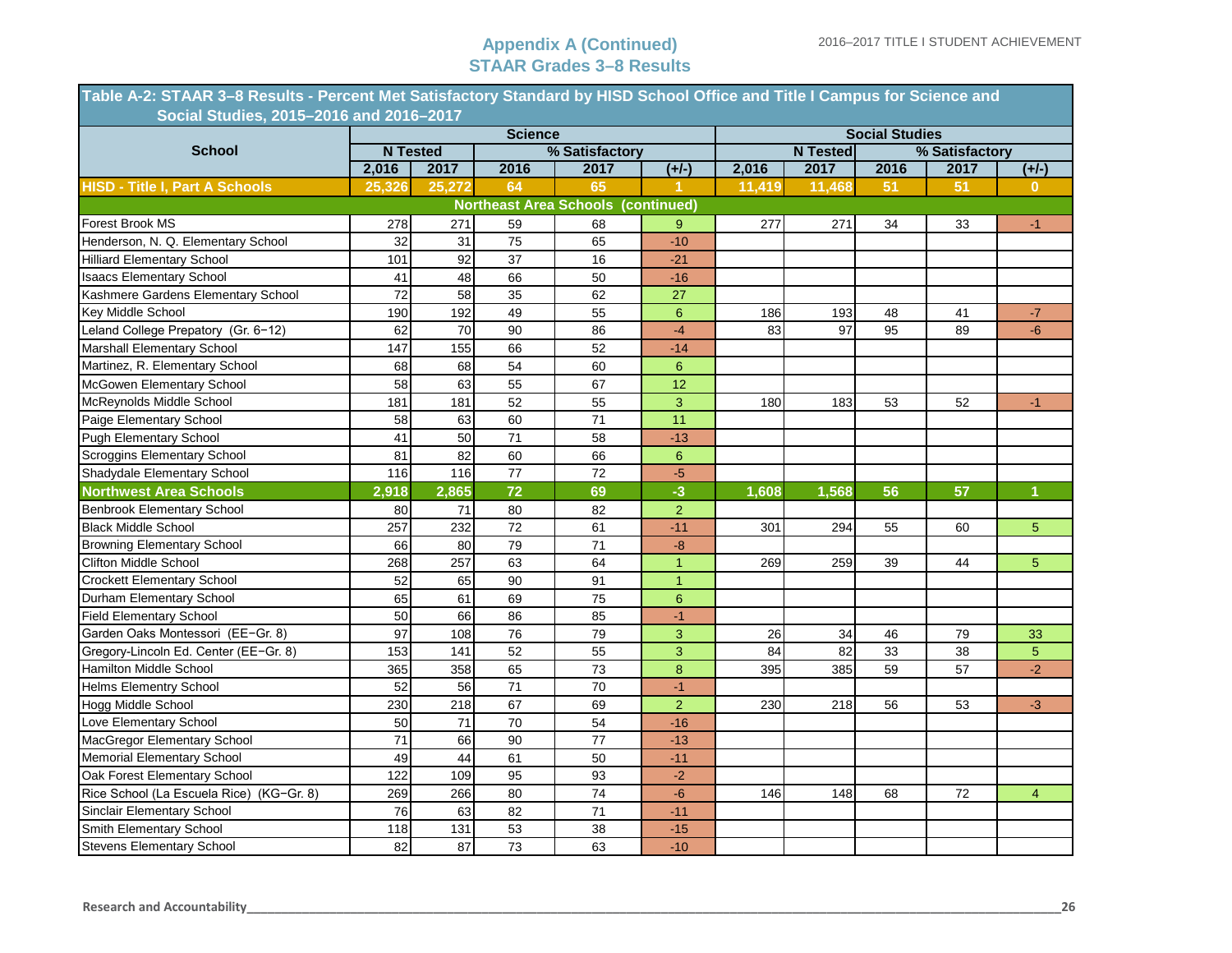| Table A-2: STAAR 3–8 Results - Percent Met Satisfactory Standard by HISD School Office and Title I Campus for Science and<br>Social Studies, 2015-2016 and 2016-2017 |                 |                 |                 |                                           |                         |        |                 |                       |                |                |
|----------------------------------------------------------------------------------------------------------------------------------------------------------------------|-----------------|-----------------|-----------------|-------------------------------------------|-------------------------|--------|-----------------|-----------------------|----------------|----------------|
|                                                                                                                                                                      |                 |                 | <b>Science</b>  |                                           |                         |        |                 | <b>Social Studies</b> |                |                |
| <b>School</b>                                                                                                                                                        |                 | <b>N</b> Tested |                 | % Satisfactory                            |                         |        | <b>N Tested</b> |                       | % Satisfactory |                |
|                                                                                                                                                                      | 2,016           | 2017            | 2016            | 2017                                      | $(+/-)$                 | 2,016  | 2017            | 2016                  | 2017           | $(+/-)$        |
| <b>HISD - Title I, Part A Schools</b>                                                                                                                                | 25,326          | 25,272          | 64              | 65                                        | 1.                      | 11,419 | 11,468          | 51                    | 51             | $\mathbf{0}$   |
|                                                                                                                                                                      |                 |                 |                 | <b>Northwest Area Schools (Continued)</b> |                         |        |                 |                       |                |                |
| Wainwright Elementary School                                                                                                                                         | 94              | 92              | 59              | 45                                        | -14                     |        |                 |                       |                |                |
| Wharton School (EE-Gr. 8)                                                                                                                                            | 66              | 62              | 86              | 95                                        | 9                       | 20     | 18              | 100                   | 78             | $-22$          |
| Wilson Montessori (EE-Gr. 8)                                                                                                                                         | 78              | $\overline{72}$ | 67              | 68                                        | $\mathbf{1}$            | 28     | 22              | 39                    | 36             | $-3$           |
| Young Women's College Prep. (Gr. 6-12)                                                                                                                               | 108             | 89              | 90              | 82                                        | $-8$                    | 109    | 108             | 83                    | 74             | $-9$           |
| <b>South Area Schools</b>                                                                                                                                            | 3,212           | 3,158           | 58              | 62                                        | $\overline{\mathbf{4}}$ | 1,162  | 1,145           | 50                    | 48             | $-2$           |
| <b>Alcott Elementary School</b>                                                                                                                                      | 39              | 37              | 49              | 54                                        | $\overline{5}$          |        |                 |                       |                |                |
| Almeda Elementary School                                                                                                                                             | 111             | 123             | 65              | 59                                        | $-6$                    |        |                 |                       |                |                |
| <b>Attucks Middle School</b>                                                                                                                                         | 130             | 131             | 45              | 24                                        | $-21$                   | 139    | 152             | 36                    | 18             | $-18$          |
| <b>Bastian Elementary School</b>                                                                                                                                     | 91              | 81              | 58              | 64                                        | $6\phantom{1}$          |        |                 |                       |                |                |
| Baylor College of Medicine Academy MS                                                                                                                                | 207             | 201             | 96              | 94                                        | $-2$                    | 206    | 200             | 89                    | 84             | $-5$           |
| Blackshear Elementary School (EE-Gr. 6)                                                                                                                              | 58              | 60              | 45              | 60                                        | 15                      |        |                 |                       |                |                |
| <b>Brookline Elementary School</b>                                                                                                                                   | 110             | 122             | 68              | 80                                        | 12                      |        |                 |                       |                |                |
| <b>Codwell Elementary School</b>                                                                                                                                     | $\overline{74}$ | 54              | 43              | 74                                        | 31                      |        |                 |                       |                |                |
| <b>Cornelius Elementary School</b>                                                                                                                                   | 129             | 123             | 83              | 84                                        | $\overline{1}$          |        |                 |                       |                |                |
| Cullen Middle School                                                                                                                                                 | 168             | 132             | 38              | 29                                        | $-9$                    | 168    | 129             | 22                    | 16             | $-6$           |
| DeAnda Elementary School                                                                                                                                             | 90              | 98              | 68              | 78                                        | 10                      |        |                 |                       |                |                |
| <b>Foster Elementary School</b>                                                                                                                                      | 55              | 66              | 58              | 56                                        | $-2$                    |        |                 |                       |                |                |
| <b>Frost Elementary School</b>                                                                                                                                       | 97              | 69              | $\overline{76}$ | $\overline{77}$                           | $\overline{1}$          |        |                 |                       |                |                |
| Garden Villas Elementary School                                                                                                                                      | 115             | 128             | 54              | 77                                        | 23                      |        |                 |                       |                |                |
| <b>Golfcrest Elementary School</b>                                                                                                                                   | 95              | 87              | 62              | 67                                        | $\overline{5}$          |        |                 |                       |                |                |
| <b>Gregg Elementary School</b>                                                                                                                                       | 78              | 51              | $\overline{47}$ | 69                                        | 22                      |        |                 |                       |                |                |
| Hartman Middle School                                                                                                                                                | 424             | 446             | 63              | 64                                        | $\overline{1}$          | 424    | 443             | 55                    | 59             | $\overline{4}$ |
| Hartsfield Elementary School                                                                                                                                         | 44              | 48              | 70              | 71                                        | $\mathbf{1}$            |        |                 |                       |                |                |
| Kelso Elementary School                                                                                                                                              | 61              | 79              | 59              | 49                                        | $-10$                   |        |                 |                       |                |                |
| Law Elementary School                                                                                                                                                | 106             | 109             | $\overline{51}$ | 63                                        | 12                      |        |                 |                       |                |                |
| Lockhart Elementary School                                                                                                                                           | 114             | 100             | 61              | 58                                        | $-3$                    |        |                 |                       |                |                |
| Mading Elementary School                                                                                                                                             | 78              | 75              | 45              | 51                                        | $6\phantom{a}$          |        |                 |                       |                |                |
| Mitchell Elementary School                                                                                                                                           | 57              | 68              | 56              | 74                                        | 18                      |        |                 |                       |                |                |
| Peck Elementary School                                                                                                                                               | 68              | 56              | 60              | 79                                        | 19                      |        |                 |                       |                |                |
| Reynolds Elementary School                                                                                                                                           | 65              | 67              | 42              | 58                                        | 16                      |        |                 |                       |                |                |
| Seguin Elementary School                                                                                                                                             | 97              | 86              | 48              | 70                                        | 22                      |        |                 |                       |                |                |
| Thomas Middle School                                                                                                                                                 | 128             | 137             | 51              | 47                                        | $-4$                    | 128    | 137             | 49                    | 45             | $-4$           |
| Thompson Elementary School                                                                                                                                           | $\overline{52}$ | $\overline{56}$ | $\overline{44}$ | 55                                        | 11                      |        |                 |                       |                |                |
| Whidby Elementary School                                                                                                                                             | 62              | 74              | 53              | 80                                        | 27                      |        |                 |                       |                |                |
| Woodson School (EE-Gr. 8)                                                                                                                                            | 159             | 158             | 28              | 24                                        | $-4$                    | 97     | 84              | 20                    | 10             | $-10$          |
| Young Elementary School                                                                                                                                              | 50              | 36              | 48              | 69                                        | 21                      |        |                 |                       |                |                |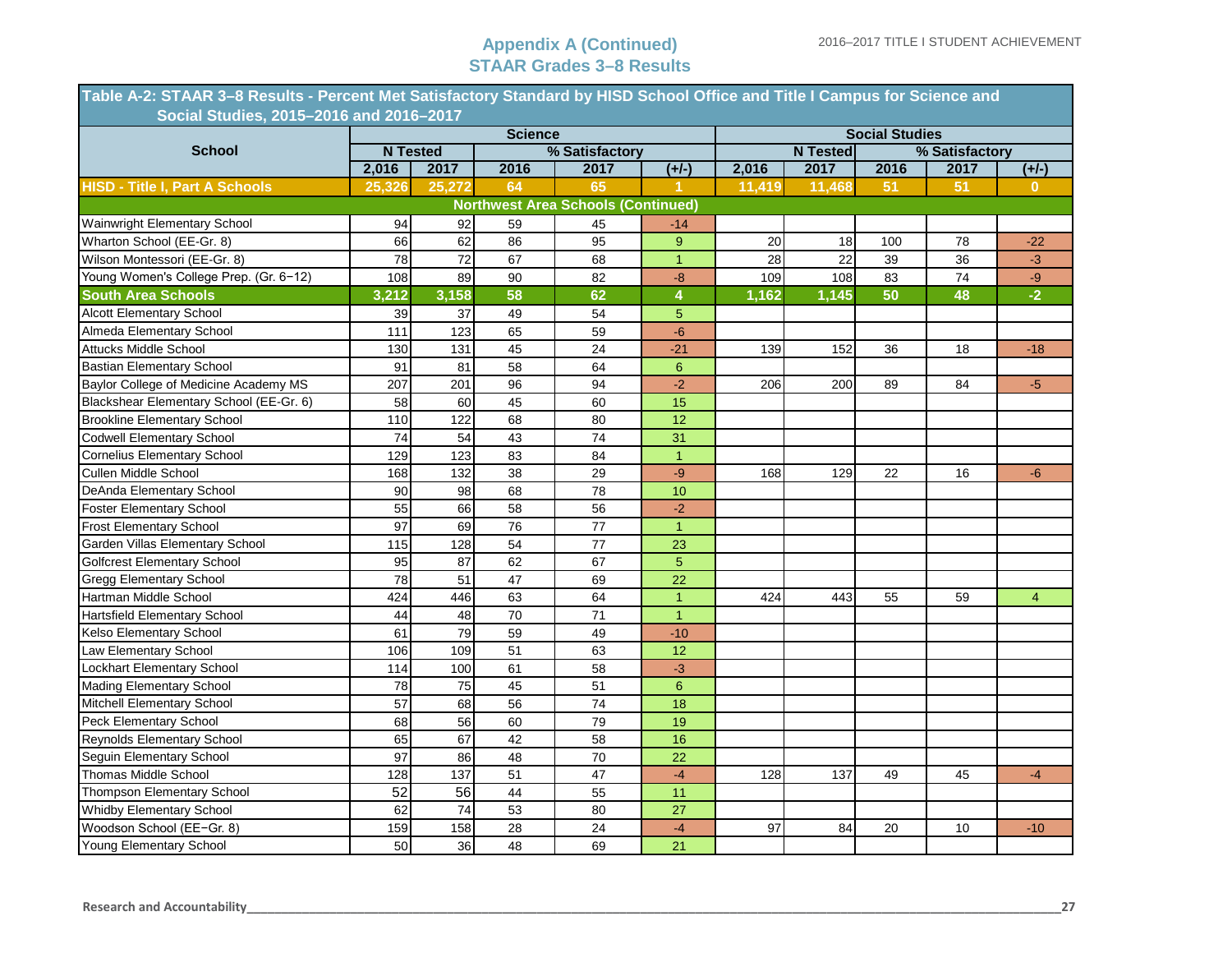| Table A-2: STAAR 3-8 Results - Percent Met Satisfactory Standard by HISD School Office and Title I Campus for Science and |        |                 |                 |                 |                |        |                 |                       |                |                |
|---------------------------------------------------------------------------------------------------------------------------|--------|-----------------|-----------------|-----------------|----------------|--------|-----------------|-----------------------|----------------|----------------|
| Social Studies, 2015-2016 and 2016-2017                                                                                   |        |                 |                 |                 |                |        |                 |                       |                |                |
| <b>School</b>                                                                                                             |        | <b>N</b> Tested | <b>Science</b>  | % Satisfactory  |                |        | <b>N</b> Tested | <b>Social Studies</b> | % Satisfactory |                |
|                                                                                                                           | 2,016  | 2017            | 2016            | 2017            | $(+/-)$        | 2,016  | 2017            | 2016                  | 2017           | $(+/-)$        |
| <b>HISD - Title I, Part A Schools</b>                                                                                     | 25,326 | 25,272          | 64              | 65              | -1.            | 11,419 | 11,468          | 51                    | 51             | 0              |
|                                                                                                                           | 3,921  | 4.015           | 66              | 65              | $-1$           | 1.908  | 1.980           | 52                    | 50             | $-2$           |
| <b>Southwest Area Schools</b><br>Anderson Elementary School                                                               | 94     | 123             | 73              | 50              | $-23$          |        |                 |                       |                |                |
| <b>Bell Elementary School</b>                                                                                             | 118    | 108             | 75              | 72              | $-3$           |        |                 |                       |                |                |
| <b>Braeburn Elementary School</b>                                                                                         | 120    | 123             | 78              | 78              | $\mathbf 0$    |        |                 |                       |                |                |
| <b>Condit Elementary School</b>                                                                                           | 11     | $\overline{17}$ | 36              | 41              | $\overline{5}$ |        |                 |                       |                |                |
| <b>Elrod Elementary School</b>                                                                                            | 72     | 105             | 69              | 53              | $-16$          |        |                 |                       |                |                |
| <b>Foerster Elementary School</b>                                                                                         | 82     | 68              | 44              | 40              | $-4$           |        |                 |                       |                |                |
| Fondren Elementary School                                                                                                 | 55     | 48              | 51              | 58              | $\overline{7}$ |        |                 |                       |                |                |
| Fondren Middle School                                                                                                     | 231    | 237             | 68              | 65              | $-3$           | 230    | 238             | 47                    | 52             | 5 <sup>5</sup> |
| <b>Grissom Elementary School</b>                                                                                          | 86     | 73              | 48              | 66              | 18             |        |                 |                       |                |                |
| <b>Gross Elementary School</b>                                                                                            | 78     | 82              | 54              | 55              | $\mathbf{1}$   |        |                 |                       |                |                |
| <b>Herod Elementary School</b>                                                                                            | 121    | 113             | 82              | 89              | $\overline{7}$ |        |                 |                       |                |                |
| Hines-Caldwell Elementary School                                                                                          | 108    | 136             | 81              | 82              | $\overline{1}$ |        |                 |                       |                |                |
| <b>Hobby Elementary School</b>                                                                                            | 103    | 98              | 57              | 58              | $\mathbf{1}$   |        |                 |                       |                |                |
| Lawson Middle School                                                                                                      | 340    | 304             | $\overline{38}$ | 41              | $\overline{3}$ | 335    | 307             | 22                    | 19             | $-3$           |
| Longfellow Elementary School                                                                                              | 115    | 109             | 61              | 61              | $\mathbf{0}$   |        |                 |                       |                |                |
| Meyerland PVA Middle School                                                                                               | 509    | 576             | 81              | 81              | $\mathbf 0$    | 506    | 576             | 64                    | 61             | $-3$           |
| Montgomery Elementary School                                                                                              | 92     | 91              | 66              | 52              | $-14$          |        |                 |                       |                |                |
| Parker Elementary School                                                                                                  | 134    | 125             | 79              | 83              | $\overline{4}$ |        |                 |                       |                |                |
| Pershing Middle School                                                                                                    | 516    | 494             | 80              | 73              | $-7$           | 474    | 488             | 70                    | 66             | $-4$           |
| Petersen Elementary School                                                                                                | 72     | 91              | 43              | 48              | $\sqrt{5}$     |        |                 |                       |                |                |
| Reagan Education Center (EE-Gr. 8)                                                                                        | 240    | 255             | 58              | 60              | $\overline{2}$ | 117    | 128             | 27                    | 45             | 18             |
| Red Elementary School                                                                                                     | 85     | 90              | 80              | 73              | $-7$           |        |                 |                       |                |                |
| Shearn Elementary School                                                                                                  | 83     | $\overline{74}$ | 63              | 46              | $-17$          |        |                 |                       |                |                |
| <b>Tinsley Elementary School</b>                                                                                          | 112    | 135             | 44              | 36              | $-8-$          |        |                 |                       |                |                |
| Welch Middle School                                                                                                       | 246    | 244             | 55              | 58              | 3              | 246    | 243             | 47                    | 31             | $-16$          |
| Windsor Village Elementary School                                                                                         | 98     | 96              | 65              | 69              | $\overline{4}$ |        |                 |                       |                |                |
| <b>West Area Schools</b>                                                                                                  | 3.766  | 3,935           | 67              | 66              | $-1$           | 1,665  | 1.719           | 60                    | 59             | $-1$           |
| Ashford Elementary School                                                                                                 |        | 21              |                 | 76              |                |        |                 |                       |                |                |
| <b>Askew Elementary School</b>                                                                                            | 115    | 113             | 70              | 61              | $-9$           |        |                 |                       |                |                |
| Benavídez Elementary School                                                                                               | 114    | 131             | 61              | 55              | $-6$           |        |                 |                       |                |                |
| <b>Bonham Elementary School</b>                                                                                           | 112    | 153             | 33              | 31              | $-2$           |        |                 |                       |                |                |
| Briarmeadow Charter School (EE-Gr. 8)                                                                                     | 111    | 114             | 87              | 82              | $-5$           | 41     | 43              | 100                   | 100            | 0              |
| Cunningham Elementary School                                                                                              | 77     | 99              | 65              | 49              | $\mathbf 0$    |        |                 |                       |                |                |
| Daily Elementary School                                                                                                   | 89     | 101             | $\overline{80}$ | $\overline{78}$ | $-2$           |        |                 |                       |                |                |
| <b>Emerson Elementary School</b>                                                                                          | 100    | 95              | 61              | 66              | $\overline{5}$ |        |                 |                       |                |                |
| Long Academy (Gr. 6-12)                                                                                                   | 274    | 269             | 39              | 49              | 10             | 274    | 270             | 20                    | 36             | 16             |
| McNamara Elementary School                                                                                                | 112    | 111             | 66              | 67              | $\overline{1}$ |        |                 |                       |                |                |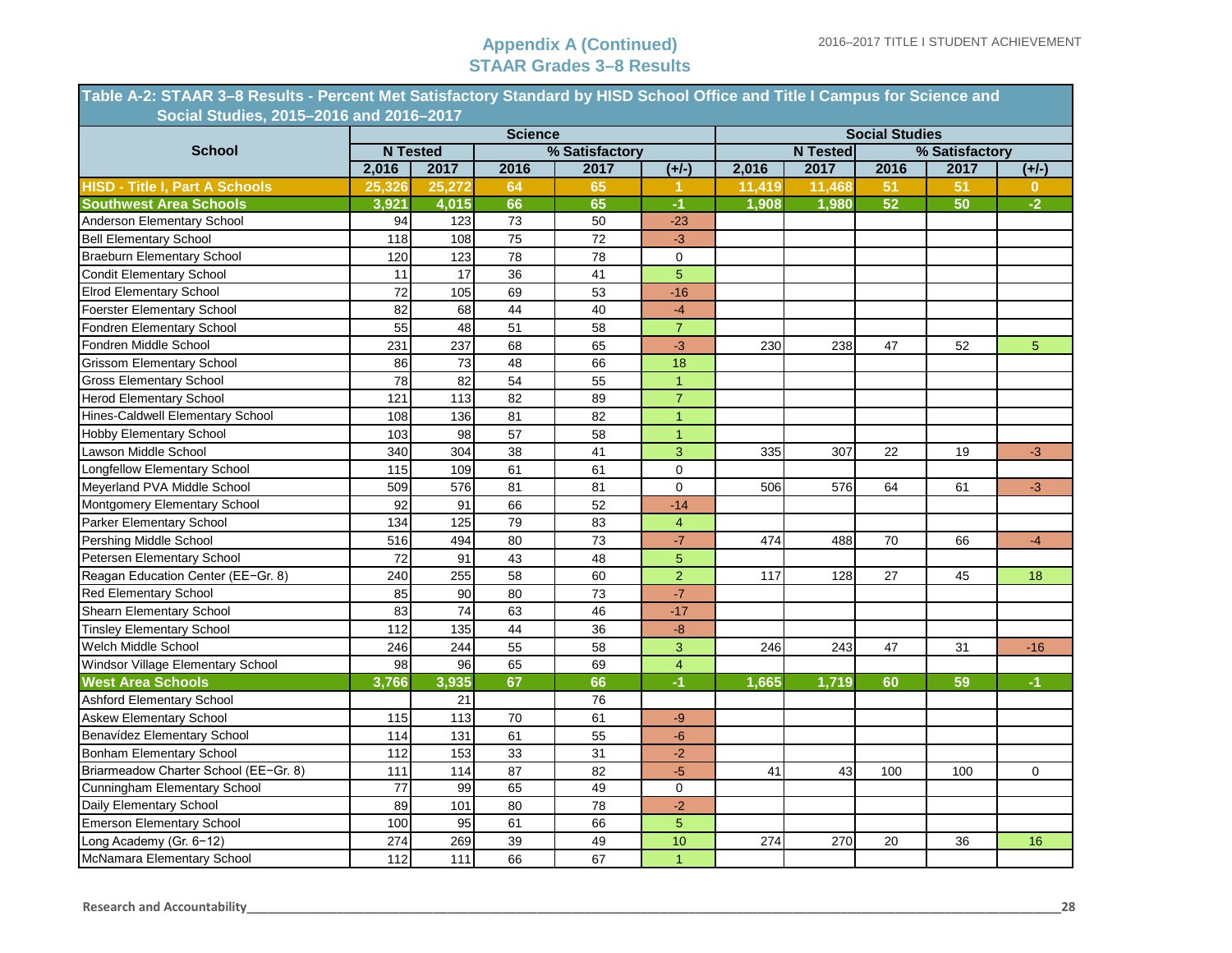| Table A-2: STAAR 3–8 Results - Percent Met Satisfactory Standard by HISD School Office and Title I Campus for Science and |        |                 |                |                                      |                |        |                 |                       |                |                |  |
|---------------------------------------------------------------------------------------------------------------------------|--------|-----------------|----------------|--------------------------------------|----------------|--------|-----------------|-----------------------|----------------|----------------|--|
| Social Studies, 2015-2016 and 2016-2017                                                                                   |        |                 |                |                                      |                |        |                 |                       |                |                |  |
|                                                                                                                           |        |                 | <b>Science</b> |                                      |                |        |                 | <b>Social Studies</b> |                |                |  |
| <b>School</b>                                                                                                             |        | <b>N</b> Tested |                | % Satisfactory                       |                |        | <b>N</b> Tested |                       | % Satisfactory |                |  |
|                                                                                                                           | 2,016  | 2017            | 2016           | 2017                                 | $(+/-)$        | 2,016  | 2017            | 2016                  | 2017           | $(+/-)$        |  |
| <b>HISD - Title I, Part A Schools</b>                                                                                     | 25,326 | 25,272          | 64             | 65                                   |                | 11,419 | 11,468          | 51                    | 51             | $\mathbf{0}$   |  |
|                                                                                                                           |        |                 |                | <b>West Area Schools (Continued)</b> |                |        |                 |                       |                |                |  |
| Milne Elementary School                                                                                                   | 87     | 81              | 55             | 40                                   | $-15$          |        |                 |                       |                |                |  |
| <b>Neff Elementary School</b>                                                                                             | 160    | 152             | 73             | 76                                   | 3              |        |                 |                       |                |                |  |
| Pilgrim Academy (EE-Gr. 8)                                                                                                | 203    | 211             | 83             | 81                                   | $-2$           | 87     | 98              | 59                    | 69             | 10             |  |
| <b>Piney Point Elementary School</b>                                                                                      | 144    | 144             | 54             | 49                                   | $-5$           |        |                 |                       |                |                |  |
| <b>Revere Middle School</b>                                                                                               | 344    | 360             | 65             | 60                                   | $-5$           | 373    | 380             | 59                    | 53             | $-6$           |  |
| Rodríguez Elementary School                                                                                               | 144    | 128             | 75             | 72                                   | $-3$           |        |                 |                       |                |                |  |
| School at St. George Place                                                                                                | 87     | 115             | 79             | 79                                   | $\mathbf 0$    |        |                 |                       |                |                |  |
| Shadowbriar Elementary School                                                                                             | 114    | 107             | 63             | 68                                   | $\overline{5}$ |        |                 |                       |                |                |  |
| Sharpstown International (Gr. 6-12)                                                                                       | 155    | 161             | 98             | 88                                   | $-10$          | 155    | 161             | 83                    | 76             | $-7$           |  |
| Sugar Grove Middle School                                                                                                 | 244    | 246             | 52             | 46                                   | $-6$           | 243    | 246             | 48                    | 33             | $-15$          |  |
| <b>Sutton Elementary School</b>                                                                                           | 144    | 130             | 68             | 79                                   | 11             |        |                 |                       |                |                |  |
| <b>Grady Middle School</b>                                                                                                | 179    | 206             | 65             | 72                                   | $\overline{7}$ | 178    | 206             | 62                    | 69             | 7 <sup>1</sup> |  |
| Valley West Elementary School                                                                                             | 131    | 116             | 70             | 83                                   | 13             |        |                 |                       |                |                |  |
| Walnut Bend Elementary School                                                                                             | 94     | 109             | 57             | 68                                   | 11             |        |                 |                       |                |                |  |
| West Briar Middle School                                                                                                  | 316    | 316             | 85             | 83                                   | $-2$           | 314    | 315             | 88                    | 83             | $-5$           |  |
| White, E. Elementary School                                                                                               | 116    | 115             | 84             | 73                                   | $-11$          |        |                 |                       |                |                |  |
| White, M. Elementary School                                                                                               |        | 31              |                | 71                                   |                |        |                 |                       |                |                |  |
| <b>Charters &amp; Alternative Schools</b>                                                                                 | 1,375  | 1,574           | 60             | 59                                   | -1             | 901    | 973             | 44                    | 47             | $\overline{3}$ |  |
| Energized for Excell. Academy Elem. School                                                                                | 251    | 275             | 59             | 49                                   | $\mathbf 0$    |        |                 |                       |                |                |  |
| Energized for Excell. Academy Middle School                                                                               | 100    | 89              | 65             | 66                                   | $\mathbf{1}$   | 125    | 115             | 58                    | 57             | $-1$           |  |
| Energized for STEM Academy Central MS                                                                                     | 35     | 83              | 43             | 58                                   | 15             | 33     | 83              | 18                    | 34             | 16             |  |
| Energized for STEM Academy West MS                                                                                        | 82     | 79              | 87             | 96                                   | 9              | 99     | 79              | 59                    | 87             | 28             |  |
| Harper Alternative School (Gr. 6-12)                                                                                      | 5      | 5               | $\mathbf 0$    | $\mathbf 0$                          | $\mathbf 0$    | 5      | 4               | $\mathbf 0$           | $\star$        | $^\star$       |  |
| <b>High School Ahead Academy</b>                                                                                          | 123    | $\overline{76}$ | 19             | 20                                   | $\overline{1}$ | 119    | 76              | $\overline{7}$        | 13             | 6              |  |
| Inspired for Excell. Acad. West (Gr. 5-8)                                                                                 | 39     | 69              | 54             | 77                                   | 23             | 38     | 59              | 79                    | 90             | 11             |  |
| Kandy Stripe Academy                                                                                                      | 24     | 26              | 54             | 58                                   | $\overline{4}$ |        |                 |                       |                |                |  |
| _as Américas (Gr. 4-8)                                                                                                    | 56     | 135             | $\overline{2}$ | 3                                    | $\overline{1}$ | 44     | 103             | 0                     | $\mathbf 0$    | 0              |  |
| Texas Connections Acad. Houston (Gr. 3-12)                                                                                | 630    | 641             | 72             | $\overline{73}$                      | $\overline{1}$ | 428    | 408             | $\overline{51}$       | 55             | $\overline{4}$ |  |
| Victory Prepatory KG-8 Academy                                                                                            |        | 69              |                | 43                                   |                |        | 40              |                       | 18             |                |  |
| Young Scholars Acad. for Excell. (KG-Gr. 8)                                                                               | 30     | 27              | 53             | 70                                   | 17             | 10     | $6 \mid$        | 30                    | 50             | 20             |  |

Source: Cognos, STAAR English and STAAR Spanish files, retrieved May 15, 2017 and July 17, 2017; PEIMS Fall 2015 and 2016

Notes: 2015–2016 results have been recalculated to include STAAR L and A test versions and may differ slightly from data previously reported. For grades and subjects with multiple administrations, 1st administration results were used. \*Results were not included for schools with less than five students tested in a subject area.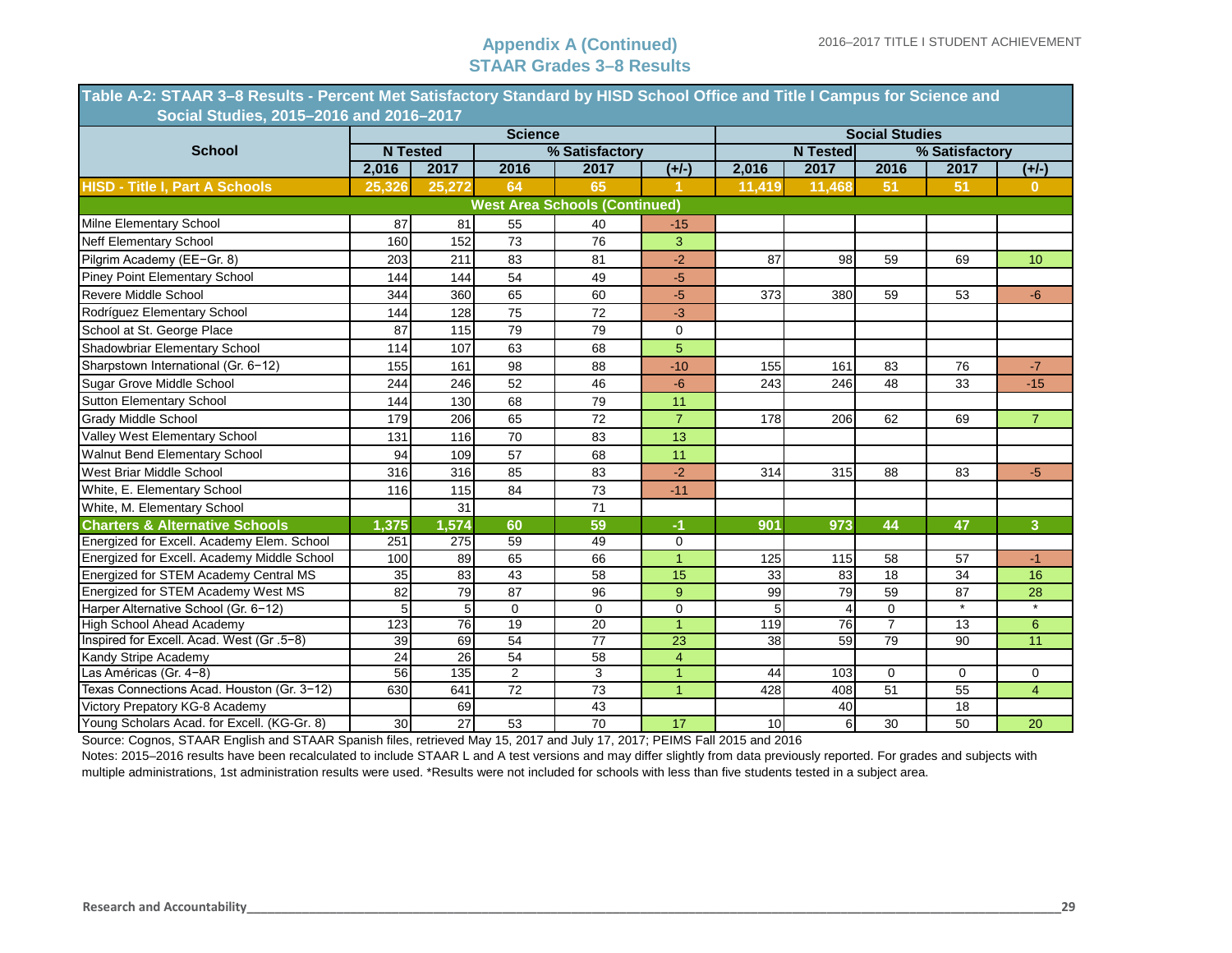### **Appendix B STAAR EOC Results**

| Table A-1: STAAR EOC Results - Percent Met Satisfactory Standard by HISD Title I Campus and School Office for Reading, |                 |        |           |                |                |                 |        |                |                |                |                 |        |                     |                |                |
|------------------------------------------------------------------------------------------------------------------------|-----------------|--------|-----------|----------------|----------------|-----------------|--------|----------------|----------------|----------------|-----------------|--------|---------------------|----------------|----------------|
| Mathematics, and Writing, Spring 2016 and 2017                                                                         |                 |        |           |                |                |                 |        |                |                |                |                 |        |                     |                |                |
|                                                                                                                        |                 |        | Algebra I |                |                |                 |        | <b>Biology</b> |                |                |                 |        | <b>U.S. History</b> |                |                |
| <b>School</b>                                                                                                          | <b>N</b> Tested |        |           | % Satisfactory |                | <b>N</b> Tested |        |                | % Satisfactory |                | <b>N</b> Tested |        |                     | % Satisfactory |                |
|                                                                                                                        | 2016            | 2017   | 2016      | 2017           | $(+/-)$        | 2016            | 2017   | 2016           | 2017           | $(+/-)$        | 2016            | 2017   | 2016                | 2017           | $(+/-)$        |
| <b>HISD - Title I, Part A Schools</b>                                                                                  | 14,272          | 14,713 | 66        | 70             | 4              | 13,568          | 13,586 | 77             | 76             | $-1$           | 11,179          | 11,378 | 86                  | 86             | $\bf{0}$       |
| <b>East Area Schools</b>                                                                                               | 2,508           | 2,572  | 66        | 73             | $\overline{7}$ | 2,390           | 2,496  | 73             | 72             | $-1$           | 2,128           | 2,016  | 84                  | 83             | $-1$           |
| Austin High School                                                                                                     | 519             | 506    | 68        | 72             | $\overline{4}$ | 548             | 518    | 71             | 71             | $\mathbf 0$    | 400             | 428    | 88                  | 89             | $\mathbf{1}$   |
| Chavez High School                                                                                                     | 798             | 765    | 56        | 61             | 5              | 828             | 848    | 72             | 71             | $-1$           | 731             | 741    | 79                  | 81             | $\overline{2}$ |
| Deady Middle School                                                                                                    | 55              | 72     | 100       | 100            | $\mathbf 0$    |                 |        |                |                |                |                 |        |                     |                |                |
| East Early College High School                                                                                         | 26              | 62     | 96        | 100            | $\overline{4}$ | 104             | 136    | 100            | 100            | 0              | 109             | 107    | 100                 | 100            | 0              |
| Eastwood Academy for Academic Achievement                                                                              | 49              | 54     | 100       | 100            | 0              | 113             | 103    | 100            | 99             | $-1$           | 110             | 108    | 99                  | 100            | 1 <sup>1</sup> |
| Edison Middle School                                                                                                   | 36              |        | 100       |                |                |                 |        |                |                |                |                 |        |                     |                |                |
| Furr High School                                                                                                       | 238             | 235    | 65        | 77             | 12             | 281             | 290    | 67             | 67             | 0              | 202             | 259    | 75                  | 76             | $\mathbf{1}$   |
| <b>Holland Middle School</b>                                                                                           | 59              | 54     | 95        | 100            | $\overline{5}$ |                 |        |                |                |                |                 |        |                     |                |                |
| Law Enforcement and Criminal Justice HS                                                                                | 73              | 111    | 90        | 92             | $\overline{2}$ | 97              | 153    | 98             | 97             | $-1$           | 86              | 77     | 99                  | 100            | $\mathbf{1}$   |
| Milby High School                                                                                                      | 372             | 369    | 45        | 59             | 14             | 363             | 395    | 59             | 57             | $-2$           | 443             | 238    | 87                  | 82             | $-5$           |
| Navarro Middle School                                                                                                  | 29              | 19     | 100       | 100            | $\mathbf 0$    |                 |        |                |                |                |                 |        |                     |                |                |
| Ortíz Middle School                                                                                                    | 55              | 55     | 100       | 96             | $-4$           |                 | 1      |                | $\star$        |                |                 |        |                     |                |                |
| Project Chrysalis Middle School                                                                                        | 31              | 43     | 100       | 100            | $\mathbf 0$    |                 |        |                |                |                |                 |        |                     |                |                |
| REACH Charter High School                                                                                              | 41              | 38     | 15        | 16             | $\overline{1}$ | 25              | 26     | 20             | 27             | $\overline{7}$ | 47              | 58     | 40                  | 29             | $-11$          |
| Rusk School (Gr. 3-8)                                                                                                  | 16              | 34     | 100       | 100            | $\mathbf 0$    |                 |        |                |                |                |                 |        |                     |                |                |
| Stevenson Middle School                                                                                                | 111             | 155    | 100       | 100            | $\pmb{0}$      | 31              | 26     | 100            | 100            | 0              |                 |        |                     |                |                |
| <b>North Area Schools</b>                                                                                              | ,855            | ,876   | 56        | 69             | 13             | 1,560           | 1,532  | 70             | 70             | $\mathbf{0}$   | 1,257           | 1,249  | 85                  | 87             | $\overline{2}$ |
| <b>Burbank Middle School</b>                                                                                           | 106             | 172    | 100       | 100            | $\mathbf 0$    |                 |        |                |                |                |                 |        |                     |                |                |
| Fonville Middle School                                                                                                 | 28              | 29     | 100       | 100            | $\pmb{0}$      |                 |        |                |                |                |                 |        |                     |                |                |
| Henry Middle School                                                                                                    | 78              | 57     | 72        | 98             | 26             |                 |        |                |                |                |                 |        |                     |                |                |
| Houston Math, Science & Tech. Center                                                                                   | 811             | 853    | 52        | 61             | 9              | 762             | 813    | 66             | 63             | $-3$           | 564             | 643    | 88                  | 89             | $\mathbf{1}$   |
| Marshall Middle School                                                                                                 | 29              | 60     | 100       | 100            | $\mathbf 0$    |                 |        |                |                |                |                 |        |                     |                |                |
| North Houston Early College High School                                                                                | 40              | 48     | 100       | 98             | $-2$           | 125             | 117    | 100            | 99             | $-1$           | 113             | 111    | 100                 | 100            | 0              |
| Northside High School                                                                                                  | 518             | 433    | 48        | 65             | 17             | 490             | 417    | 67             | 73             | 6              | 424             | 340    | 80                  | 81             | $\mathbf{1}$   |
| Washington High School                                                                                                 | 222             | 207    | 38        | 54             | 16             | 182             | 185    | 70             | 72             | $\overline{2}$ | 156             | 155    | 78                  | 80             | $\overline{2}$ |
| Williams Middle School                                                                                                 | 23              | 17     | 96        | 100            | $\overline{4}$ | $\mathbf{1}$    |        |                |                |                |                 |        |                     |                |                |
| <b>Northeast Area Schools</b>                                                                                          | 988             | 941    | 55        | 61             | $6\phantom{a}$ | 890             | 828    | 63             | 62             | $-1$           | 640             | 658    | 78                  | 77             | $-1$           |
| <b>Fleming Middle School</b>                                                                                           | 21              | 17     | 100       | 100            | $\mathbf 0$    |                 |        |                |                |                |                 |        |                     |                |                |
| Forest Brook Middle School                                                                                             | 41              | 49     | 100       | 100            | $\mathbf 0$    |                 |        |                |                |                |                 |        |                     |                |                |
| Jordan High School                                                                                                     | 29              | 15     | 14        | 47             | 33             | 8               | 3      | 25             | $\star$        | $\star$        | 174             | 152    | 93                  | 86             | $-7$           |
| Kashmere High School                                                                                                   | 224             | 193    | 42        | 63             | 21             | 195             | 191    | 67             | 67             | 0              | 104             | 87     | 64                  | 84             | 20             |
| Key Middle School                                                                                                      | 18              | 24     | 94        | 100            | 6              |                 |        |                |                |                |                 |        |                     |                |                |
| Leland College Preparatory (Gr. 6-12)                                                                                  | 76              | 69     | 96        | 96             | $\mathbf 0$    | 71              | 69     | 97             | 100            | 3              | 11              | 34     | 100                 | 97             | $-3$           |
| McReynolds Middle School                                                                                               | 27              | 31     | 100       | 100            | $\mathbf 0$    |                 |        |                |                |                |                 |        |                     |                |                |
| North Forest High School                                                                                               | 294             | 299    | 46        | 46             | $\mathbf 0$    | 286             | 303    | 58             | 56             | $-2$           | 213             | 223    | 75                  | 66             | -9             |
| <b>Wheatley High School</b>                                                                                            | 258             | 244    | 50        | 48             | $-2$           | 330             | 262    | 60             | 57             | $-3$           | 138             | 162    | 71                  | 75             | $\overline{4}$ |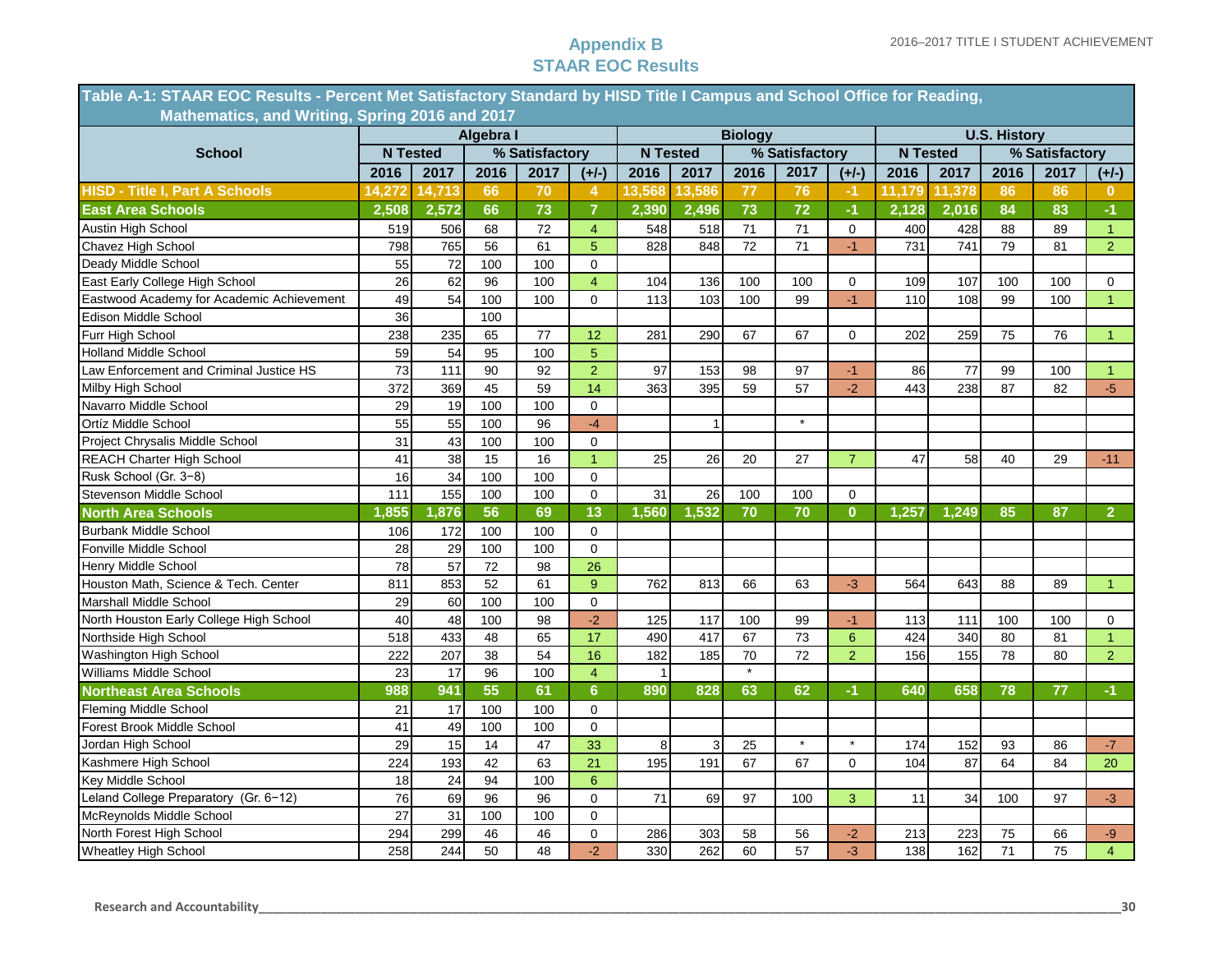### **Appendix B STAAR EOC Results**

|                                               | Table A-1: STAAR EOC Results - Percent Met Satisfactory Standard by HISD Title I Campus and School Office for Reading, |        |                 |                 |                |                 |        |      |                |                |                 |        |      |                |                |
|-----------------------------------------------|------------------------------------------------------------------------------------------------------------------------|--------|-----------------|-----------------|----------------|-----------------|--------|------|----------------|----------------|-----------------|--------|------|----------------|----------------|
|                                               | Mathematics, and Writing, Spring 2016 and 2017<br>Algebra I<br><b>Biology</b><br><b>U.S. History</b>                   |        |                 |                 |                |                 |        |      |                |                |                 |        |      |                |                |
|                                               |                                                                                                                        |        |                 |                 |                |                 |        |      |                |                |                 |        |      |                |                |
| <b>School</b>                                 | <b>N</b> Tested                                                                                                        |        |                 | % Satisfactory  |                | <b>N</b> Tested |        |      | % Satisfactory |                | <b>N</b> Tested |        |      | % Satisfactory |                |
|                                               | 2016                                                                                                                   | 2017   | 2016            | 2017            | $(+/-)$        | 2016            | 2017   | 2016 | 2017           | $(+/-)$        | 2016            | 2017   | 2016 | 2017           | $(+/-)$        |
| <b>HISD - Title I, Part A Schools</b>         | 14,272                                                                                                                 | 14,713 | 66              | 70              | 4              | 13,568          | 13,586 | 77   | 76             | $-1$           | 11,179          | 11,378 | 86   | 86             | 0              |
| <b>Northwest Area Schools</b>                 | 2,299                                                                                                                  | 2,450  | 79              | 81              | $\overline{2}$ | 2,714           | 2,815  | 90   | 88             | $-2$           | 2,331           | 2,326  | 91   | 93             | $\overline{2}$ |
| <b>Black Middle School</b>                    | 54                                                                                                                     | 64     | 100             | 100             | $\mathbf 0$    | 44              | 62     | 100  | 100            | $\mathbf 0$    |                 |        |      |                |                |
| Challenge High School                         | 51                                                                                                                     | 82     | 100             | 98              | $-2$           | 105             | 118    | 98   | 100            | 2              | 109             | 124    | 100  | 100            | 0              |
| Clifton Middle School                         | 57                                                                                                                     | 77     | 100             | 99              | $-1$           |                 |        |      |                |                |                 |        |      |                |                |
| DeBakey High School                           | 17                                                                                                                     | 62     | 100             | 100             | $\mathbf 0$    | 212             | 249    | 100  | 100            | $\Omega$       | 166             | 189    | 100  | 100            | 0              |
| Garden Oaks Montessori (EE-Gr. 8)             | 9                                                                                                                      | 10     | 100             | 100             | $\mathbf 0$    |                 |        |      |                |                |                 |        |      |                |                |
| Gregory-Lincoln Ed. Center (EE-Gr. 8)         |                                                                                                                        | 20     |                 | 100             |                |                 |        |      |                |                |                 |        |      |                |                |
| Hamilton Middle School                        | 177                                                                                                                    | 112    | 97              | 99              | $\overline{2}$ | 29              | 28     | 100  | 100            | $\mathbf 0$    |                 |        |      |                |                |
| Heights High School                           | 423                                                                                                                    | 468    | 70              | 71              | $\overline{1}$ | 598             | 635    | 89   | 84             | $-5$           | 543             | 571    | 89   | 91             | 2 <sup>1</sup> |
| Hogg Middle School                            | 74                                                                                                                     | 90     | 97              | 100             | 3              |                 |        |      |                |                |                 |        |      |                |                |
| Houston Academy for International Studies     | 51                                                                                                                     | 71     | 98              | 94              | $-4$           | 117             | 126    | 100  | 100            | $\mathbf 0$    | 87              | 118    | 100  | 99             | $-1$           |
| Lamar High School                             | 610                                                                                                                    | 646    | 78              | 81              | 3              | 879             | 849    | 91   | 90             | $-1$           | 757             | 872    | 93   | 94             | $\mathbf{1}$   |
| Rice School (KG-Gr. 8)                        | 50                                                                                                                     | 54     | 100             | 100             | $\mathbf 0$    |                 |        |      |                |                |                 |        |      |                |                |
| Scarborough High School                       | 219                                                                                                                    | 192    | 67              | 77              | 10             | 218             | 218    | 76   | 68             | $-8$           | 146             | 178    | 85   | 88             | 3              |
| Wharton School (EE-Gr. 8)                     | 20                                                                                                                     | 18     | 100             | 100             | $\mathbf 0$    |                 |        |      |                |                |                 |        |      |                |                |
| Wilson Montessori (EE-Gr. 8)                  | 15                                                                                                                     | 12     | 80              | 100             | 20             |                 |        |      |                |                |                 |        |      |                |                |
| Young Women's College Prep. (Gr. 6-12)        | 65                                                                                                                     | 74     | 85              | 100             | 15             | 79              | 88     | 99   | 100            | $\overline{1}$ | 35              | 48     | 100  | 96             | $-4$           |
| Waltrip High School                           | 407                                                                                                                    | 398    | 69              | 62              | $-7$           | 433             | 442    | 83   | 80             | $-3$           | 488             | 226    | 84   | 84             | 0              |
| <b>South Area Schools</b>                     | 1,380                                                                                                                  | 1,375  | 65              | 63              | $-2$           | 1,189           | 1,224  | 73   | 73             | $\mathbf{0}$   | 837             | 918    | 85   | 82             | $-3$           |
| Attucks Middle School                         | 13                                                                                                                     | 22     | 100             | 77              | $-23$          | 17              | 21     | 100  | 100            | $\mathbf 0$    |                 |        |      |                |                |
| Baylor College of Medicine Acad Middle School | 86                                                                                                                     | 73     | 100             | 100             | 0              |                 |        |      |                |                |                 |        |      |                |                |
| Cullen Middle School                          | 25                                                                                                                     | 14     | 84              | 93              | 9              |                 |        |      |                |                |                 |        |      |                |                |
| Energy Institute High School                  | 168                                                                                                                    | 135    | 80              | 80              | $\mathbf 0$    | 229             | 184    | 97   | 97             | $\mathbf 0$    | 148             | 155    | 100  | 99             | $-1$           |
| Hartman Middle School                         | 80                                                                                                                     | 89     | 100             | 100             | $\mathbf 0$    |                 |        |      |                |                |                 |        |      |                |                |
| Jones High School                             | 97                                                                                                                     | 102    | 96              | 93              | $-3$           | 116             | 116    | 97   | 97             | $\mathbf 0$    | 111             | 121    | 94   | 93             | $-1$           |
| South Early College High School               | 56                                                                                                                     | 98     | 98              | 78              | $-20$          | 73              |        | 97   |                |                | 25              | 54     | 96   | 89             | $\mathbf{-7}$  |
| Sterling High School                          | 343                                                                                                                    | 332    | 53              | $\overline{47}$ | $-6$           | 344             | 353    | 60   | 58             | $-2$           | 226             | 227    | 77   | 74             | $-2$           |
| Thomas Middle School                          | 22                                                                                                                     | 25     | 100             | 100             | 0              |                 | 122    |      | 86             |                |                 |        |      |                |                |
| Worthing High School                          | 201                                                                                                                    | 237    | 35              | 33              | $-2$           | 165             | 206    | 48   | 56             | 8              | 140             | 180    | 76   | 73             | $-3$           |
| Yates High School                             | 268                                                                                                                    | 235    | 47              | 50              | 3              | 245             | 222    | 64   | 68             | $\overline{4}$ | 187             | 181    | 83   | 75             | $-8$           |
| Woodson School (EE-Gr. 8)                     | 21                                                                                                                     | 13     | 100             | 100             | $\mathbf 0$    |                 |        |      |                |                |                 |        |      |                |                |
| <b>Southwest Area Schools</b>                 | 2,130                                                                                                                  | 2,111  | 63              | 67              | $\overline{4}$ | 2,005           | 1,828  | 74   | 73             | -1             | 1,715           | 1,704  | 84   | 85             |                |
| <b>Bellaire High School</b>                   | 485                                                                                                                    | 505    | $\overline{76}$ | $\overline{75}$ | $-1$           | 782             | 683    | 85   | 86             | $\overline{1}$ | 867             | 826    | 93   | 93             | $\Omega$       |
| Fondren Middle School                         | 16                                                                                                                     | 29     | 100             | 100             | $\mathbf 0$    |                 |        |      |                |                |                 |        |      |                |                |
| Lawson Middle School                          | 34                                                                                                                     | 71     | 100             | 96              | $-4$           |                 |        |      |                |                |                 |        |      |                |                |
| Madison High School                           | 584                                                                                                                    | 484    | 51              | 54              | 3              | 550             | 464    | 69   | 60             | $-9$           | 383             | 364    | 72   | 77             | 5 <sup>5</sup> |
| Meyerland Middle School                       | 97                                                                                                                     | 107    | 100             | 100             | $\mathbf 0$    |                 |        |      |                |                |                 |        |      |                |                |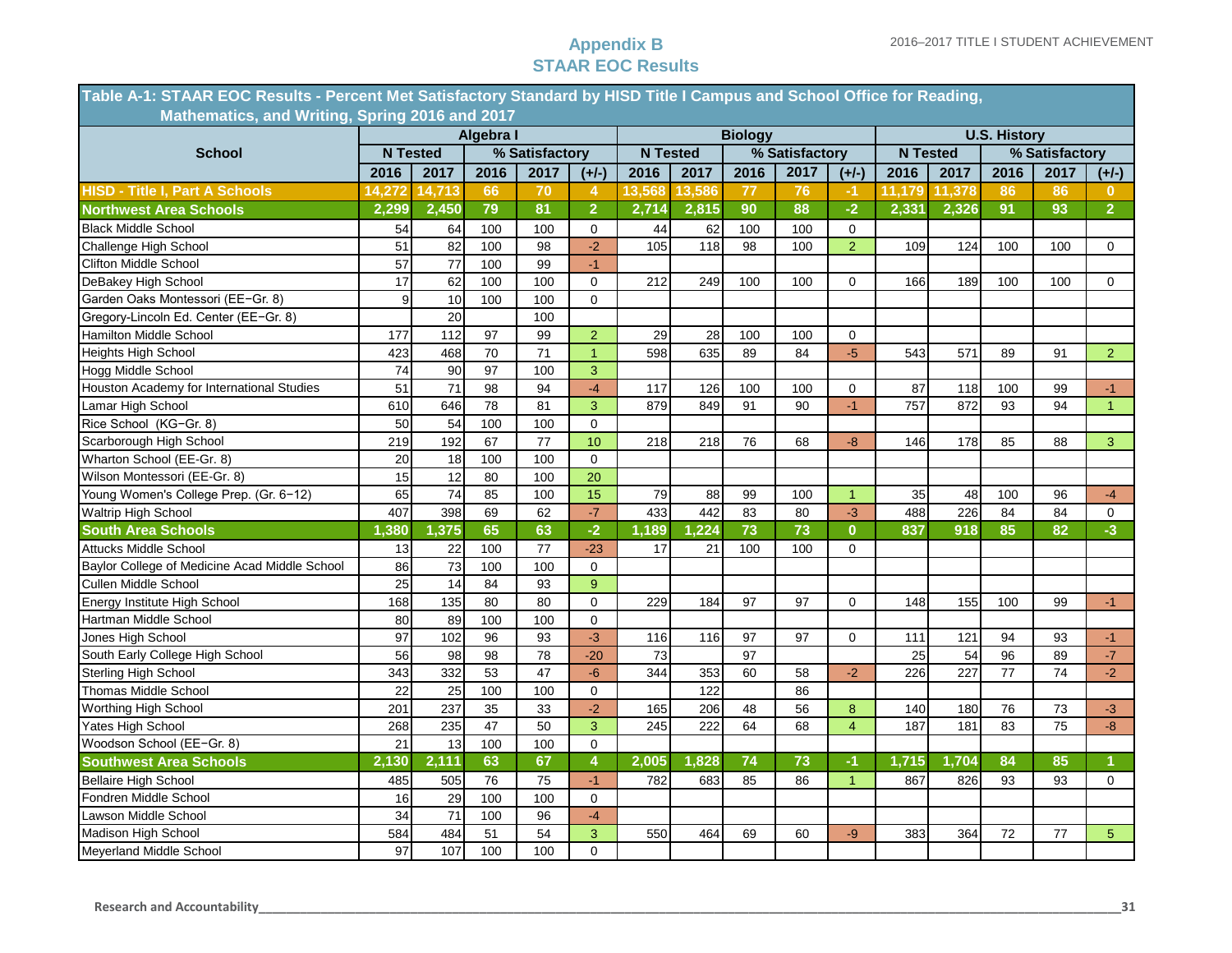### **Appendix B STAAR EOC Results**

| Table A-1: STAAR EOC Results - Percent Met Satisfactory Standard by HISD Title I Campus and School Office for Reading, |           |                 |      |                |                      |       |                                           |                |                |                      |                     |        |      |                |                |
|------------------------------------------------------------------------------------------------------------------------|-----------|-----------------|------|----------------|----------------------|-------|-------------------------------------------|----------------|----------------|----------------------|---------------------|--------|------|----------------|----------------|
| Mathematics, and Writing, Spring 2016 and 2017                                                                         |           |                 |      |                |                      |       |                                           |                |                |                      |                     |        |      |                |                |
|                                                                                                                        | Algebra I |                 |      |                |                      |       |                                           | <b>Biology</b> |                |                      | <b>U.S. History</b> |        |      |                |                |
| <b>School</b>                                                                                                          |           | <b>N</b> Tested |      | % Satisfactory |                      |       | <b>N</b> Tested                           |                | % Satisfactory |                      | <b>N</b> Tested     |        |      | % Satisfactory |                |
|                                                                                                                        | 2016      | 2017            | 2016 | 2017           | $(+/-)$              | 2016  | 2017                                      | 2016           | 2017           | $(+/-)$              | 2016                | 2017   | 2016 | 2017           | $(+/-)$        |
| <b>HISD - Title I, Part A Schools</b>                                                                                  | 14,272    | 14,713          | 66   | 70             | 4                    |       | 13,568 13,586                             | 77             | 76             | -1                   | 11.179              | 11,378 | 86   | 86             | 0              |
|                                                                                                                        |           |                 |      |                |                      |       | <b>Southwest Area Schools (continued)</b> |                |                |                      |                     |        |      |                |                |
| Pershing Middle School                                                                                                 | 147       | 136             | 100  | 100            | $\mathbf 0$          | 33    | 63                                        | 100            | 100            | 0                    |                     |        |      |                |                |
| Reagan Education Center (EE-Gr. 8)                                                                                     | 31        | 23              | 97   | 96             | $-1$                 |       |                                           |                |                |                      |                     |        |      |                |                |
| Welch Middle School                                                                                                    | 27        | 24              | 100  | 100            | $\mathbf 0$          |       |                                           |                |                |                      |                     |        |      |                |                |
| Westbury High School                                                                                                   | 709       | 732             | 46   | 51             | $\overline{5}$       | 640   | 618                                       | 64             | 67             | 3                    | 465                 | 514    | 77   | 77             | 0              |
| <b>West Area Schools</b>                                                                                               | 2,160     | 2,304           | 71   | 67             | $-4$                 | 1,969 | 1,882                                     | 79             | 75             | $-4$                 | 1,502               | 1,516  | 87   | 86             | $-1$           |
| Briarmeadow Charter School (EE-Gr. 8)                                                                                  | 41        | 43              | 100  | 100            | $\mathbf 0$          |       |                                           |                |                |                      |                     |        |      |                |                |
| Long Academy (Gr. 6-12)                                                                                                | 83        | 58              | 92   | 93             | $\overline{1}$       | 68    | 56                                        | 97             | 95             | $-2$                 | 56                  | 45     | 98   | 100            | $\overline{2}$ |
| Pilgrim Academy (EE-Gr. 8)                                                                                             | 21        | 20              | 100  | 100            | $\mathbf 0$          |       |                                           |                |                |                      |                     |        |      |                |                |
| Revere Middle School                                                                                                   | 62        | 73              | 100  | 100            | $\mathbf 0$          | 28    | 21                                        | 100            | 100            | 0                    |                     |        |      |                |                |
| Sharpstown High School                                                                                                 | 451       | 485             | 63   | 46             | $-17$                | 439   | 416                                       | 71             | 64             | $-7$                 | 304                 | 348    | 84   | 82             | $-2$           |
| Sharpstown International (Gr. 6-12)                                                                                    | 167       | 153             | 99   | 100            | $\blacktriangleleft$ | 176   | 156                                       | 98             | 99             | $\blacktriangleleft$ | 134                 | 116    | 98   | 99             | $\mathbf{1}$   |
| Sugar Grove Middle School                                                                                              | 13        | 20              | 100  | 100            | $\mathbf 0$          |       |                                           |                |                |                      |                     |        |      |                |                |
| West Briar Middle School                                                                                               | 91        | 122             | 100  | 98             | $-2$                 |       |                                           |                |                |                      |                     |        |      |                |                |
| Westside High School                                                                                                   | 638       | 524             | 78   | 83             | 5                    | 824   | 657                                       | 90             | 91             | $\blacktriangleleft$ | 698                 | 651    | 94   | 94             | $\Omega$       |
| Tanglewoold Middle School                                                                                              | 31        | 66              | 100  | 100            | $\mathbf 0$          |       |                                           |                |                |                      |                     |        |      |                |                |
| Wisdom High School                                                                                                     | 562       | 740             | 44   | 47             | 3                    | 434   | 576                                       | 53             | 55             | $\overline{2}$       | 310                 | 356    | 70   | 69             | $-1$           |
| <b>Charters &amp; Alternative Schools</b>                                                                              | 952       | 1,084           | 70   | 73             | 3                    | 851   | 981                                       | 84             | 83             | $-1$                 | 769                 | 991    | 90   | 89             | $-1$           |
| <b>Advanced Virtual Academy</b>                                                                                        | 9         | 5               | 33   | 40             | $\overline{7}$       | 3     |                                           |                |                |                      | 16                  | 13     | 56   | 38             | $-18$          |
| Energized for Excell. Academy Middle School                                                                            | 53        | 42              | 100  | 100            | $\mathbf 0$          | 25    | 26                                        | 100            | 100            | 0                    |                     |        |      |                |                |
| Energized for STEM Academy Central HS                                                                                  | 54        | 49              | 80   | 86             | $6\phantom{1}$       | 59    | 56                                        | 88             | 88             | $\mathbf 0$          | 10                  | 21     | 100  | 100            | 0              |
| Energized for STEM Academy West HS                                                                                     | 56        | 61              | 96   | 97             |                      | 73    | 74                                        | 96             | 92             | $-4$                 | 77                  | 87     | 100  | 99             | $-1$           |
| Energized for STEM Academy Central MS                                                                                  |           |                 |      | $\star$        |                      |       |                                           |                |                |                      |                     |        |      |                |                |
| Energized for STEM Academy West MS                                                                                     | 64        | 54              | 98   | 100            | $\overline{2}$       | 17    | 26                                        | 100            | 100            | 0                    |                     |        |      |                |                |
| Fraga Middle College High School                                                                                       | 19        | 19              | 47   | 89             | 42                   | 18    | 21                                        | 44             | 71             | 27                   | 33                  | 20     | 79   | 80             | $\mathbf{1}$   |
| Gulfton Middle College High School                                                                                     | 32        | 32              | 34   | 34             | $\Omega$             | 18    | 24                                        | 39             | 38             | $-1$                 | 50                  | 54     | 78   | 61             | $-17$          |
| Harper Alternative School (Gr. 6-12)                                                                                   | 11        | 4               | 9    |                |                      | 8     | 3                                         | $\Omega$       |                |                      | 10                  | 2      | 20   |                |                |
| Inspired for Excell. Acad. West (Gr. 5-8)                                                                              |           |                 |      | $\star$        |                      |       |                                           |                |                |                      |                     |        |      |                |                |
| Liberty High School                                                                                                    | 51        | 39              | 35   | 69             | 34                   | 62    | 53                                        | 40             | 64             | 24                   | 27                  | 45     | 44   | 44             | 0              |
| Mount Carmel Academy                                                                                                   | 81        | 86              | 93   | 94             | $\overline{1}$       | 92    | 94                                        | 97             | 97             | $\Omega$             | 83                  | 86     | 98   | 99             | $\mathbf{1}$   |
| Texas Connections Acad. Houston (Gr. 3-12)                                                                             | 522       | 584             | 65   | 66             | $\blacktriangleleft$ | 476   | 515                                       | 88             | 85             | $-3$                 | 463                 | 597    | 95   | 95             | 0              |
| Victory Prep Academy KG-8                                                                                              |           | 19              |      | 84             |                      |       |                                           |                |                |                      |                     |        |      |                |                |
| Victory Prep Academy North                                                                                             |           | 47              |      | 70             |                      |       | 47                                        |                | 66             |                      |                     | 26     |      | 88             |                |
| Victory Prep Academy South                                                                                             |           | 41              |      | 61             |                      |       | 42                                        |                | 67             |                      |                     | 40     |      | 70             |                |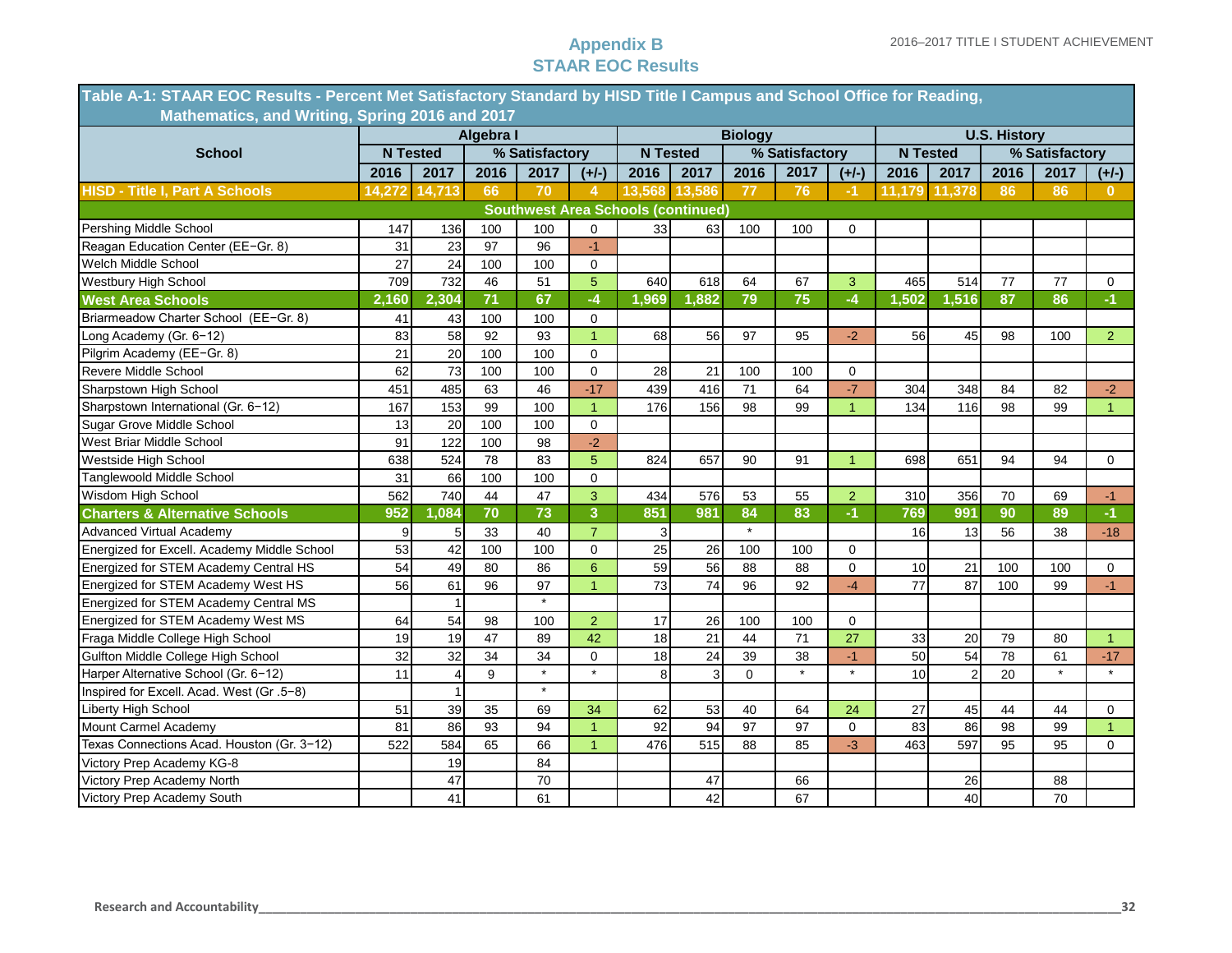### **Appendix B (Continued) STAAR EOC Results**

**Table A-1: STAAR EOC Results - Percent Met Satisfactory Standard by HISD Title I Campus and School Office for Reading, Mathematics, …..…........and Writing, Spring 2016 and 2017**

|                                                  |        |                    | <b>English I</b> |                |                | <b>English II</b> |                 |                |                |                |  |  |
|--------------------------------------------------|--------|--------------------|------------------|----------------|----------------|-------------------|-----------------|----------------|----------------|----------------|--|--|
| <b>School</b>                                    |        | <b>N</b> Tested    |                  | % Satisfactory |                |                   | <b>N</b> Tested |                | % Satisfactory |                |  |  |
|                                                  | 2016   | 2017               | 2016             | 2017           | $(+/-)$        | 2016              | 2017            | 2016           | 2017           | $(+/-)$        |  |  |
| <b>HISD - Title I, Part A Schools</b>            | 16.078 | 17,016             | 50               | 48             | -2             | 14,814            | 15,538          | 53             | 50             | $-3$           |  |  |
| <b>East Area Schools</b>                         | 2,910  | 3,025              | 47               | 50             | 3              | 2,763             | 2,703           | 48             | 48             | $\mathbf{0}$   |  |  |
| Austin High School                               | 696    | 710                | 39               | 36             | $-3$           | 647               | 596             | 46             | 39             | $-7$           |  |  |
| Chavez High School                               | 1017   | 1054               | 47               | 49             | $\overline{2}$ | 993               | 999             | 47             | 46             | $-1$           |  |  |
| East Early College High School                   | 118    | 143                | 100              | 99             | $-1$           | 108               | 132             | 99             | 98             | $-1$           |  |  |
| Eastwood Academy for Academic Achievement        | 113    | 105                | 98               | 100            | $\overline{2}$ | 106               | 106             | 99             | 96             | $-3$           |  |  |
| Furr High School                                 | 331    | 326                | 40               | 44             | $\overline{4}$ | 322               | 302             | 42             | 38             | $-4$           |  |  |
| Law Enforcement and Criminal Justice High School | 102    | 157                | 97               | 85             | $-12$          | 90                | 101             | 87             | 92             | 5              |  |  |
| Milby High School                                | 485    | 475                | 32               | 42             | 10             | 441               | 394             | 31             | 41             | 10             |  |  |
| Ortíz Middle School                              |        |                    |                  | $\star$        |                |                   |                 |                |                |                |  |  |
| <b>REACH Charter High School</b>                 | 48     | 54                 | 10               | $\overline{4}$ | -6             | 56                | 73              | $\overline{7}$ | 5              | $-2$           |  |  |
| <b>North Area Schools</b>                        | 1,971  | $\overline{2,137}$ | 35               | 34             | $-1$           | 1,745             | 1,817           | 42             | 39             | $-3$           |  |  |
| Houston Math, Science & Tech. Center             | 983    | 1173               | 29               | 27             | $-2$           | 857               | 931             | 38             | 34             | $-4$           |  |  |
| North Houston Early College High School          | 124    | 118                | 99               | 97             | $-2$           | 120               | 119             | 96             | 94             | $-2$           |  |  |
| Northside High School                            | 605    | 564                | 36               | 38             | $\overline{2}$ | 530               | 523             | 37             | 38             | $\overline{1}$ |  |  |
| Washington High School                           | 259    | 282                | 29               | 32             | 3              | 238               | 244             | 38             | 31             | $-7$           |  |  |
| <b>Northeast Area Schools</b>                    | ,062   | 1,071              | 29               | 29             | $\bf{0}$       | 1,056             | 876             | 40             | 28             | $-12$          |  |  |
| Jordan High School                               | 31     | 15                 | 16               | 33             | 17             | 200               | 33              | 67             | $\mathbf 0$    | $-67$          |  |  |
| Kashmere High School                             | 261    | 276                | 23               | 24             | $\mathbf{1}$   | 192               | 201             | 24             | 31             | $\overline{7}$ |  |  |
| Leland College Preparatory (Gr. 6-12)            | 60     | 59                 | 88               | 92             | $\overline{4}$ | 54                | 48              | 98             | 94             | $-4$           |  |  |
| North Forest High School                         | 400    | 402                | 27               | 22             | $-5$           | 381               | 335             | 30             | 17             | $-13$          |  |  |
| <b>Wheatley High School</b>                      | 310    | 319                | 28               | 31             | 3              | 229               | 259             | 32             | 32             | $\mathbf 0$    |  |  |
| <b>Northwest Area Schools</b>                    | 3,029  | 3,153              | 69               | 68             | $-1$           | 2,915             | 2,915           | 71             | 68             | $-3$           |  |  |
| Challenge High School                            | 108    | 121                | 97               | 99             | $\overline{2}$ | 133               | 117             | 99             | 99             | $\mathbf 0$    |  |  |
| DeBakey High School                              | 245    | 247                | 100              | 99             | $-1$           | 231               | 215             | 100            | 100            | $\mathbf 0$    |  |  |
| <b>Heights High School</b>                       | 696    | 763                | 66               | 63             | $-3$           | 640               | 677             | 65             | 61             | $-4$           |  |  |
| Houston Academy for International Studies        | 119    | 136                | 95               | 94             | $-1$           | 127               | 128             | 98             | 95             | $-3$           |  |  |
| Lamar High School                                | 965    | 987                | 75               | 72             | $-3$           | 991               | 960             | 73             | 72             | $-1$           |  |  |
| Scarborough High School                          | 280    | 275                | 43               | 39             | $-4$           | 228               | 259             | 47             | 41             | $-6$           |  |  |
| Young Women's College Preparatory (Gr. 6-12)     | 78     | 71                 | 96               | 97             | $\mathbf{1}$   | 56                | 54              | 96             | 94             | $-2$           |  |  |
| <b>Waltrip High School</b>                       | 538    | 553                | 49               | 50             | $\overline{1}$ | 509               | 505             | 52             | 53             | $\overline{1}$ |  |  |
| <b>South Area Schools</b>                        | ,530   | 1,586              | 41               | 42             | $\overline{1}$ | 1,203             | 1,349           | 42             | 45             | $\overline{3}$ |  |  |
| Energy Institute High School                     | 243    | 206                | 79               | 81             | $\overline{2}$ | 174               | 208             | 87             | 82             | $-5$           |  |  |
| Jones High School                                | 122    | 128                | 70               | 69             | $-1$           | 111               | 125             | 72             | 79             | $\overline{7}$ |  |  |
| South Early College High School                  | 74     | 132                | 81               | 76             | $-5$           | 62                | 83              | 81             | 81             | 0              |  |  |
| <b>Sterling High School</b>                      | 496    | 485                | 28               | 31             | 3              | 348               | 404             | 23             | 30             | $\overline{7}$ |  |  |
| <b>Worthing High School</b>                      | 267    | 316                | 23               | 22             | $-1$           | 228               | 259             | 30             | 24             | $-6$           |  |  |
| Yates High School                                | 328    | 319                | 26               | 27             | $\mathbf{1}$   | 280               | 270             | 29             | 33             | $\overline{4}$ |  |  |